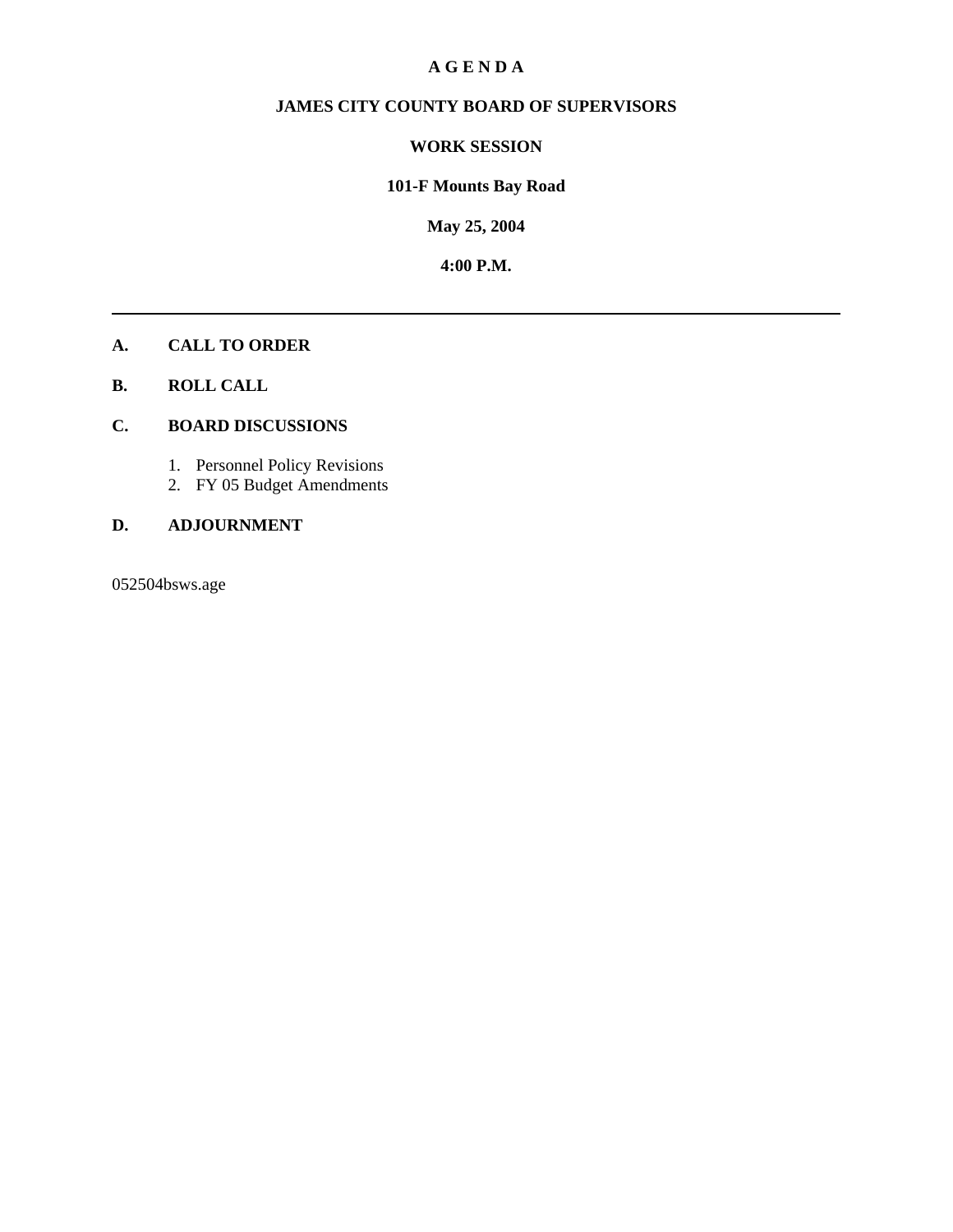#### **M E M O R A N D U M**

DATE: May 25, 2004

TO: The Board of Supervisors

FROM: Carol M. Luckam, Human Resources Manager

SUBJECT: Personnel Policy Revisions

At the June 8 Board meeting, I will be proposing revisions to the following personnel policies: Grievance Procedure, Drug Free Workplace, Employee Development, and Leave. The policies, with proposed changes, are attached. At the May 25 Work Session, I will be discussing the proposed changes and their rationale with you. This will give you additional time to review them and an opportunity to give feedback before the Board meeting at which they will be presented for adoption. I have briefly outlined the changes below.

#### Substance Abuse Policy

- C Combines the separate County and Transit policies into one policy;
- C Updates the policy to conform to changes in Federal regulations;

l

- C Makes this lengthy policy a separate chapter of the Manual, Chapter 3, and titles it "Drug Free Workplace." The policy is currently contained in Section 2.12 of Chapter 2, Employment Practices;
- $\mathbb C$  Reformats the policy to conform to other policies, i.e., begins with a policy statement, guiding principles, legal basis, etc;
- C Changes the terms "Non-Mandated Safety Sensitive" and "Mandated Safety Sensitive" to "County Safety Sensitive" and "Federal Safety Sensitive" respectively to better highlight those positions covered by Federal law; and
- $\degree$  Clarifies that you may not drink alcohol when on standby for the County, whether or not you are in a position that is randomly drug tested.

Because of the reformatting and the combining of the two policies, it was not possible to overstrike and highlight changes in the text. To compare it with the current policy, please review the current policy on the Intranet (Section 2.12 of Chapter 2). http://jamescity/InfoPub/PPPM/chapter2.pdf

#### Grievance Procedure

- $\mathbb C$  Contains no substantial changes to the content of Chapter 8, Grievance Procedure, but reorganizes it in a manner that is easier to follow and rewords it to make it easier to understand; and
- C Updates the associated forms and makes them fillable online.

Similar to the Drug Free Workplace Policy above, because of the extensive reorganizing of the Chapter, it was not possible to overstrike and highlight changes in the text. To compare it with the current Grievance Procedure, please review the current Chapter 8 on the Intranet. http://jamescity/InfoPub/PPPM/Chapter8.pol.pdf

To compare the grievance forms, please review Appendix C of the Personnel Policies and Procedures Manual on the Intranet. http://jamescity/InfoPub/PPPM/GRIEVE.FOR.pdf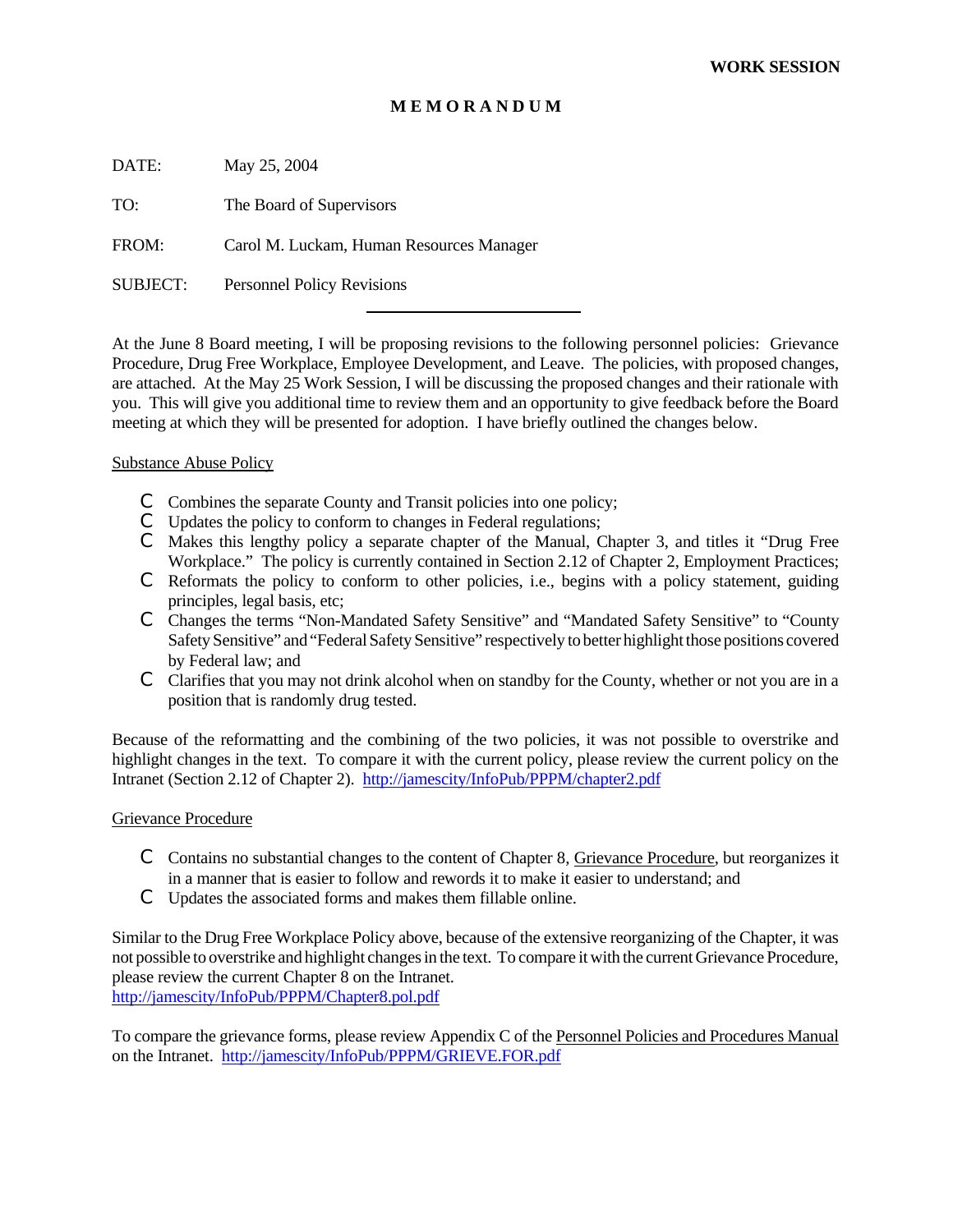Personnel Policy Revisions May 25, 2004 Page 2

#### Employee Development

- C Contains no substantial changes to the content of Chapter 6, Employee Development, but makes some wording changes; and
- C Includes coaching as an employee development activity.

#### Leave Policies

- C Changes tracking of time away from work under the Family and Medical Leave Act from the fiscal year to a 12-month period;
- C Makes new employees eligible to participate in the Sick Leave Bank immediately after their probationary period has ended;
- C Extends the use of School Leave to include preschools;
- C Changes Personal Leave to Funeral Leave and restricts its use to the death of an immediate family member;
- C Allows up to 12 days of sick leave per year to be used for family illnesses;
- C Increases the payout of sick leave for long-term employees to approximate that of other Hampton Roads localities;
- $\mathbb C$  Immediately credits new employees with the equivalent of five (5) months of Annual Leave accrual with regular accrual commencing the sixth month of employment; and
- C Extends for an additional year the portion of the Military Leave Policy regarding a pay differential and crediting returning Reservists with leave.

Thank you for taking the time to review these policies. I look forward to discussing the rationale for the various changes and to answering questions at the Work Session.

Carol M. Luckam

\_\_\_\_\_\_\_\_\_\_\_\_\_\_\_\_\_\_\_\_\_\_\_\_\_\_\_\_\_\_\_\_\_\_

CML/adw poliupdate.mem

**Attachments**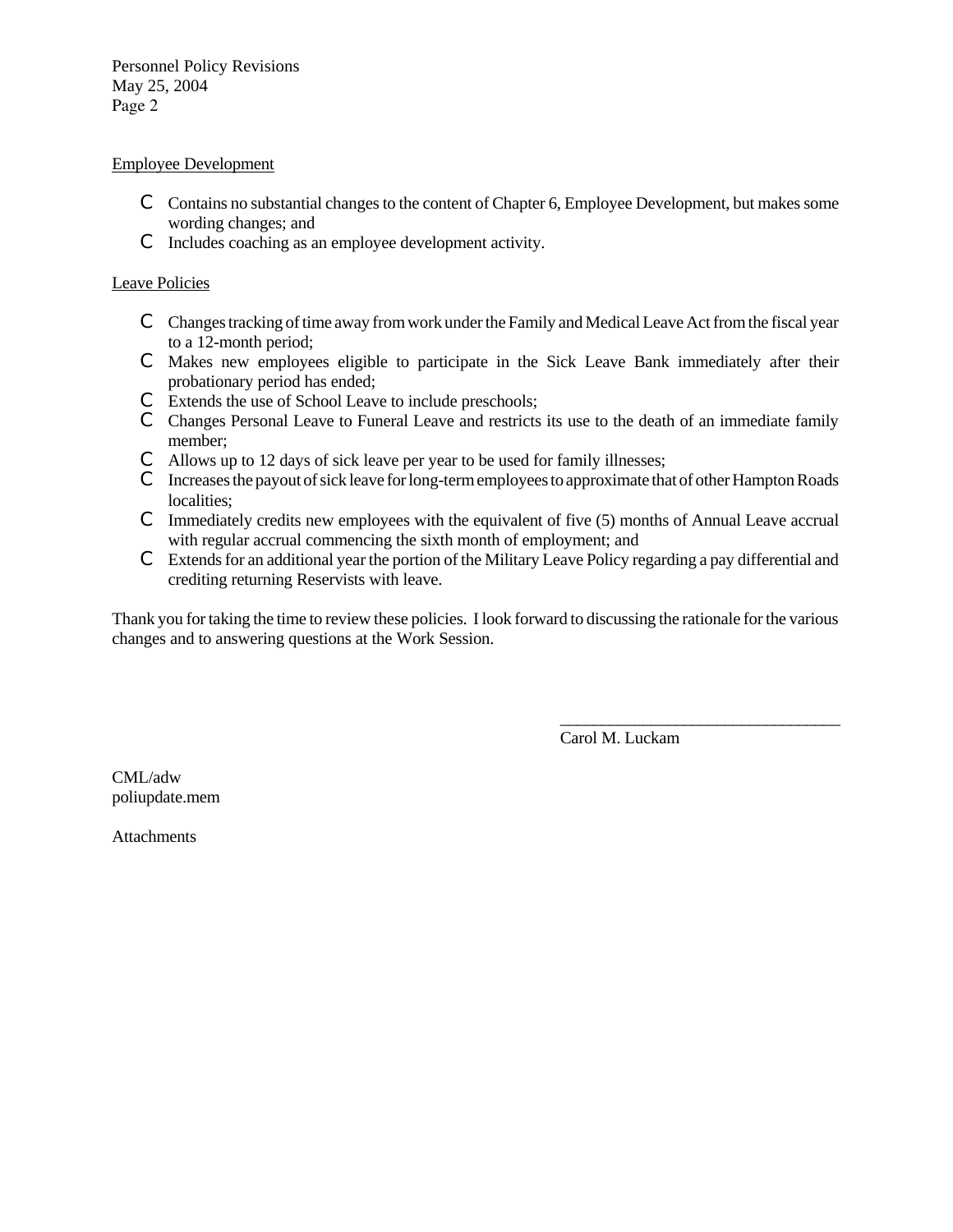# CHAPTER 3

### DRUG FREE WORKPLACE

#### Policy

#### Section 3.1 Policy Statement

James City County is committed to a work environment free from the use of alcohol and illegal drugs.

- Section 3.2 Guiding Principles
	- A. Support the County's values of "Diversity, mutual respect, trust, honesty and personal responsibility" and "Demonstrating high standards of excellence, efficiency and commitment to service."
	- B. Assure that employees are not impaired in their ability to perform assigned duties in a safe and productive manner and to protect our employees and the public from the risks posed by the misuse of alcohol and the use of prohibited drugs.
	- C. Create a workplace free from the adverse effects of drug abuse and alcohol misuse.
	- D. Prohibit the unlawful manufacture, distribution, dispensing, possession, or use of controlled substances.
	- E. Encourage employees to seek professional assistance any time personal problems, including alcohol or drug dependency, adversely affect their ability to perform their assigned duties.

F. Use and apply all aspects of this policy in a fair and equitable manner. Disregarding the requirements or deliberate misuse of this policy is unacceptable.

G. Protect individual dignity, privacy, and confidentiality throughout the testing process.

### Section 3.3 Legal Basis

James City County is committed to ensuring that our Personnel Policies are in compliance with all applicable Federal regulations governing workplace antidrug and alcohol programs, to include: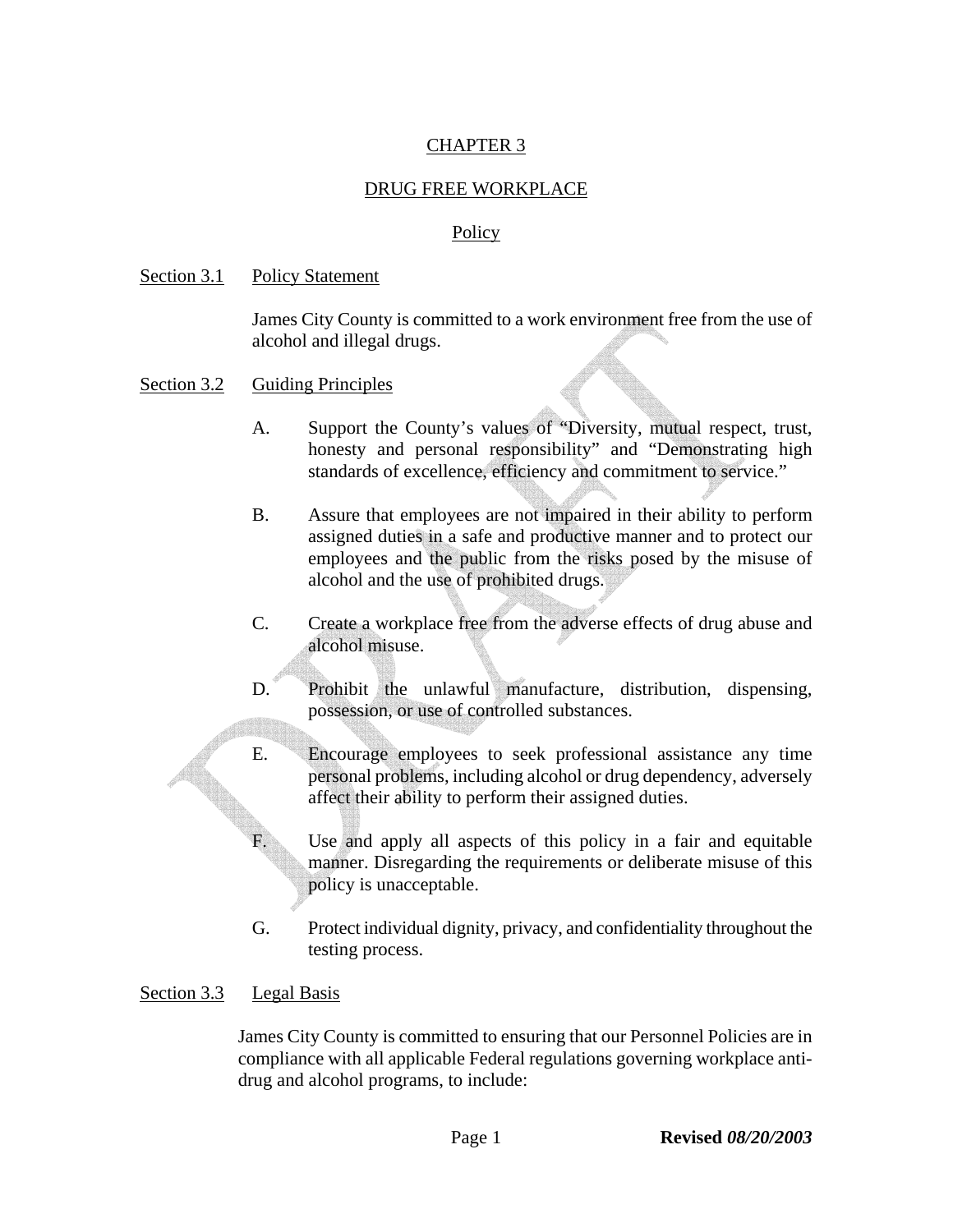- A. The Federal Transit Administration of the United States Department of Transportation 49 Code of Federal Regulations Part 655, as amended, which mandates urine drug testing and breath alcohol testing for safety-sensitive positions and prohibits performance of safety-sensitive functions when there is a positive test result.
	- B. Department of Transportation 49 Code of Federal Regulations Part 40, as amended, which sets standards for the collection and testing of urine and breath specimens.
	- C. 49 Code of Federal Regulations Part 29, "The Drug-Free Workplace Act of 1988," which requires the establishment of drug-free workplace policies and the reporting of certain drug-related offenses to the Federal Transit Administration.
	- D. Schedules I through V of Section 202 of the Controlled Substances Act (21 U.S.C. 812), as further defined by 21 Code of Federal Regulations 1300.11 through 1300.15, which identifies illegal drugs or substances.

# Section 3.4 Definitions

- A. Alcohol Screening Device a device that measures the level of alcohol in either breath or other bodily fluids.
- B. Breath Alcohol Technician a person who instructs and assists employees in the alcohol testing process and operates an evidential breath testing devise.
- C. Commercial Driver's License special certification to drive vehicles with a gross weight rating of 26,001 pounds or more; a combination of vehicles with gross combination weight rating of 26,001 pounds or more if the vehicle(s) being towed has a gross weight rating of more than 10,000 pounds; vehicles that carry 16 or more passengers, including the driver; or, any size vehicle that transports hazardous materials and that requires federal placarding.
	- D. County Safety Sensitive Position positions identified by James City County as having significant safety responsibilities for James City County property, staff, and citizens. All County Safety Sensitive Positions are identified in the County Compensation Plan.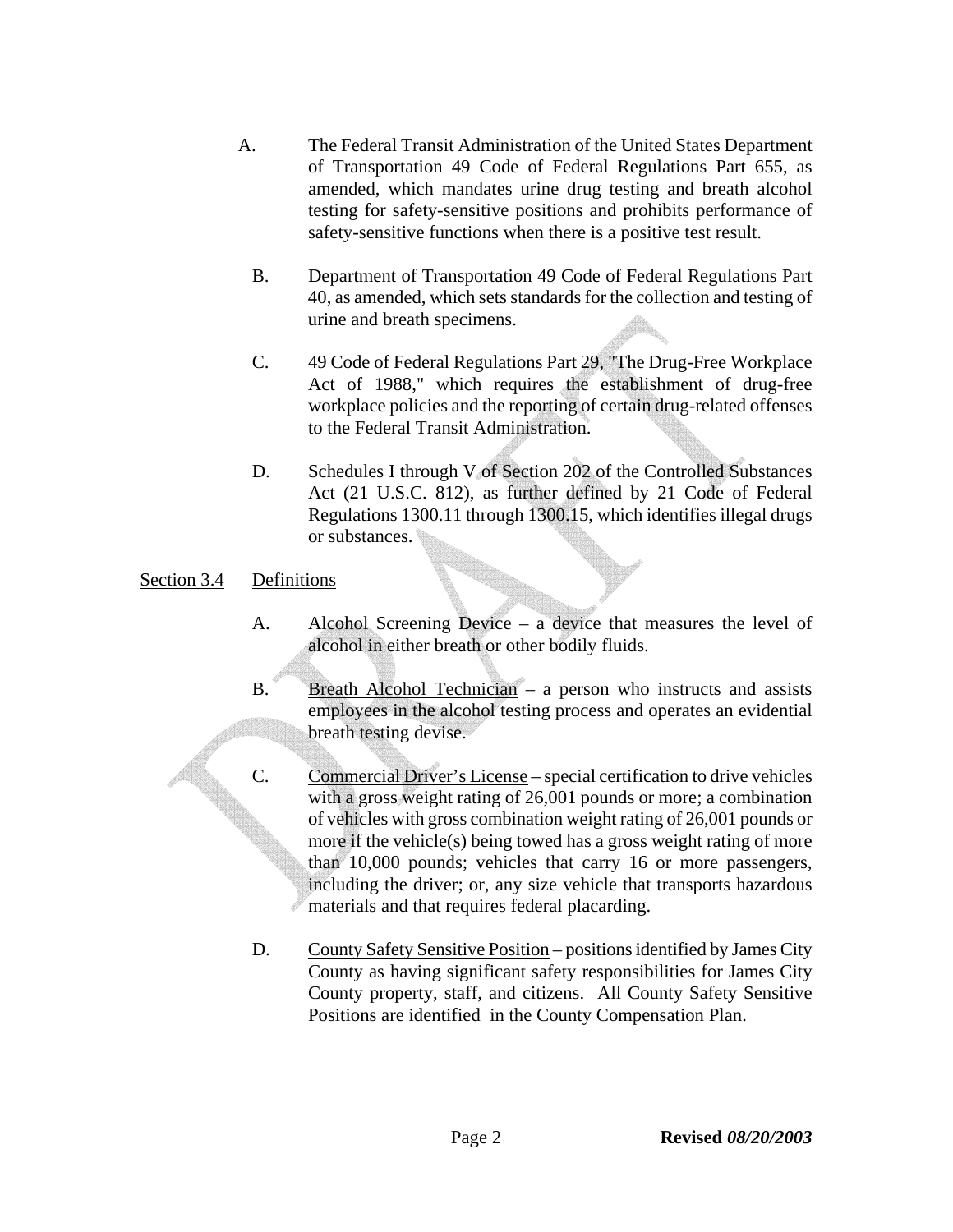- E. Department of Health and Human Services agency of the Federal government that advises the President on health, welfare, and income security plans, policies, and programs of the Federal government.
- F. Department of Transportation agency of the Federal government that oversees the formulation of national transportation policy and promotes intermodal transportation. Other responsibilities range from negotiation and implementation of international transportation agreements, assuring the fitness of US airlines, enforcing airline consumer protection regulations, issuance of regulations to prevent alcohol and illegal drug misuse in transportation systems, and preparing transportation legislation.
- G. Evidential Breath Testing Device device approved by the National Highway Traffic Safety Administration for the evidential testing of breath at the .02 and above alcohol concentrations. The concentration of alcohol is expressed in terms of grams of alcohol per 210 liters of breath as measured by an Evidential Breath Testing Device.
- H. Federal Safety Sensitive Position position defined by the Federal government as having a level of safety importance requiring drug and alcohol testing. These positions perform any duty related to the safe operation of mass transit service including the operation of a revenue service vehicle, dispatch or maintenance of a revenue service vehicle or equipment used in revenue service, and any other position that requires a Commercial Driver's License. Performance is any period of time in which a driver is actually performing, ready to perform, or immediately after performing safety sensitive duties. All Federal Safety Sensitive Positions are identified in the County Compensation Plan.

I. Federal Transit Administration – an agency of the Department of Transportation that assists in developing an improved mass transportation system for cities and communities nationwide. The Federal Transit Administration maintains the National Transit Images, a repository of reports, documents, and data generated by professionals and others from around the country.

J. Legally Prescribed Drug – a drug for which an individual has a prescription or other written approval from a licensed physician for its use in the course of medical treatment. The prescription or written approval must include the patient's name, the name of the substance, the quantity/amount to be taken, and the period of authorization.

Page 3 **Revised** *08/20/2003*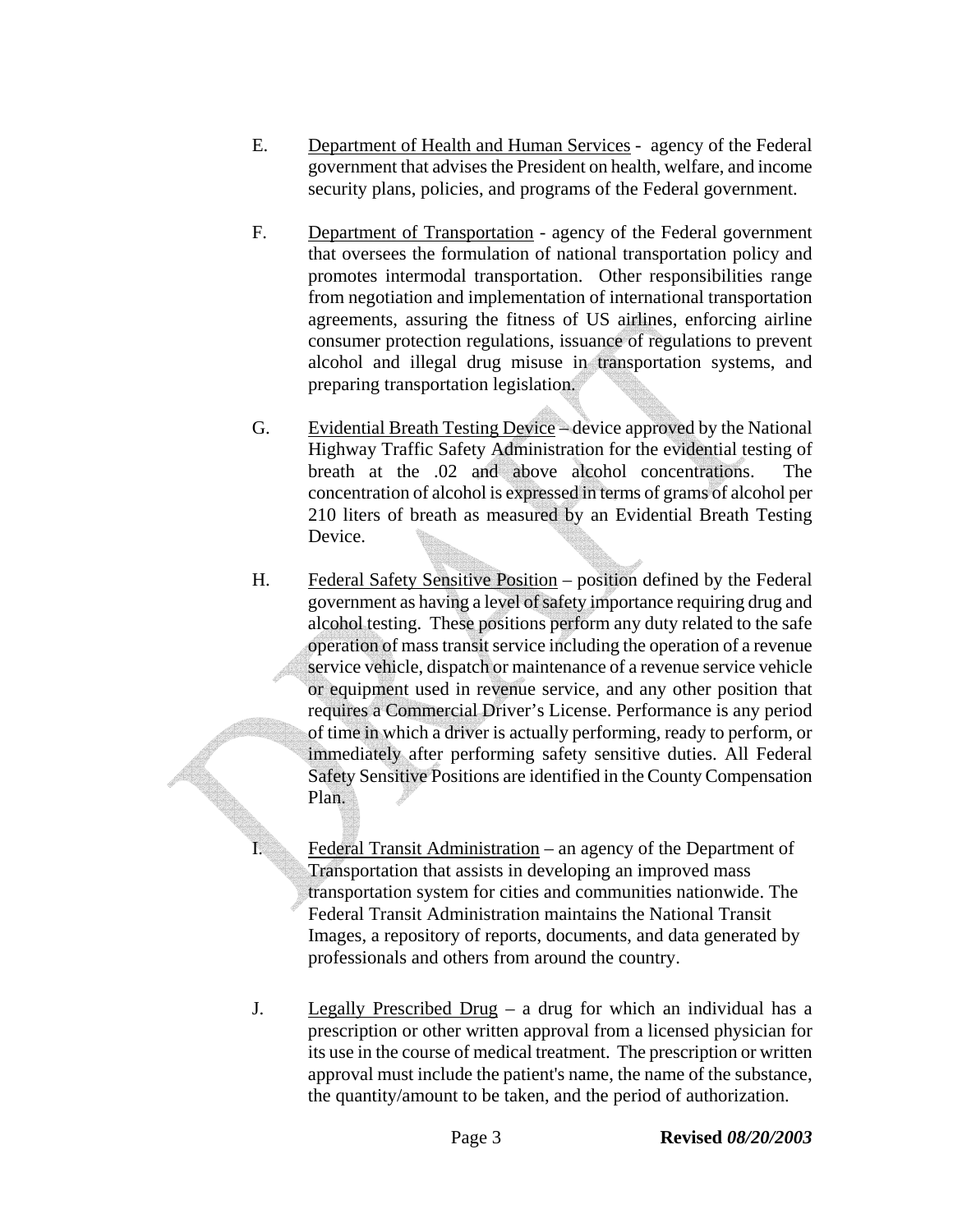- K. Medical Review Officer a licensed physician (medical doctor or doctor of osteopathy) responsible for receiving laboratory results generated by an employer's drug testing program who has detailed knowledge of substance abuse disorders, and has appropriate medical training to interpret and evaluate an individual's confirmed positive test results, together with his or her medical history and any other relevant biomedical information.
- L. National Highway Traffic Safety Administration an agency of the Department Of Transportation responsible for reducing deaths, injuries and economic losses resulting from motor vehicle crashes. National Highway Traffic Safety Administration sets and enforces safety performance standards for motor vehicles and equipment and effective means of bringing about safety improvements.
- M. Reasonable Suspicion specific contemporaneous, articulable observations concerning the appearance, behavior, speech, or body odors of the covered employee. A supervisor or other company official who is trained in detecting the signs and symptoms of drug use and alcohol misuse must make the required observations.
- N. Refusal To Test can include the following. This list is not allinclusive and incorporates all circumstances of refusal list in Department of Transportation 49 Code of Federal Regulations Part 40 by reference.
	- 1. An inability to provide a sufficient urine specimen or breath sample without a valid medical explanation.
	- 2. Tampering with the collection container
	- 3. Adulteration or substitution of the specimen
	- 4. Not reporting to the test site in the allotted time
	- 5. Refusal to sign Step 2 of the breath alcohol form
	- 6. Leaving the scene of an accident without a valid reason before testing is done.
	- 7. Failure to remain once testing has started.
	- 8. Failure to undergo a medical evaluation when required.

Page 4 **Revised** *08/20/2003*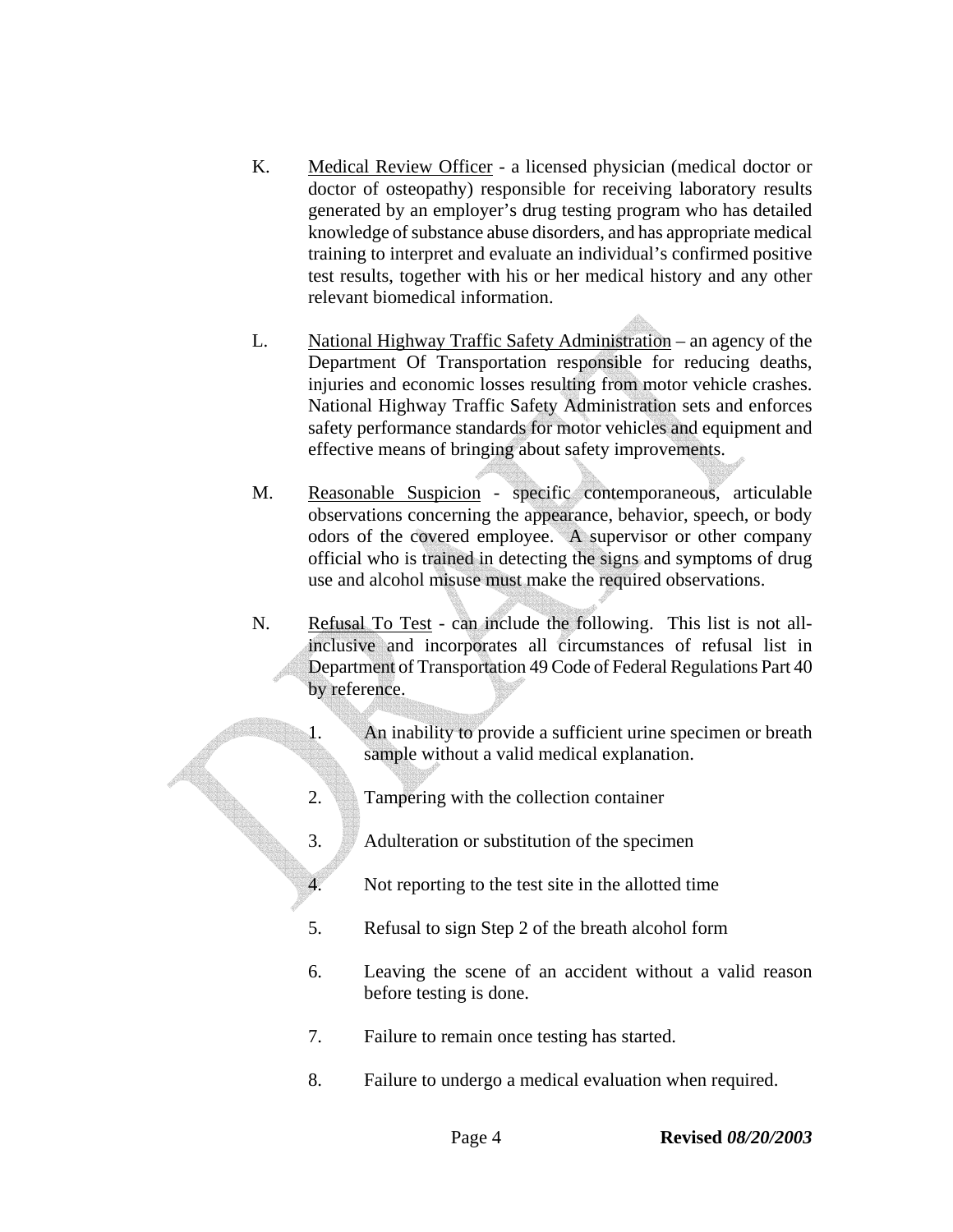- 9. Failure/refusal to permit monitoring or observation where required.
- 10. Refusal to take a second test.
- O. Reportable Accident any accident:
	- 1. With a fatality; or,
	- 2. Where an individual suffers a bodily injury and immediately receives medical treatment away from the scene of an accident; or,
	- 3. Where one or more vehicles involved incurs disabling damage as the result of the occurrence and is transported away from the scene by a tow truck or other vehicle.
	- P. Safety-sensitive function any function related to the safe operation of mass transit service including the operation of a revenue service vehicle (whether or not the vehicle is in revenue service), and the dispatch or maintenance of a revenue service vehicle or equipment used in revenue service. Maintenance functions include the repair, overhaul, and rebuild of engines, vehicles and/or equipment.
	- Q. Substance Abuse Professional a licensed physician or certified psychologist, social worker, employee assistance professional, or addiction counselor certified by the National Association of Alcoholism and Drug Abuse Counselors Certification Commission, or by the International Certification Reciprocity Consortium/Alcohol and Other Drug Abuse. The Substance Abuse Professional must also have clinical experience in the diagnosis and treatment of drug and alcohol related diseases.
	- R. Screening Test Technician An individual who meets the requirements to be a Breath Alcohol Technician, provided that the individual has demonstrated proficiency in the operation of the non-evidential screening device he or she is using, or an individual who has successfully completed a course concerning the procedures required for conducting alcohol screening tests.

### Section 3.5 Coverage

A. This policy applies to: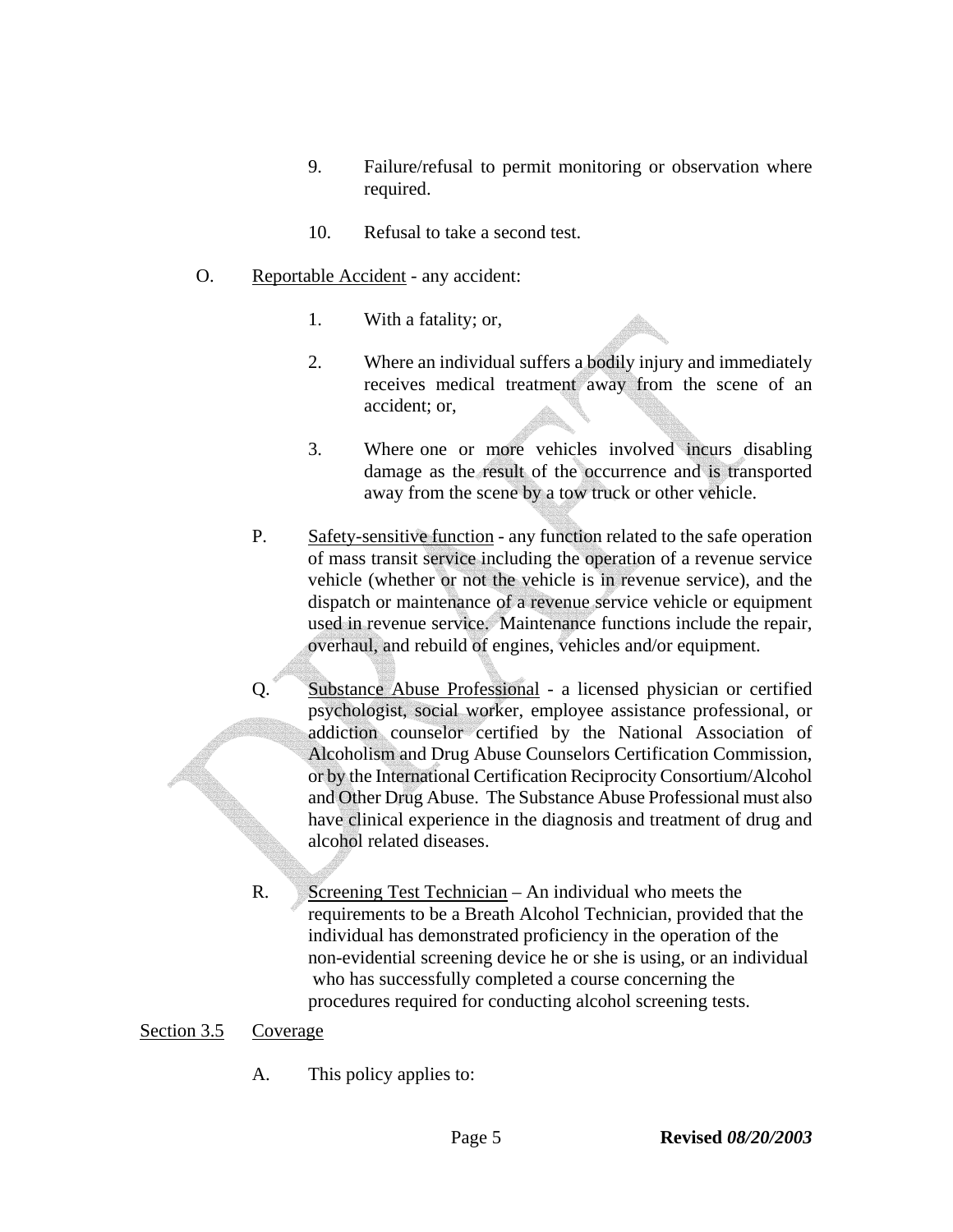- 1. All employees;
- 2. Individuals offered employment in positions identified as Federal Safety Sensitive Positions and County Safety Sensitive Position;
- 3. Contract employees or contractors while on County property or when performing any safety-sensitive or non-safetysensitive function;
- 4. Off-site lunch periods or breaks when an employee is scheduled to return to work; and,
- 5. In addition, visitors, vendors, and contract employees while on James City County premises will not be permitted to conduct James City County business if found to be in violation of the terms and conditions of this policy.
- B. Employees are subject to different levels of drug and alcohol testing based on the level of safety required of their positions. The following is a listing of these groups and the testing levels required.

| <b>Reason for Test</b>                 | <b>Federal Safety</b><br>Sensitive | <b>County Safety</b><br>Sensitive | <b>All Positions</b> |
|----------------------------------------|------------------------------------|-----------------------------------|----------------------|
| Post Offer                             | Drug                               | Drug                              |                      |
| Post Accident                          | Drug and Alcohol                   |                                   |                      |
| Random                                 | Drug and/or Alcohol                |                                   |                      |
| <b>Transfer to Safety</b><br>Sensitive | Drug                               | Drug                              | Drug                 |
| <b>Reasonable Suspicion</b>            | Drug and/or Alcohol                | Drug and/or Alcohol               | Drug and/or Alcohol  |
| <b>Return to Work</b>                  | Alcohol                            | Alcohol                           | Alcohol              |

### Section 3.6 Prohibited Substances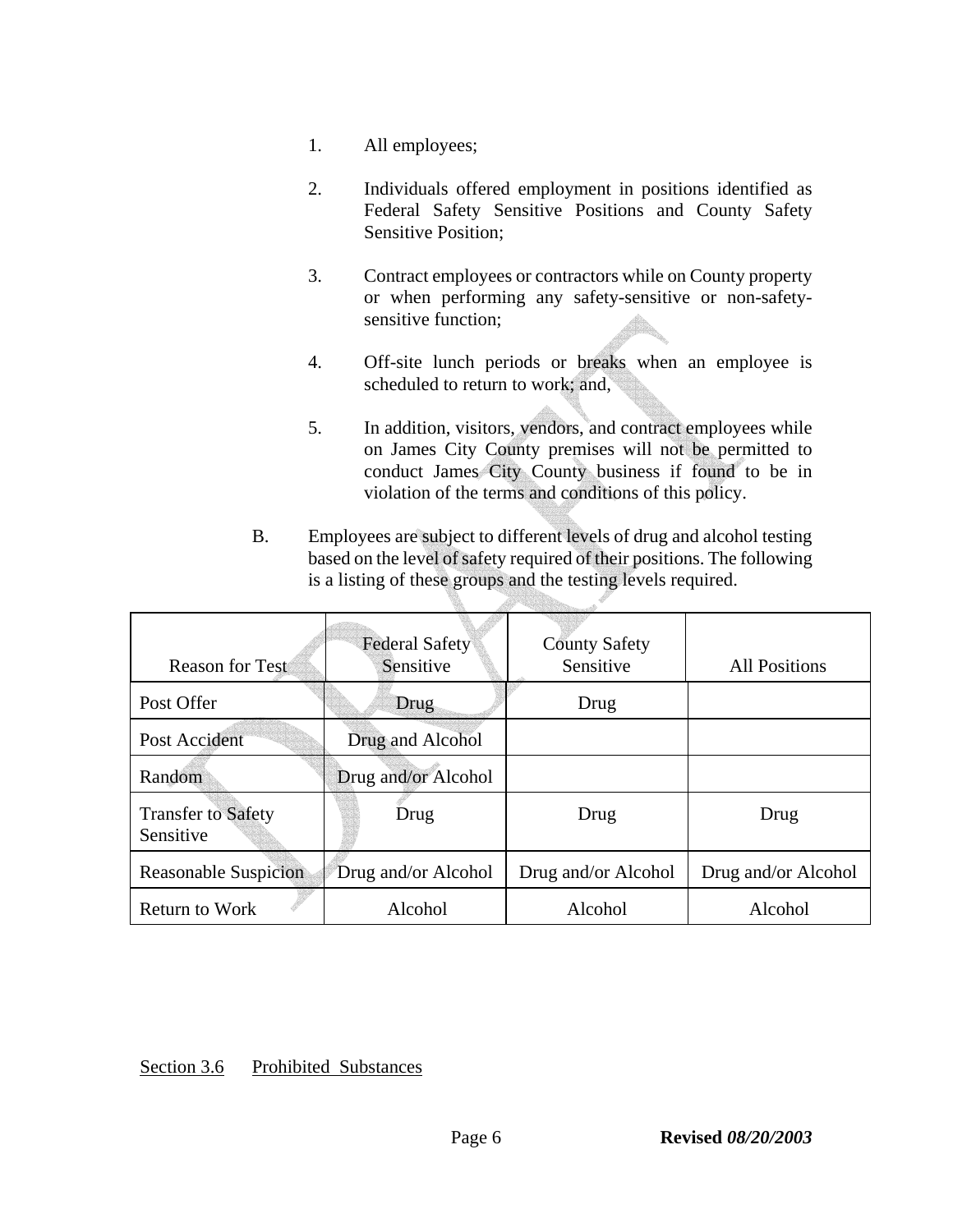- A. Any illegal drug or any substance identified in Schedules I through V of Section 202 of the Controlled Substance Act (21 U.S.C. 812), as further defined by 21 Code of Federal Regulations 1300.11 through 1300.15 is prohibited at all times unless a legal prescription has been written for the substance. This includes, but is not limited to:
	- 1. Marijuana, amphetamines, opiates, phencyclidine (PCP), and cocaine.
	- 2. Any drug not approved for medical use by the U.S. Drug Enforcement Administration or the U.S. Food and Drug Administration.
	- 3. Misuse of legally prescribed drugs.
	- 4. Use of illegally obtained prescription drugs.
- B. Any substance that carries a warning label that indicates that mental function, motor skills, or judgment may be adversely affected, unless reported to an employee's supervisor.
- C. Any performance altering drug unless an employee has written authorization from his/her attending physician releasing the employee to perform his/her job duties.
- D. Any beverage, mixture, preparation, medication, or other substance containing alcohol.

# Section 3.7 Prohibited Conduct

- A. Employees are prohibited from engaging in the unlawful manufacture, distribution, dispensing, possession, or use of any substance identified in Section 3.6 while on James City County or James City Service Authority premises, vehicles*,* uniform, or while on James City County or James City Service Authority business.
- B. Employees are prohibited from being intoxicated, impaired, or under the influence of any substance identified in Section 3.6 while on James City County or James City Service Authority premises, vehicles*,* uniform, or while on James City County or James City Service Authority business.
- C. Employees are prohibited from reporting for duty or remaining on duty when their ability to perform assigned functions is adversely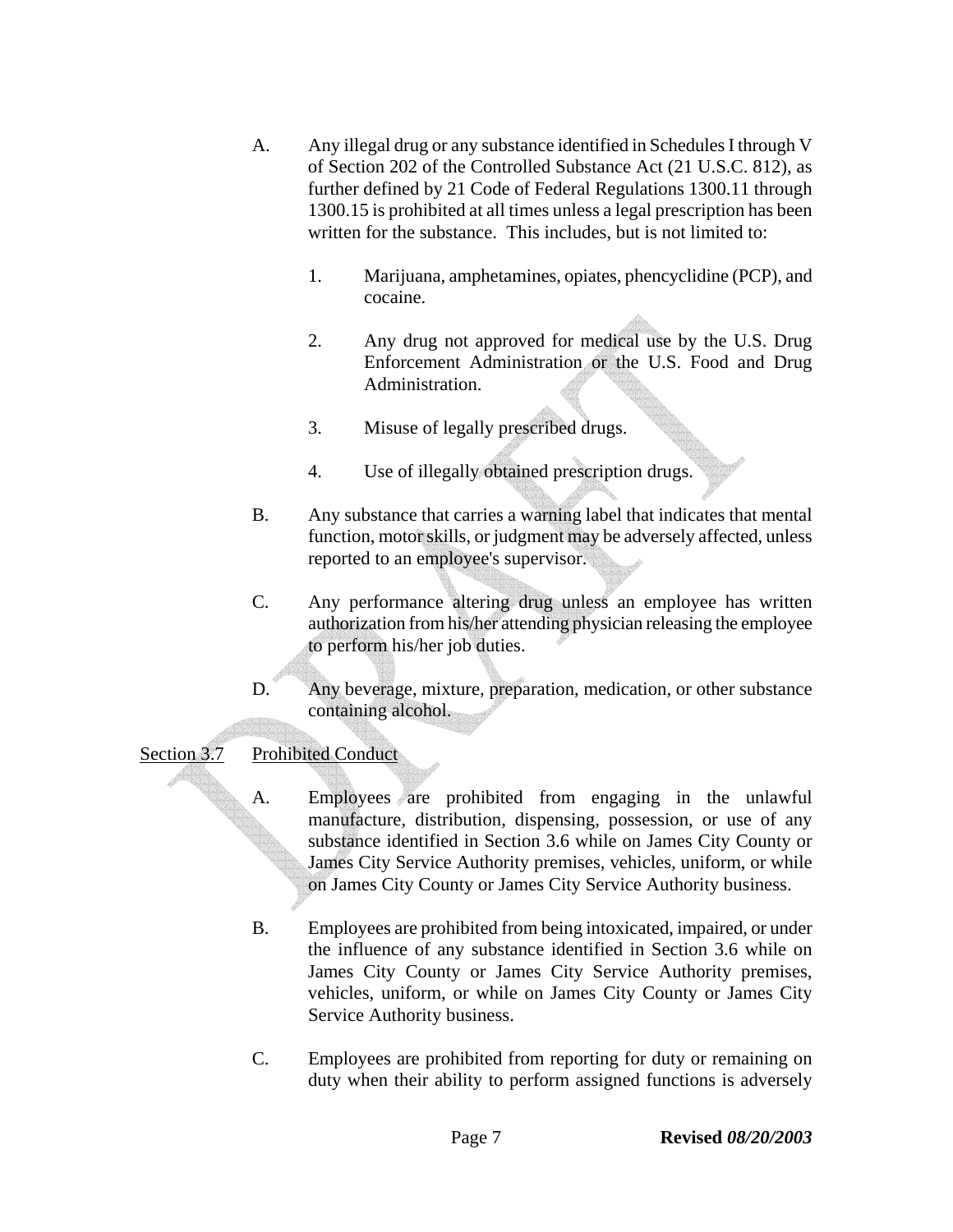affected by alcohol or when their breath alcohol concentration is 0.02 or greater.

- D. Employees are prohibited from using alcohol when on duty, in uniform, while performing safety-sensitive functions, or just before or just after performing safety-sensitive functions.
- E. Employees in Federal Safety Sensitive Position or County Safety Sensitive Position are prohibited from using alcohol within four hours of reporting for duty.
- F. All employees are prohibited from using alcohol during the hours that they are on-call or on stand by status.

### Section 3.8 Exceptions

The Police Chief may allow police officers assigned to undercover duty to consume alcoholic beverages while on duty when the integrity of the operation warrants. The officer must report consumption to his/her supervisor within 24 hours.

### Section 3.9 Required Compliance

- A. All individuals offered employment in Federal Safety Sensitive Position or County Safety Sensitive Position will be subject to urine drug testing as a condition of employment.
- B. Any employee promoted, demoted, or transferred to a Federal Safety Sensitive Position will be subject to urine drug testing.
- C. All employees in Federal Safety Sensitive Position will be subject to random testing for drugs and alcohol.
	- 1. Drug tests can be performed any time an employee in a Federal Safety Sensitive Position is on duty.
	- 2. Alcohol tests can be performed when an employee in a Federal Safety Sensitive Position is actually performing a safety sensitive function, or just before or just after the performance of a safety sensitive function.
- D. All employees will be subject to drug and alcohol testing whenever there is reasonable suspicion that they are under the influence of drugs and/or alcohol.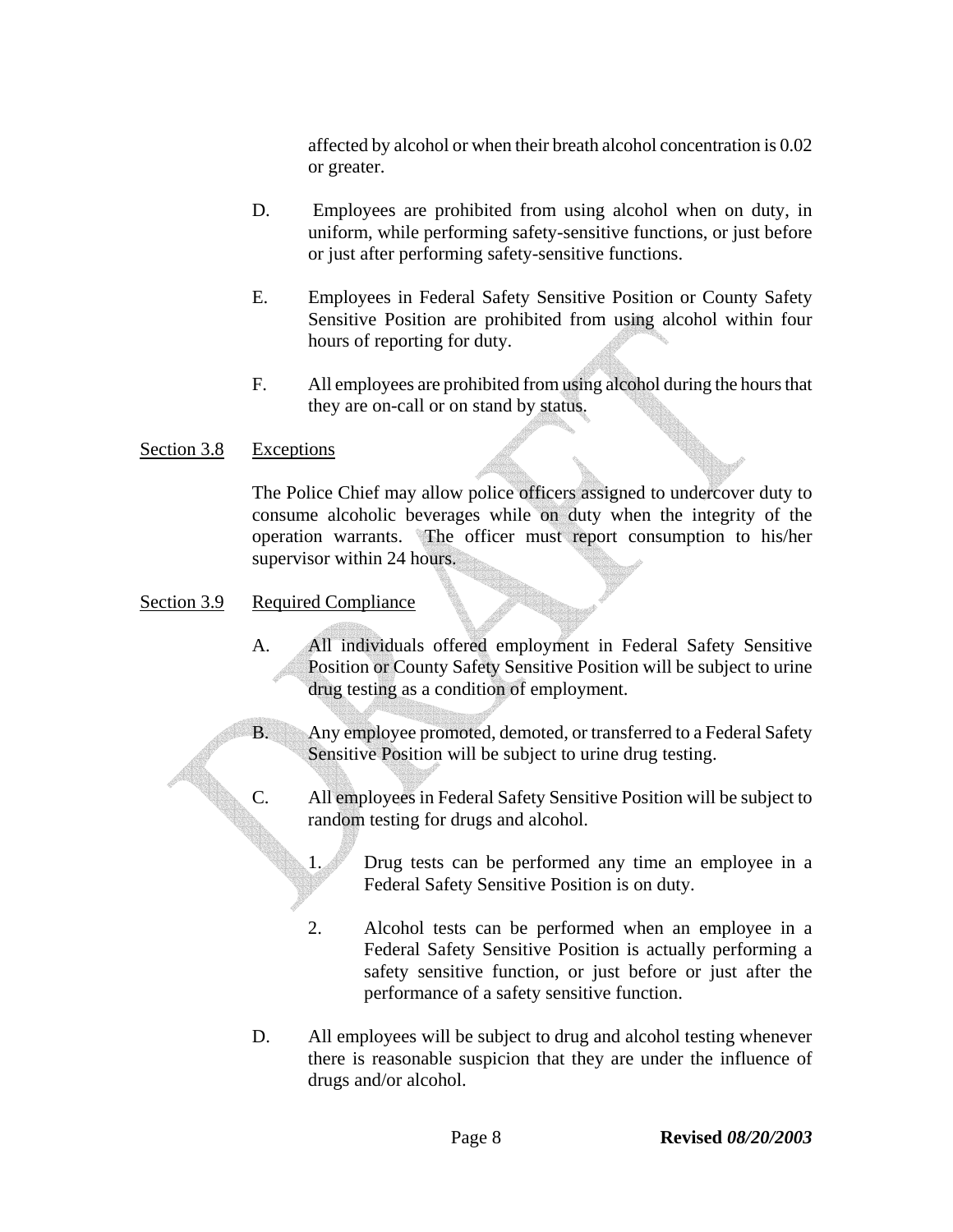- E. All employees in Federal Safety Sensitive Position will be subject to post-accident testing for drugs and alcohol when involved in a reportable accident and it is determined that their performance could have contributed to the accident, as determined by the employer using the best information available at the time of the decision.
	- 1. Drug tests must be performed as soon as possible but no more than 32 hours after the reportable accident. Exceptions must be documented.
	- 2. Alcohol tests shall be conducted within two hours but no later than eight hours after the reportable accident. Exceptions must be documented.
- F. All employees suspended for an alcohol test between .02 and .039 will be subject to a retest before returning to duty. In order for such an employee to return to duty he/she must:
	- 1. Meet with the Substance Abuse Professional to whom James City County refers him/her and comply with the treatment plan and education prescribed by the Substance Abuse Professional;

2. Upon recommendation of the Substance Abuse Professional, during the first year after testing between .02 and .039 on an alcohol test, the employee will undergo a minimum of six non-Department Of Transportation random tests. The Substance Abuse Professional will determine the frequency of the tests. Follow up testing may extend beyond a year but will not exceed 60 months; and,

3. Have a result of less than .02 on the retest.

# Section 3.10 Non-Compliance with Testing Requirements

- A. Any individual offered employment with James City County who refuses to submit to a drug test will have the offer of employment withdrawn.
- B. Any employee who refuses to submit to a drug or alcohol test shall be suspended without pay pending termination.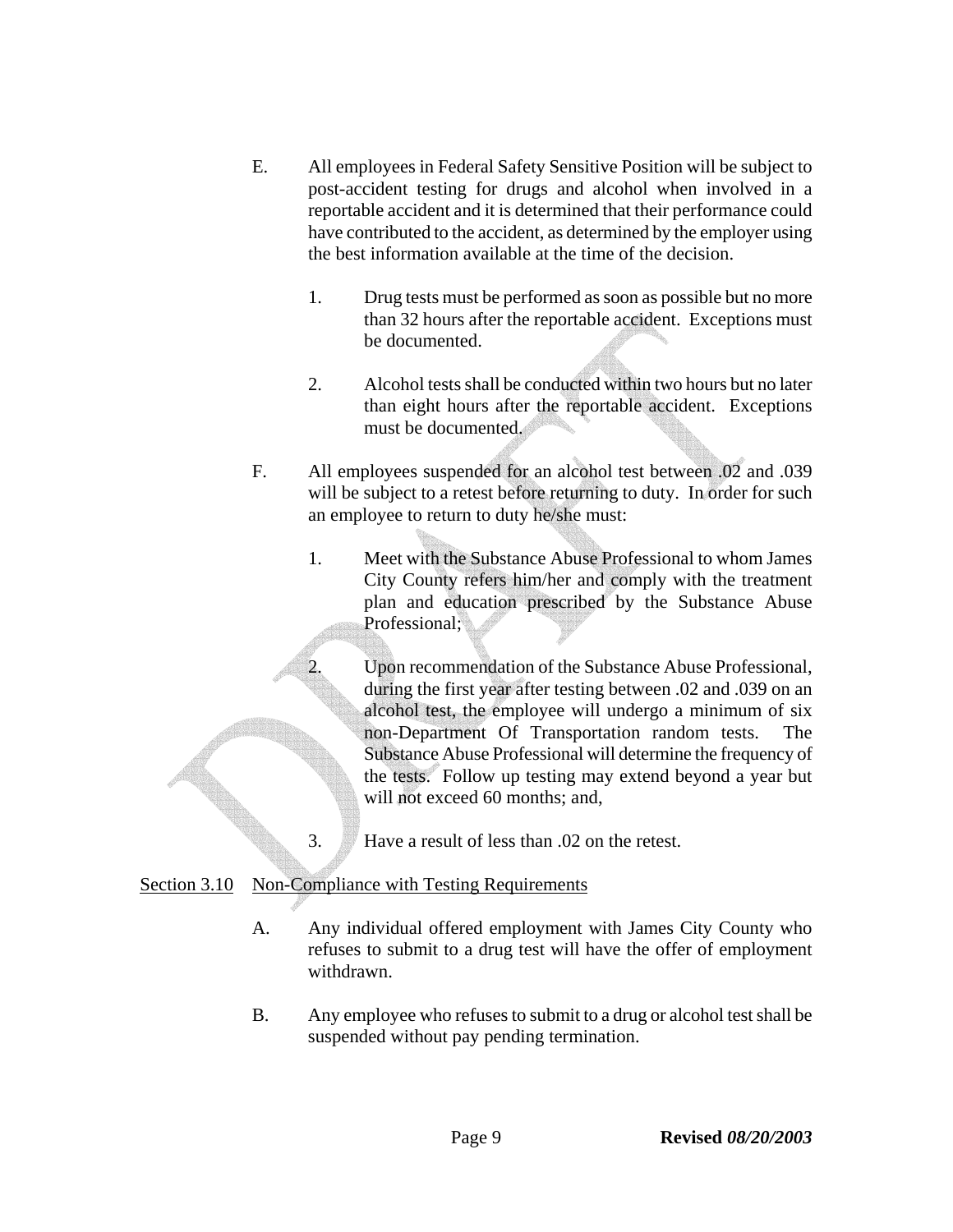- C. Any employee who is suspected of providing false information in connection with a test, or who is suspected of falsifying test results through tampering, contamination, adulteration or substitution will be required to undergo an observed collection before leaving the testing site.
- D. Verification of falsified test results will result in the employee's suspension without pay pending termination.

### Section 3.11 Treatment

- A. All employees are encouraged to voluntarily make use of the available resources for treatment of alcohol misuse and illegal drug use problems. Under certain circumstances, employees may be required to undergo treatment for alcohol misuse.
- B. Any employee who refuses or fails to comply with James City County requirements for treatment, after care, or return to duty shall be suspended pending termination.
- C. Treatment may be covered under James City County's Employee Assistance Program or the employee's health insurance plan. The cost of any treatment or rehabilitation services not covered will be paid for by the employee.
- D. Employees will be allowed to use accumulated sick leave and vacation leave to participate in the prescribed treatment or rehabilitation program.

### Section 3.12 Required Notification of Criminal Drug Conviction

- A. All employees are required to notify their supervisor of any criminal drug statute conviction within five days after such conviction.
- B. Failure to comply with this provision shall result in suspension without pay pending termination.

### Section 3.13 Drug Testing Procedures

A. Testing shall be conducted in a manner to assure a high degree of accuracy and reliability and using techniques, equipment, and laboratory facilities that have been approved by the Department of Health And Human Services.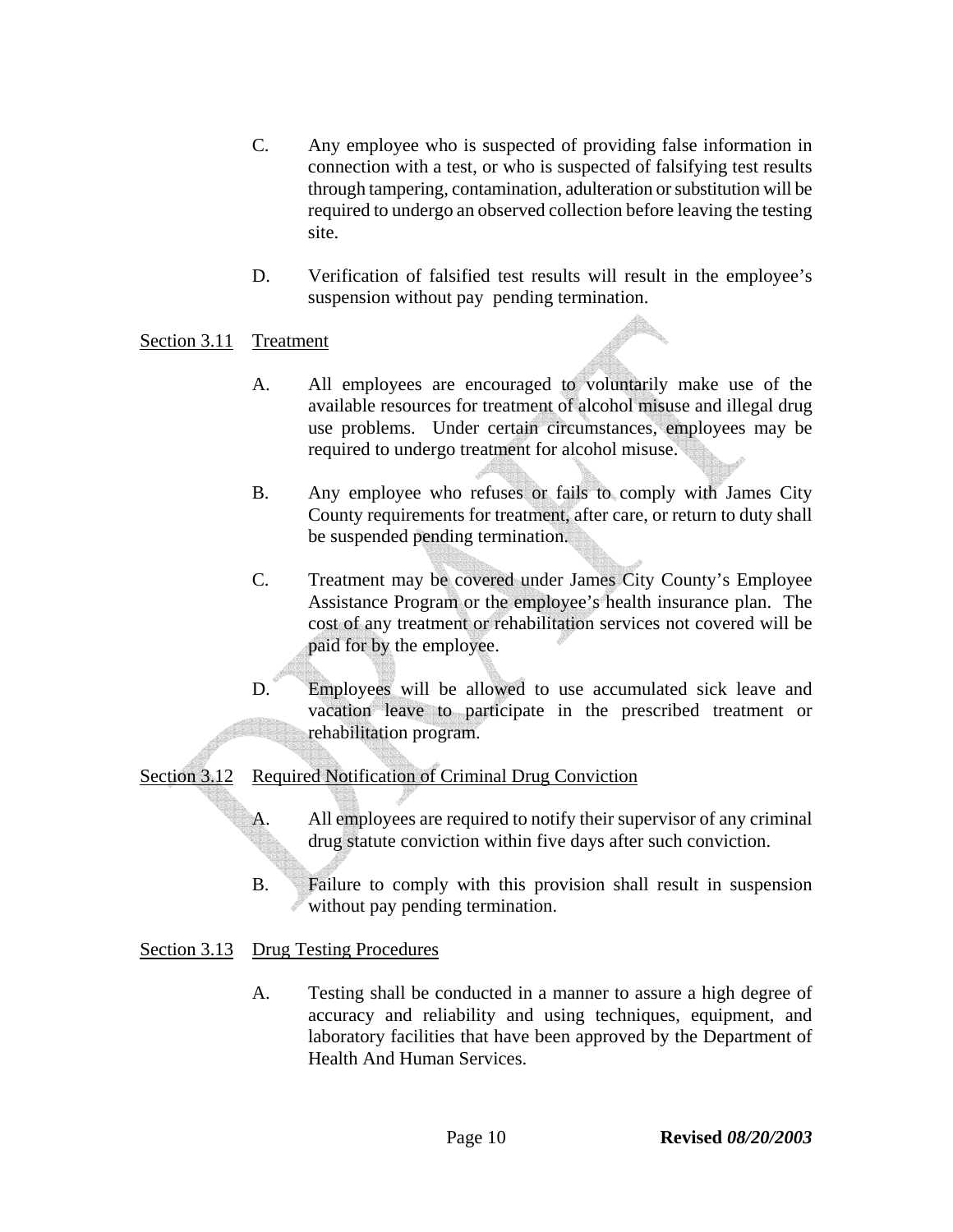- B. All testing will be conducted consistent with the procedures put forth in 49 Code of Federal Regulations Part 40, as amended.
- C. The procedures will be performed in a private, confidential manner and every effort will be made to protect the employee, the integrity of the testing procedure, and the validity of the test result.
- D. The drugs that will be tested for include marijuana, cocaine, opiates, amphetamines, and phencyclidine and others that may be added under 49 Code of Federal Regulations 40, as amended.
- E. Urine specimens will be collected using the split specimen collection method described in 49 Code of Federal Regulations Part 40, as amended.
- F. Each specimen will be accompanied by a Department of Transportation or non-Department of Transportation Chain of Custody and Control Form and identified using a unique identification number that attributes the specimen to the correct individual.
- G. An initial drug screen will be conducted on the primary urine specimen. For those specimens that are not negative, a confirmatory Gas Chromatography/Mass Spectrometry test will be performed.
- H. The test will be considered positive if the amounts present are above the minimum thresholds established in 49 Code of Federal Regulations Part 40, as amended. The minimum thresholds are listed in Attachment B.
- I. The test results from the laboratory will be reported to a Medical Review Officer. The Medical Review Officer will review the test results to ensure the scientific validity of the test and to determine whether there is a legitimate medical explanation for a confirmed positive test result.
- J. In the event of a positive laboratory result, the Medical Review Officer will contact the employee or the individual offered employment and provide opportunity for the employee or individual offered employment to explain the confirmed test result. The Medical Review Officer will subsequently review the employee's medical history/medical records to determine whether there is a legitimate medical explanation for a positive laboratory result.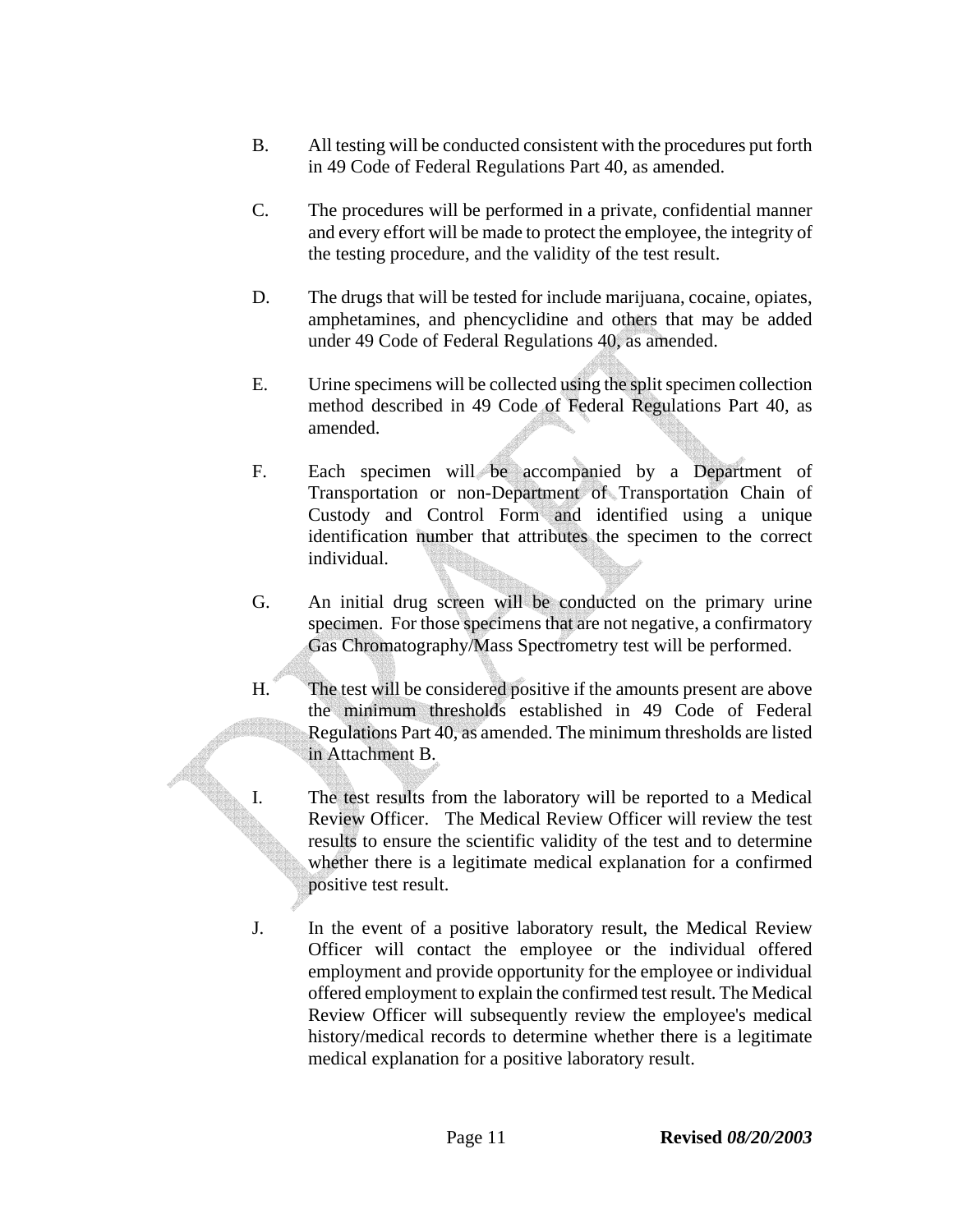- K. If no legitimate medical explanation is found, the test will be verified positive and reported to James City County's designated contact. If a legitimate explanation is found, the Medical Review Officer will report the test result as negative.
- L. Test results reported by the laboratory to be "dilute" will be repeated as follows:
	- 1. Dilute-Positive are considered positive results.
	- 2. Dilute-Negative requires a second test at the County's expense. If the second test is also reported as dilute, the second test becomes the test of record.
- M. The split specimen will be stored at the initial laboratory until the analysis of the primary specimen is completed.
	- 1. If the primary specimen is negative, the split specimen will be discarded.
	- 2. If the primary specimen is positive, the split sample will be retained for testing if so requested of the Medical Review Officer by the employee or individual offered employment.
- N. In instances where there is reason to believe an employee or individual offered employment is abusing a substance other than the five drugs listed above, James City County reserves the right to test for additional drugs under James City County's own authority using standard laboratory testing protocols.

# Section 3.14 Alcohol Testing Procedures

 A. Testing shall be conducted in a manner to assure a high degree of accuracy and reliability and using techniques, equipment, and laboratory facilities that have been approved by the Department Of Health And Human Services.

- B. All testing will be conducted consistent with the procedures put forth in 49 Code of Federal Regulations Part 40, as amended.
- C. The procedures will be performed in a private, confidential manner and every effort will be made to protect the employee, the integrity of the testing procedure, and the validity of the test result.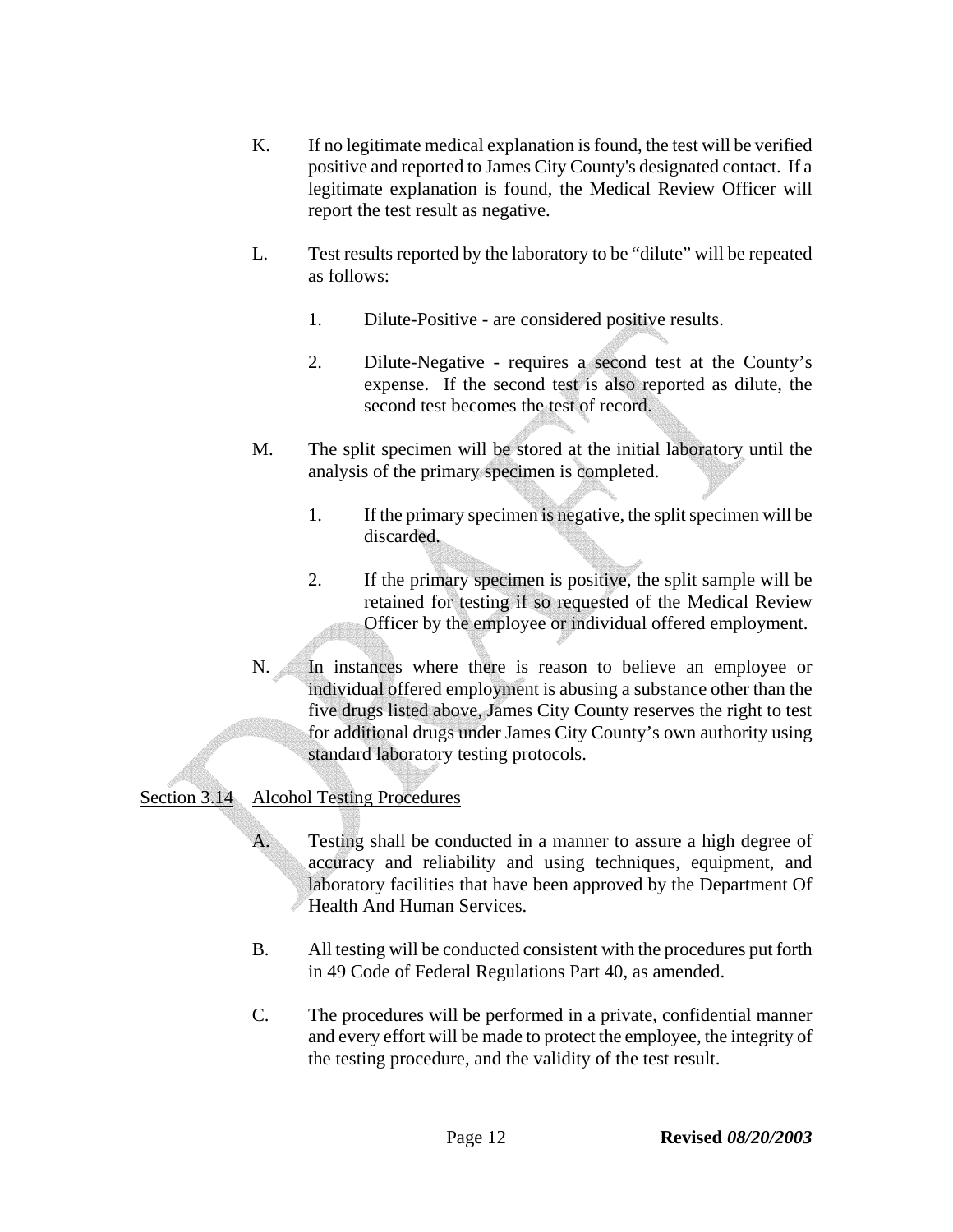- D. All initial and confirmatory tests for breath alcohol concentration will be conducted using a National Highway Traffic Safety Administration approved Evidential Breath Testing Device or Alcohol Screening Device operated by a trained Breath Alcohol Technician or Screening Test Technician.
- E. A drug or alcohol test is considered positive if the individual is found to have a quantifiable presence of a prohibited substance in the body above the minimum thresholds defined in 49 Code Of Federal Regulations Part 40, as amended.
- F. If the initial test indicates an alcohol concentration of 0.02 or greater, a second confirmation test will be performed to ensure that no residual mouth alcohol may have affected the test results.
- G. The Evidential Breath Testing Device will identify each test by a unique sequential identification number. This number, time, and unit identifier will be provided on each Evidential Breath Testing Device printout. If the screening test is performed with an alcohol screening device, a number assigned by the Screening Test Technician will be used and recorded on the form.
- H. The Evidential Breath Testing Device printout along with an approved alcohol testing form will be used to document the test, the subsequent results, and to attribute the test to the correct employee. If the screening test is performed with an alcohol screening device, the result along with the lot number and expiration date of the alcohol screening device will be recorded on the form.
- I. An employee in a Federal Safety Sensitive Position or County Safety Sensitive Position who has a confirmed alcohol concentration of greater than 0.02 but less than 0.04 will be removed from his/her position for eight hours unless a retest results in a concentration measure of less than 0.02.
- J. The inability to perform safety-sensitive duties due to an alcohol test result of greater than 0.02 but less than 0.04 will be considered an unexcused absence subject to James City County disciplinary procedures.
- K. An alcohol concentration of 0.04 or greater will be considered a positive alcohol test and in violation of this policy and a violation of the requirements set forth in 49 Code of Federal Regulations Part 655 for safety-sensitive employees.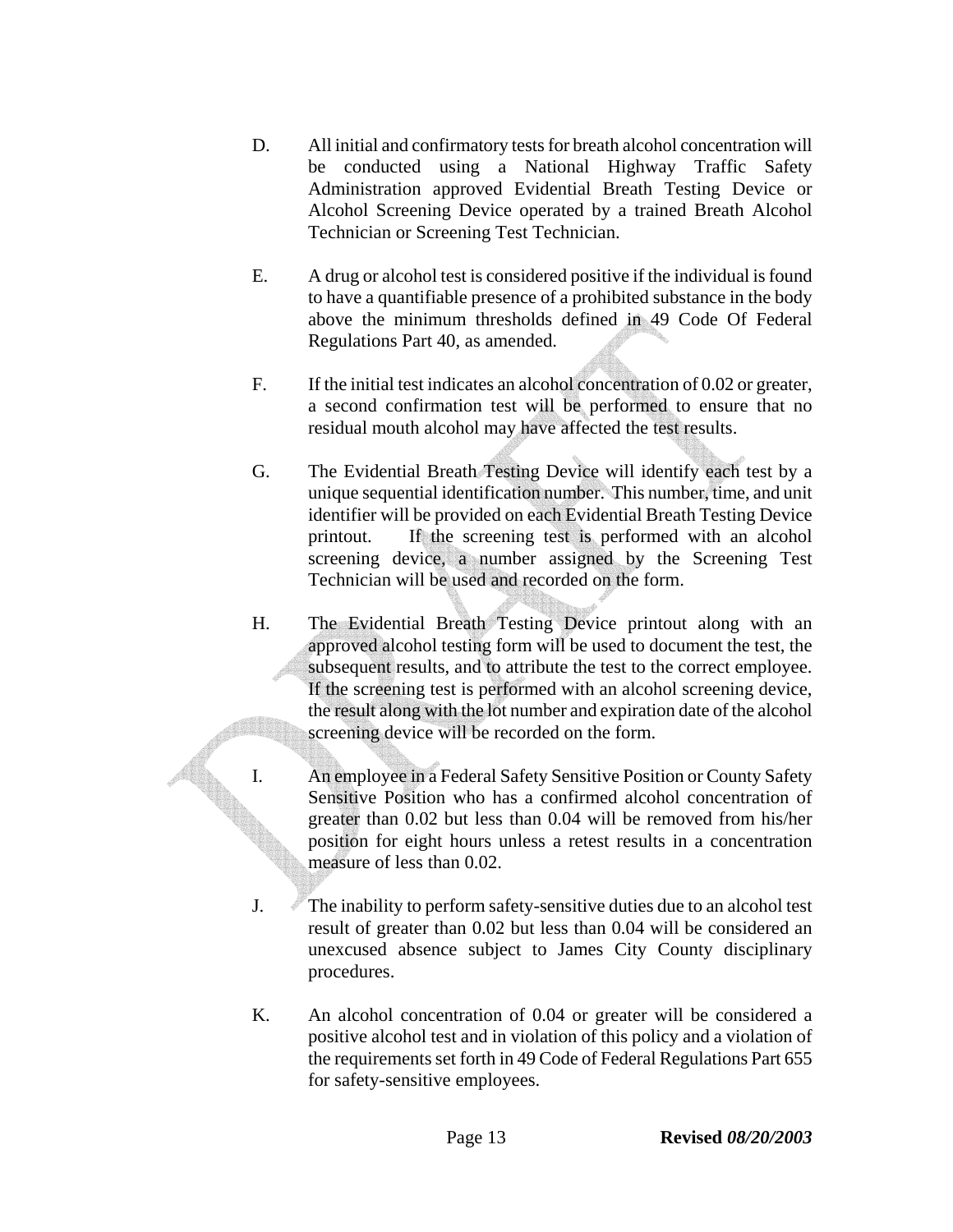L. If at any time the integrity of the testing procedures or the validity of the test results is compromised, the test will be cancelled.

### Section 3.15 Employee Requested Testing

- A. Any employee or individual offered employment in a Federal Safety Sensitive Position or County Safety Sensitive Position who questions the results of a required drug test under Section 3.13.A through Section 3.13.L of this policy may request that the split sample be tested.
- B. This test must be conducted at a different Department Of Health And Human Services-certified laboratory.
- C. The test must be conducted on the split sample that was provided by the employee or individual offered employment at the same time as the original sample.
- D. The employee or individual offered employment will pay all costs for such testing unless the result of the split sample test invalidates the result of the original test.
- E. The method of collecting, storing, and testing the split sample will be consistent with the procedures set forth in 49 Code Of Federal Regulations Part 40, as amended.
- F. The employee's or individual offered employment's request for a split sample test must be made to the Medical Review Officer within 72 hours of notice of the original sample verified test result. Requests after 72 hours will only be accepted if the delay was due to documentable facts that were beyond the control of the employee or individual offered employment.

# Section 3.16 Post-Offer Testing

A. All individuals offered employment in Federal Safety Sensitive Position or County Safety Sensitive Position covered by this Policy shall undergo urine drug testing prior to hire. This also includes employees transferring from a non-safety sensitive to a Federal Safety Sensitive Position or County Safety Sensitive Position or employees who have been removed from the random pool for a period of 120 days or more.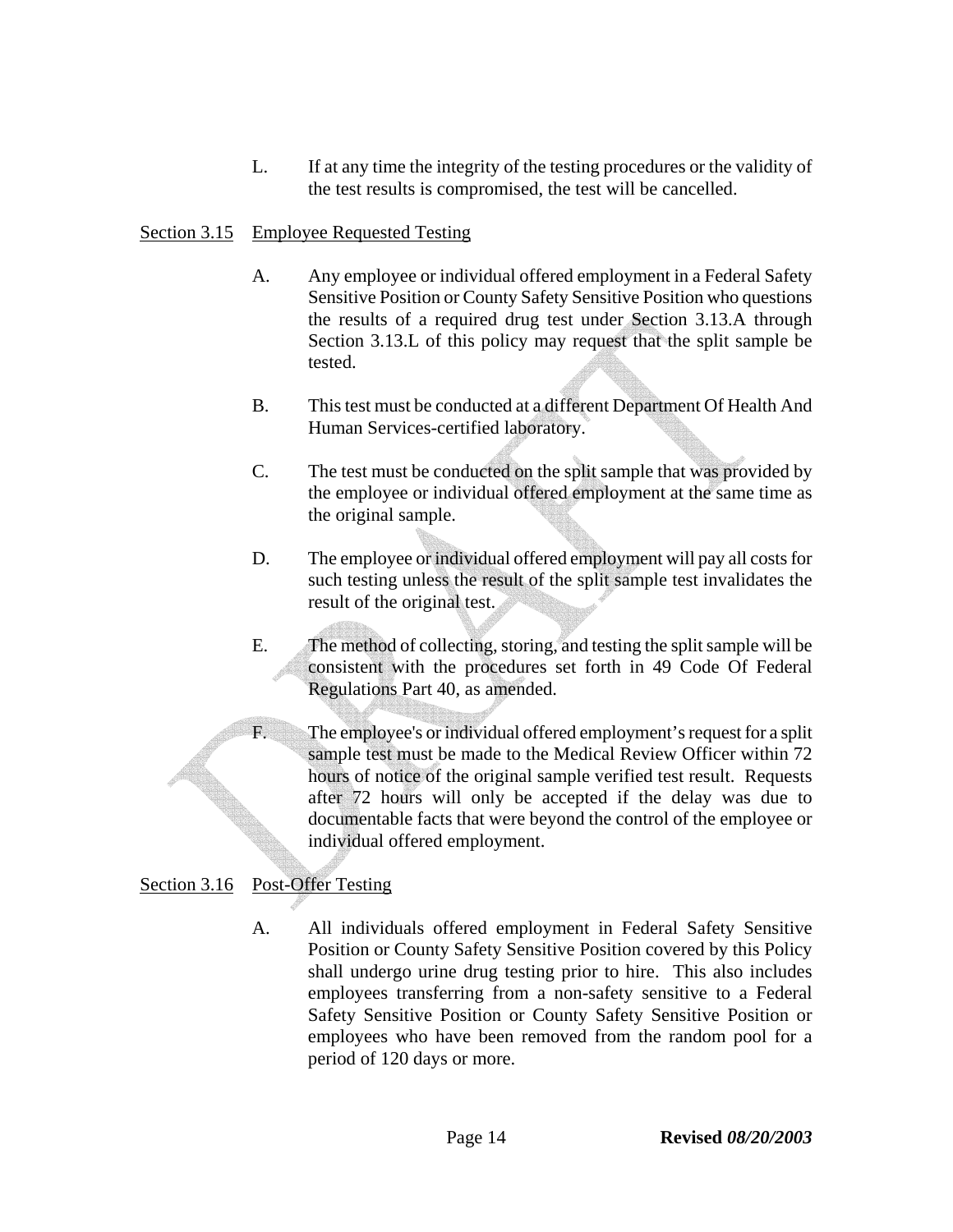- B. Receipt by James City County of a negative drug test result is required prior to employment.
- C. A positive post-offer drug test will disqualify an individual offered employment from applying for a position with James City County or James City Service Authority for a period of 120 days.
	- 1. After the 120 day waiting period, evidence of the absence of drug dependency from a Substance Abuse Professional that meets with the approval of James City County and a negative drug test will be required prior to further consideration for employment.
	- 2. The cost for the assessment and any subsequent treatment will be the sole responsibility of the individual.
- D. In instances where an individual is on temporary leave, i.e. vacation, sick, jury duty, no drug test is required before an individual can resume his/her safety-sensitive duties provided the individual has not been out of the random pool for more than 120 days. If selected for a random test while on temporary leave of 120 days or less, the individual will be tested if he/she returns to duty prior to the next random testing.
- E. In instances where the individual's status within the organization changes or is reclassified for more than 120 days (i.e., seasonal layoff, leave of absence, out of work or reassigned for worker's compensation), a drug test is required prior to reassignment to a safety-sensitive job function.

# Section 3.17 Reasonable Suspicion Testing

A. All employees may be subject to urine and/or breath testing when there are specific contemporaneous, articulable observations concerning the appearance, behavior, speech, or body odors of the covered employee that may indicate drug use or alcohol abuse.

- B. A reasonable suspicion referral for testing will be made on the basis of documented objective facts and circumstances that are consistent with the short-term effects of substance abuse or alcohol misuse.
- C. Reasonable suspicion referrals must be made by a supervisor who is trained to detect the signs and symptoms of drug and alcohol use and who reasonably concludes that an employee may be adversely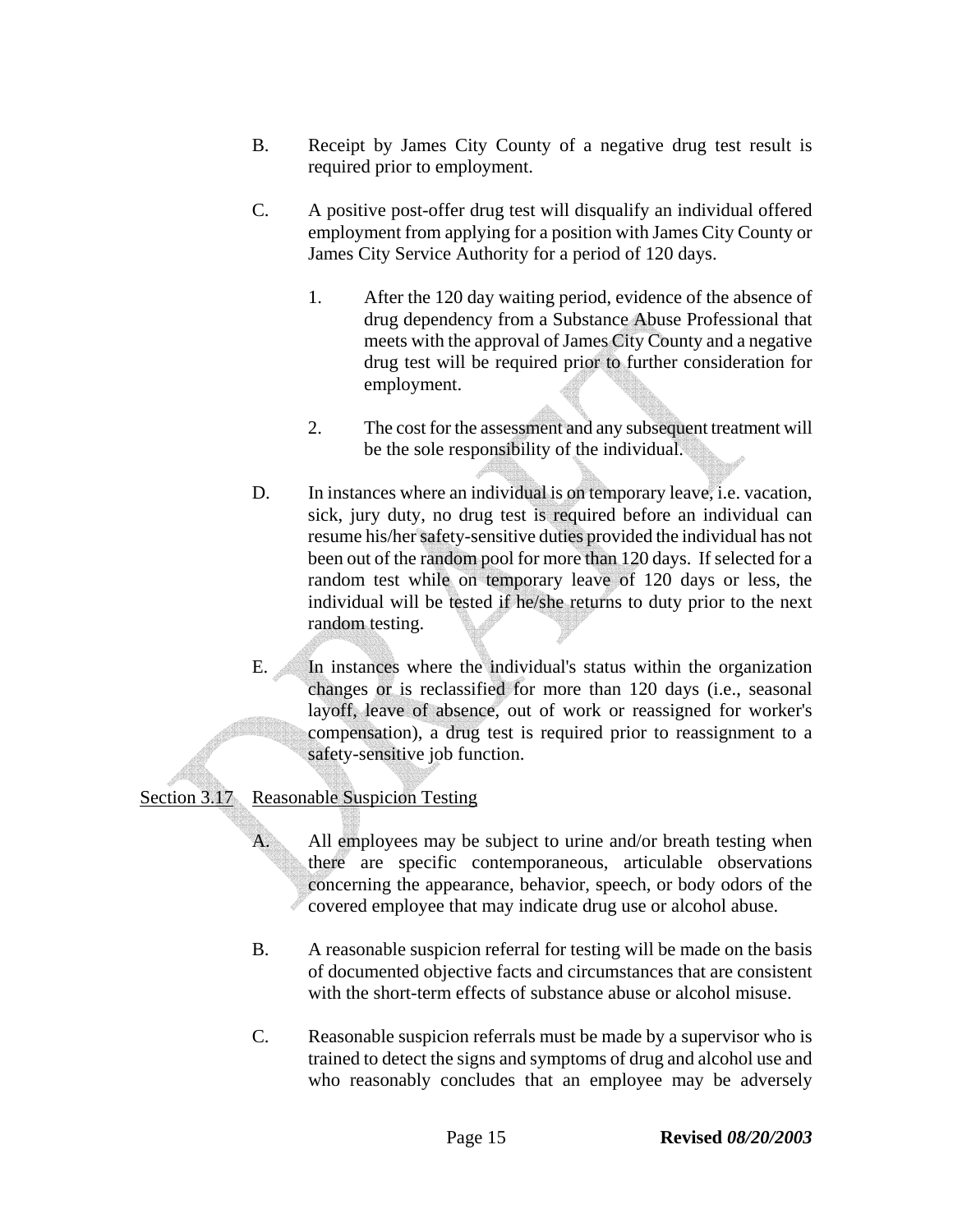affected or impaired in his/her work performance due to possible prohibited substance abuse or alcohol misuse.

### Section 3.18 Post-Accident Testing

- A. All employees in Federal Safety Sensitive Positions are required to undergo urine and breath testing if they are involved in a reportable accident with a James City County or James City Service Authority vehicle regardless of whether or not the vehicle is in revenue service and whether or not their performance could have contributed to the accident.
- B. This includes all surviving safety-sensitive employees that are operating the vehicle and any other whose performance could have contributed to the accident.
- C. Following an accident, employees in Federal Safety Sensitive Position shall be tested as soon as possible, but not to exceed eight hours for alcohol testing and 32 hours for drug testing.
- D. Any employee in a Federal Safety Sensitive Position involved in a reportable accident must refrain from alcohol use for eight hours following the accident or until he/she undergoes a post-accident alcohol test.
- E. Any employee in a Federal Safety Sensitive Position who leaves the scene of the accident without justifiable explanation prior to submission to drug and alcohol testing will be considered to have refused the test and will be placed on suspension without pay pending termination.
- F. Employees tested under this provision will include not only the operations personnel, but also any other covered employee whose performance could have contributed to the accident.
- G. If James City County is unable to perform a Federal Transit Administration drug and alcohol test (i.e., employee is unconscious, employee is detained by law enforcement agency), James City County may use drug and alcohol post-accident test results administered by State and local law enforcement officials provided the tests are performed in accordance with Federal Transit Administration/Department Of Transportation requirements. The State and local law enforcement officials must have independent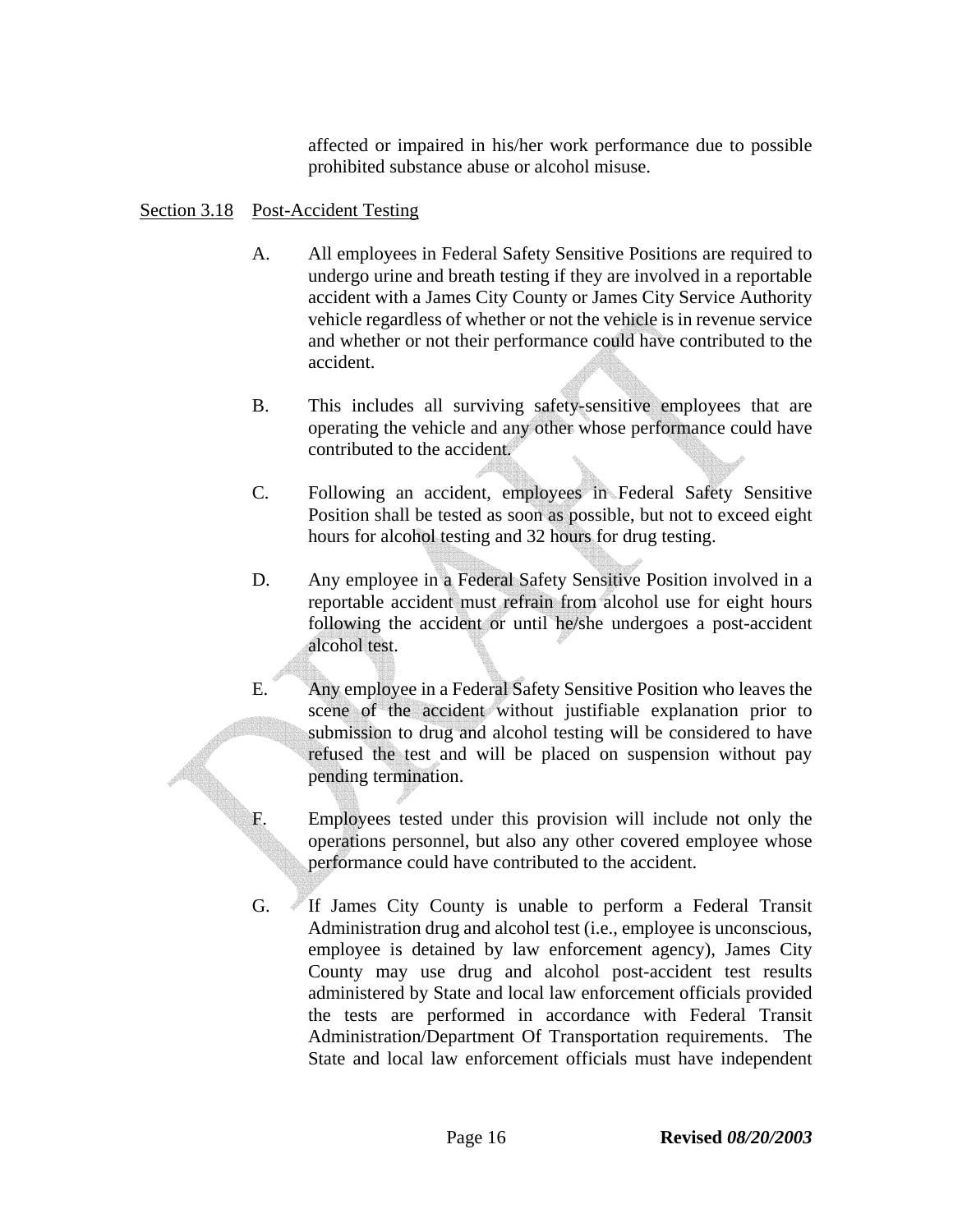authority for the test and the employer must obtain the results in conformance with State and local law.

### Section 3.19 Random Testing

- A. Employees in Federal Safety Sensitive Position will be subjected to random, unannounced testing.
- B. The selection of safety-sensitive employees for random alcohol testing will be made using a scientifically valid method that ensures each covered employee that they will have an equal chance of being selected each time selections are made.
- C. The random tests will be unannounced and spread throughout the year. Tests can be conducted at any time during an employee's shift (i.e. beginning, middle, end).
- D. Employees are required to proceed immediately to the collection site upon notification of their random selection.

### Section 3.20 Return-To-Duty Testing

- A. All employees who previously tested between .02 and .04 on an alcohol test must test below 0.02 on a return-to-duty test and be evaluated and released to duty by a Substance Abuse Professional before returning to work.
- B. Before scheduling the return to duty test, the Substance Abuse Professional must assess the employee and determine if the required treatment has been completed.

Section 3.21 Consequences

- A. Any employee who has a confirmed positive drug test or breath alcohol test greater than .04 will be:
	- 1. Suspended without pay pending termination;
	- 2. Informed of educational and rehabilitation programs available; and,
	- 3. Provided the names of Substance Abuse Professionals.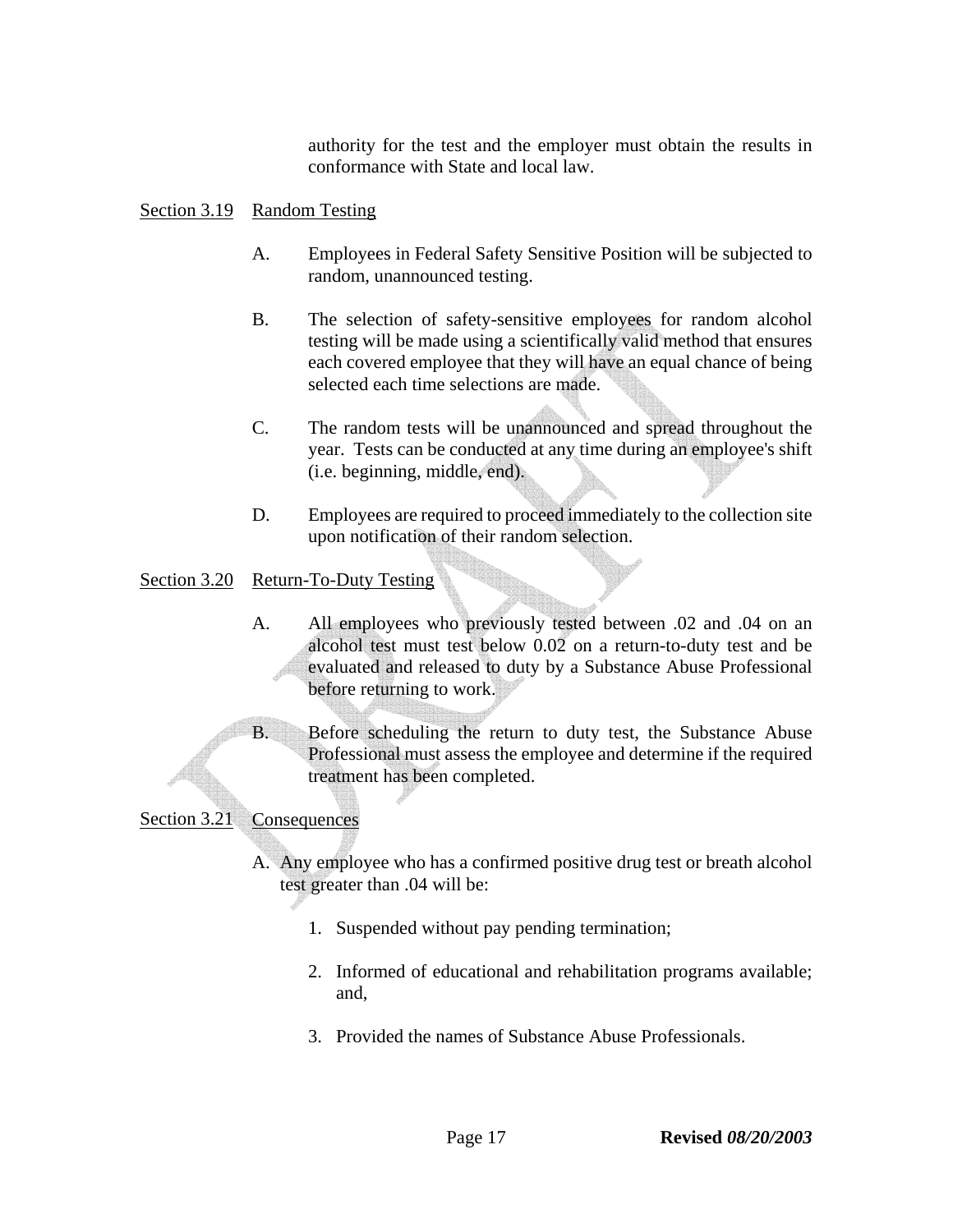B. Assessment by a Substance Abuse Professional or participation in James City County's Employee Assistance Program does not shield an employee from disciplinary action.

### Section 3.22 Information Disclosure

- A. All drug and alcohol testing records will be maintained in a secure manner so that disclosure of information to unauthorized persons does not occur. Information will only be released in the following circumstances:
	- 1. To a third party only as directed by specific, written instruction by the employee;
	- 2. To the decision-maker in a lawsuit, grievance, or other proceeding initiated by or on the behalf of the employee tested;
	- 3. To a subsequent employer upon receipt of a written request from the employee;
	- 4. To the National Transportation Safety Board during an accident investigation;
	- 5. To the Department Of Transportation or any Department Of Transportation agency with regulatory authority over the employer or any of its employees, or to a State oversight agency authorized to oversee rail fixed-guideway systems; or
	- 6. To the employee, upon written request.

### Section 3.23 Records Retention and Disposition

Drug and alcohol screening or testing records that document the administration and results of screening or testing of job applicants or employees for illegal drug or alcohol use will be retained for five years after administration of tests and then destroyed.

### Section 3.24 Employee and Supervisor Training

A. All employees in Federal Safety Sensitive Position will undergo a minimum of 60 minutes of training on the signs and symptoms of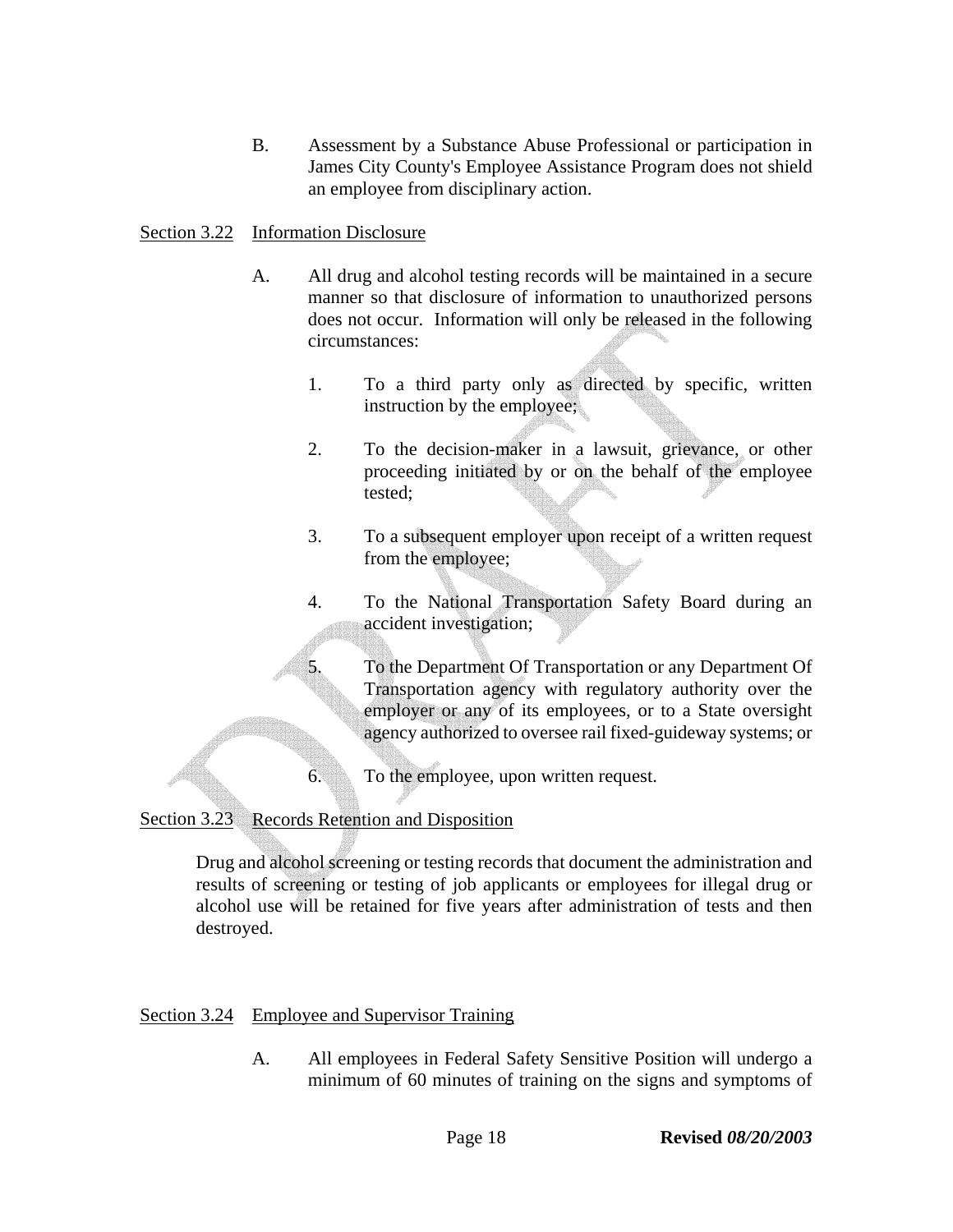drug use including the effects and consequences of drug use on personal health, safety, and the work environment. The training must also include manifestations and behavioral cues that may indicate prohibited drug use.

- B. Employees in supervisory positions will also receive 60 minutes of reasonable suspicion training on the physical, behavioral, and performance indicators of probable drug use and 60 minutes of additional reasonable suspicion training on the physical, behavioral, speech, and performance indicators of probable alcohol misuse.
- C. Information on the signs, symptoms, health effects and consequences of alcohol misuse is presented in Attachment A of this policy.

### Section 3.25 Prior Substance Abuse Violations

- A. Employees or individuals offered employment who have a prior record of substance abuse must furnish the following to be considered for employment.
	- 1. A release to work statement from a Substance Abuse Professional.

A negative test for drugs and/or alcohol.

3. An agreement to submit to random testing.

4. An agreement to follow specified after care requirements with the understanding that violation of the agreement is grounds for termination.

# Section 3.26 System Contacts

Any questions regarding this policy or any other aspect of the drug free workplace policy should be referred to the Drug Alcohol Coordinator, Medical Review Officer or Substance Abuse Professional listed in Attachment C of this policy.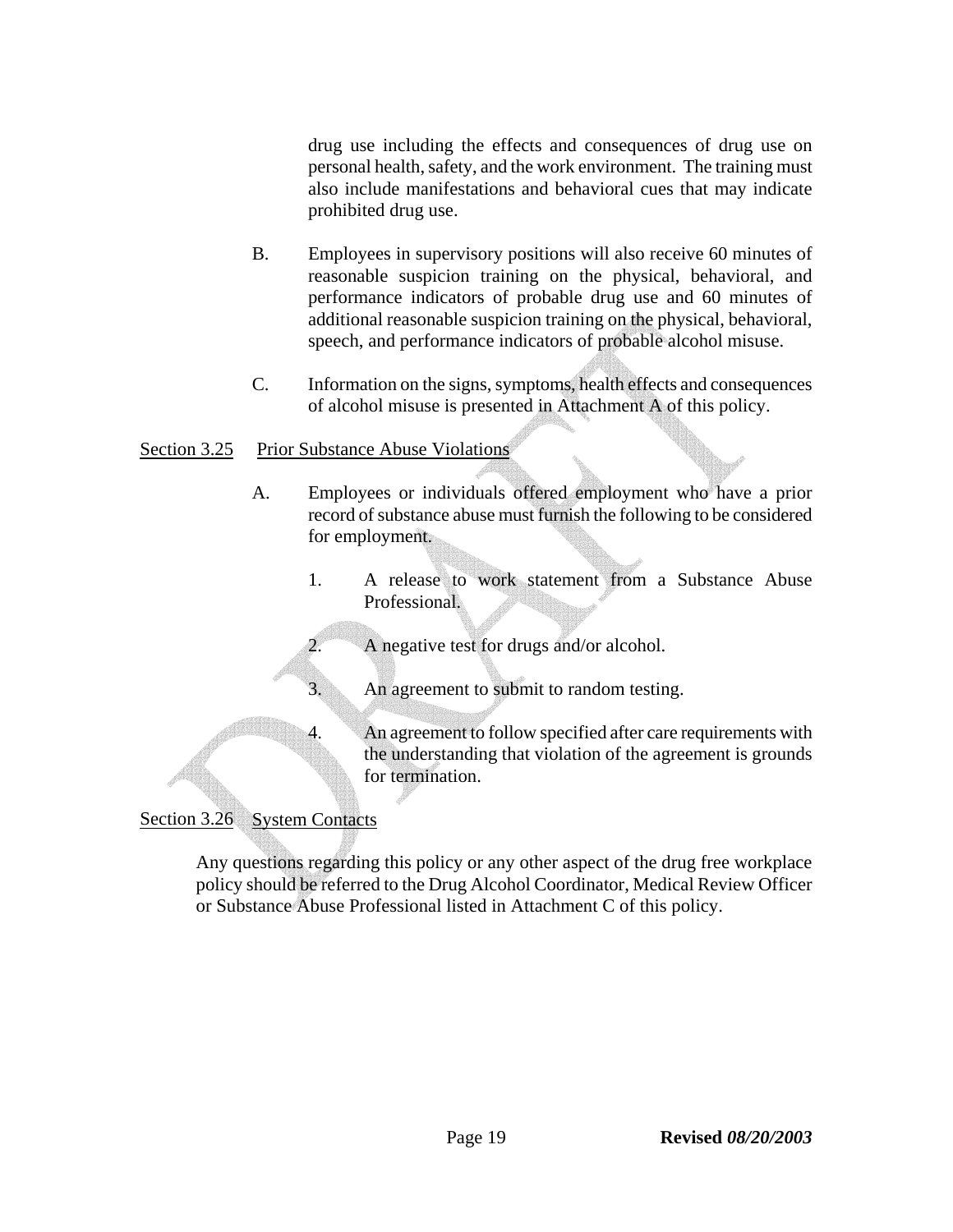# Alcohol Fact Sheet

Alcohol is a socially acceptable drug that has been consumed throughout the world for centuries. It is considered a recreational beverage when consumed in moderation for enjoyment and relaxation during social gatherings. However, when consumed primarily for its physical and mood-altering effects, it is a substance of abuse. As a depressant, it slows down physical responses and progressively impairs mental functions.

Signs and Symptoms of Use

- Dulled mental process
- Lack of coordination
- Odor of alcohol on breath
- Possible constricted pupils
- Sleepy or stuporous condition
- Slowed reaction rate
- Slurred speech

(Note: Except for the odor, these are general signs and symptoms of any depressant substance.)

Health Effects

The chronic consumption of alcohol (average of three servings per day of beer [12 ounces], whiskey [1 ounce], or wine [6 ounce glass]) over time may result in the following health hazards:

- Decreased sexual functioning
- Dependency (up to 10 percent of all people who drink alcohol become physically and/or mentally dependent on alcohol and can be termed alcoholic)
- Fatal liver diseases
- Increased cancers of the mouth, tongue, pharynx, esophagus, rectum, breast, and malignant melanoma<br>• Kidney disease
- 
- 
- Pancreatitis Spontaneous abortion and neonatal mortality Ulcers
- 
- Birth defects (up to 54 percent of all birth defects are alcohol related).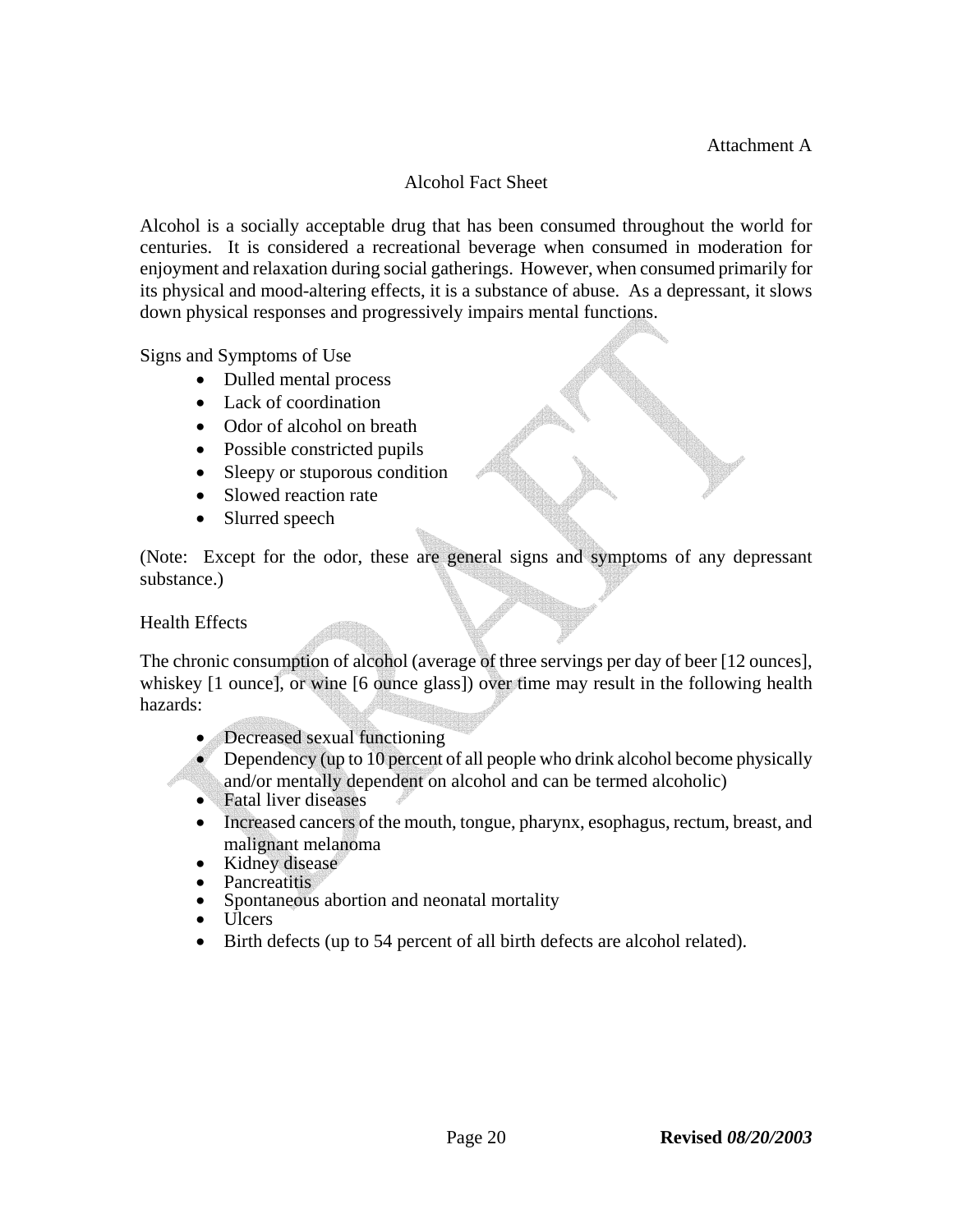### Social Issues

- Two-thirds of all homicides are committed by people who drink prior to the crime.
- Two to three percent of the driving population is legally drunk at any one time. This rate is doubled at night and on weekends.
- Two-thirds of all Americans will be involved in an alcohol-related vehicle accident during their lifetimes.
- The rate of separation and divorce in families with alcohol dependency problems is 7 times the average.
- Forty percent of family court cases are alcohol problem related.
- Alcoholics are 15 times more likely to commit suicide than are other segments of the population.
- More than 60 percent of burns, 40 percent of falls, 69 percent of boating accidents, and 76 percent of private aircraft accidents are alcohol related.

The Annual Toll

- 24,000 people will die on the highway due to the impaired driver.
- 12,000 more will die on the highway due to the alcohol-affected driver.
- 15,800 will die in non-highway accidents.
- 30,000 will die due to alcohol-caused liver disease.
- 10,000 will die due to alcohol-induced brain disease or suicide.
- Up to another 125,000 will die due to alcohol-related conditions or accidents.

Workplace Issues

- It takes one hour for the average person (150 pounds) to eliminate one serving of an alcoholic beverage from the body.
- Impairment in coordination and judgment can be objectively measured with as little as two drinks in the body.
- A person who is legally intoxicated is 6 times more likely to have an accident than a sober person is.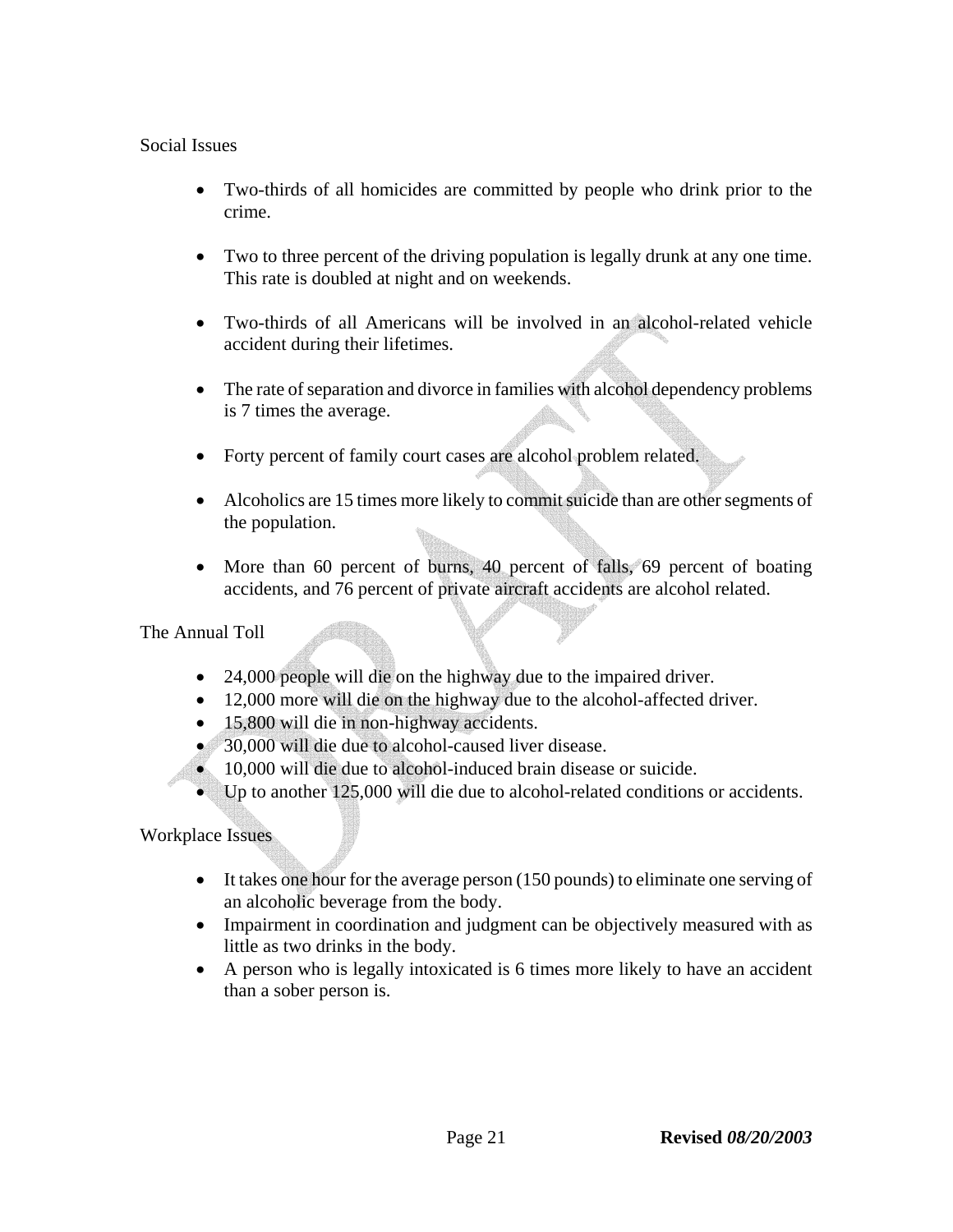# Attachment B

# Minimum Thresholds for Tested Drugs

| <b>Drug</b>         | <b>Initial Levels Mg/ml</b> | <b>Confirmation Levels Mg/ml</b> |  |
|---------------------|-----------------------------|----------------------------------|--|
|                     |                             |                                  |  |
| Marijuana           | 50                          | 15                               |  |
| Cocaine             | 300                         | 150                              |  |
| Opiate              | 2,000                       | 2,000                            |  |
| Phencyclidine (PCP) | 25                          | 25                               |  |
| Amphetamines        | 1,000                       | 500                              |  |
|                     |                             |                                  |  |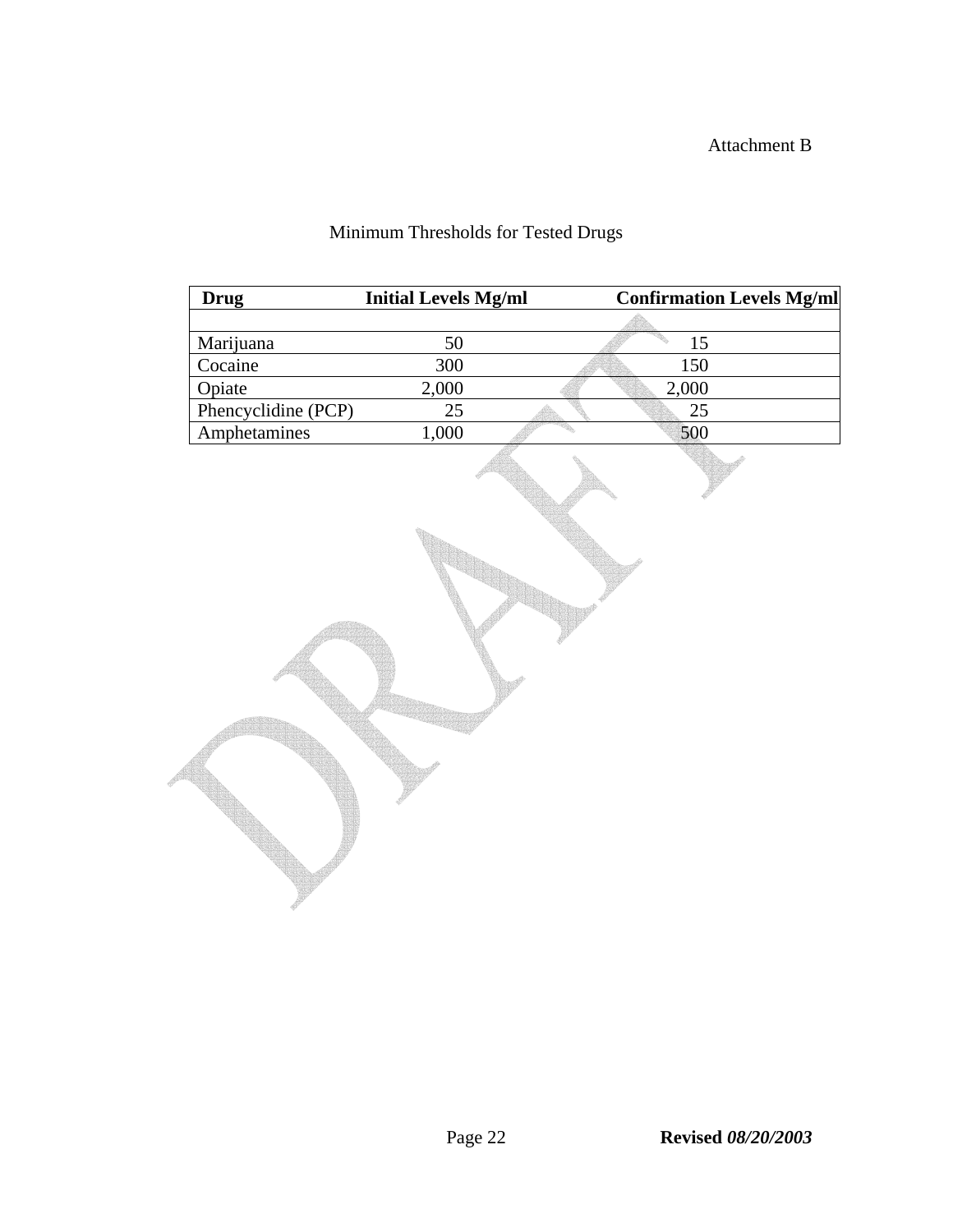### Attachment C

### **System Contacts**

Drug Alcohol Coordinator:

| Name:              | Sandra P. Hale               |
|--------------------|------------------------------|
| Title:             | Human Resource Specialist II |
| Address:           | <b>James City County</b>     |
|                    | P. O. Box 8784               |
|                    | Williamsburg, VA 23187-8784  |
| Telephone Number:  | $(757)$ 253-6681             |
| <b>FAX Number:</b> | $(757)$ 253-6878             |

Medical Review Officer:

| Name:              | Dr. Michael Williams    |
|--------------------|-------------------------|
| Address:           | Safety Management, Inc. |
|                    | 5129 Stannart Street    |
|                    | Norfolk, VA 23503       |
| Telephone Number:  | $(757)$ 461-1430        |
| <b>FAX Number:</b> | $(757)$ 461-1352        |

Substance Abuse Professional:

Name: Sentara Employee Assistance Program Address: Koger 11, Suite 142 Norfolk, VA 23502 Telephone Number: (800) 899-8174<br>FAX Number: (757) 461-0833  $(757)$  461-0833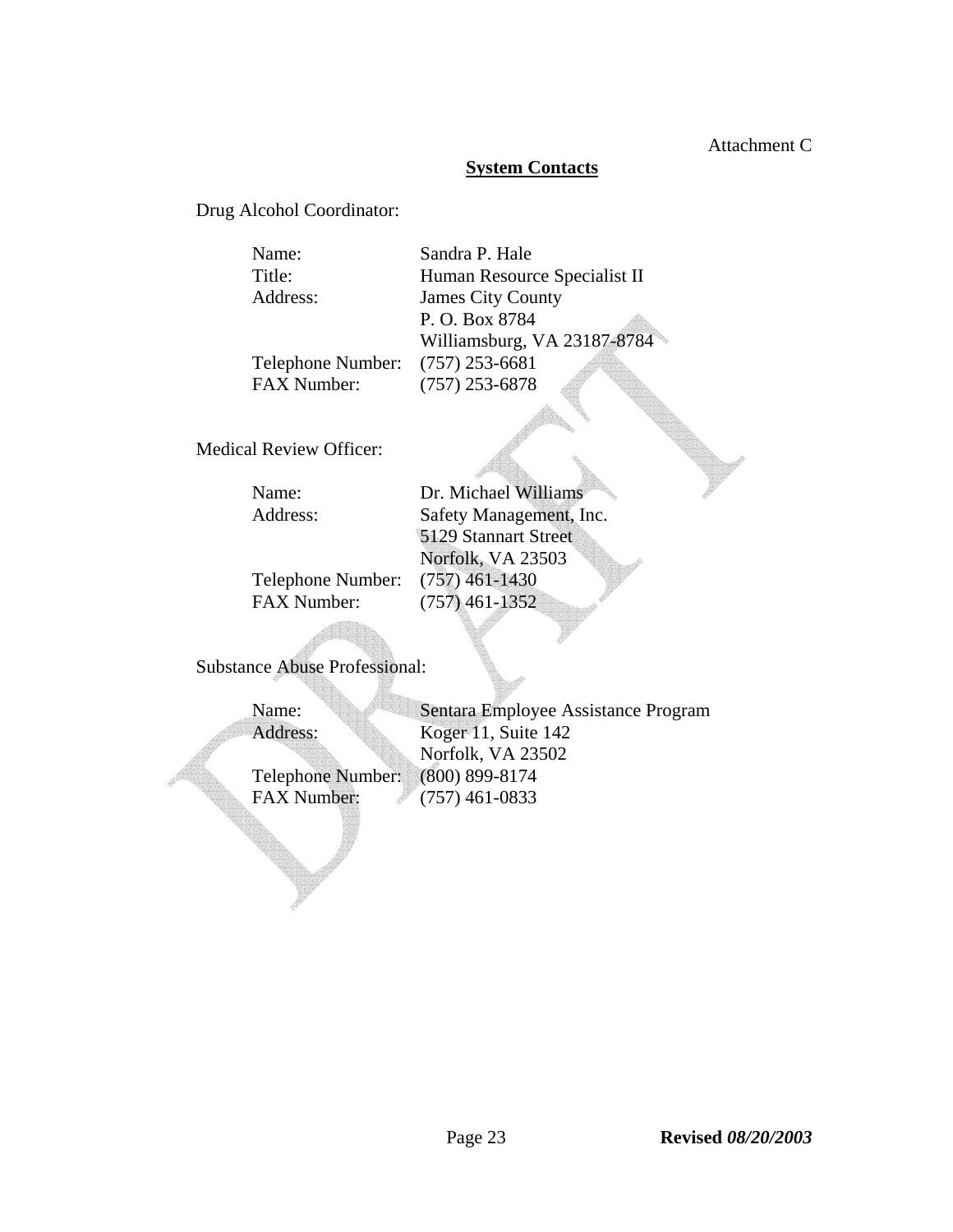# CHAPTER 5

### EMPLOYEE BENEFITS

[Section 5.1 Policy - General](#page-27-0)

[Section 5.2 Eligibility - General](#page-27-0)

[Section 5.3 Holidays](#page-27-0)<br>Section 5.4 Leave

Section 5.4

[Section 5.5 Health Related Benefits](#page-35-0)

[Section 5.6 Retirement, Long-Term Disability, and Life Insurance](#page-37-0)<br>Section 5.7 Workers' Compensation (Policy) (Procedures)

Workers' Compensation (Policy) (Procedures)

[Section 5.8 Tax-Related Benefits](#page-39-0)<br>Section 5.9 Credit Union

Section  $5.9$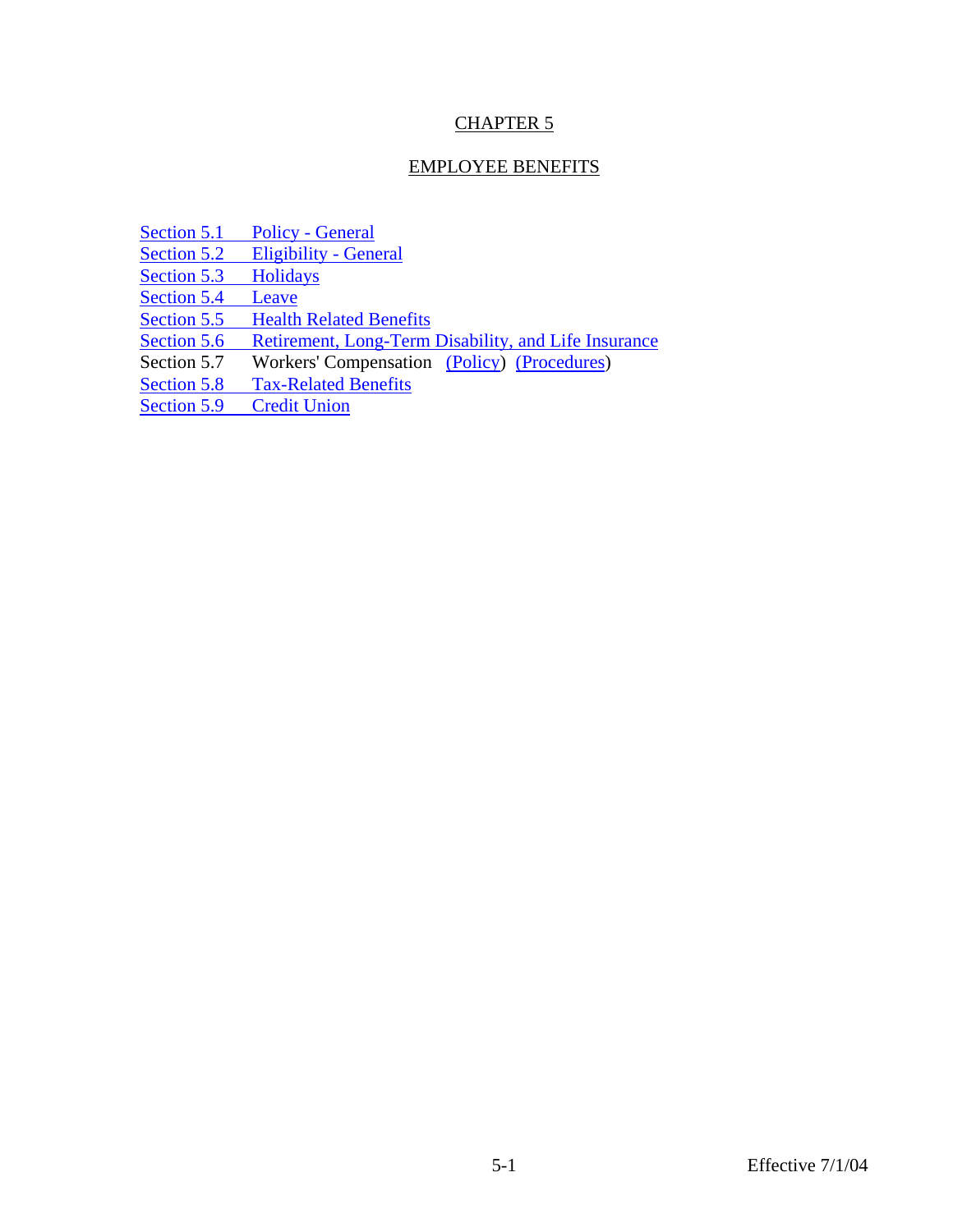### Chapter 5 Employee Benefits

### <span id="page-27-0"></span>Section 5.1 Policy - General

It is the policy of James City County to provide employee benefits that complement the County's values and strategic direction, that help meet certain needs of County employees and their families, and that help the County to attract and retain quality employees. The County strives to offer high quality benefits, at a reasonable cost to both employees and the County, which prove valuable and useful to employees. The County will communicate the availability of these benefits to eligible individuals and will provide assistance in understanding and using them.

### Section 5.2 Eligibility - General

The benefits contained in this chapter are available to all employees in full-time permanent and limited-term positions. Benefits are also available to employees in part-time permanent and limited-term positions, to former employees and retirees, and to employees in temporary positions where specifically indicated in the policy. Eligibility of employees in other positions varies by department and is recorded in the Human Resource Department.

### Section 5.3 Holidays

The County observes the following eleven designated holidays:

| New Year's Day               | January 1                     |
|------------------------------|-------------------------------|
| Lee/Jackson/King Day         | 3rd Monday in January         |
| George Washington's Birthday | 3rd Monday in February        |
| Memorial Day                 | Last Monday in May            |
| <b>Independence Day</b>      | July 4                        |
| Labor Day                    | 1st Monday in September       |
| Veterans' Day                | November 11                   |
| <b>Thanksgiving Day</b>      | 4th Thursday in November      |
| Day After Thanksgiving       | Friday following Thanksgiving |
| Christmas Eve                | December 24                   |
| Christmas Day                | December 25                   |
|                              |                               |

The Board of Supervisors may declare any other day an additional holiday.

A. Eligibility. Employees in part-time permanent and limited-term positions are eligible for paid holidays or compensatory leave in the amount of their monthly sick leave accrual rate.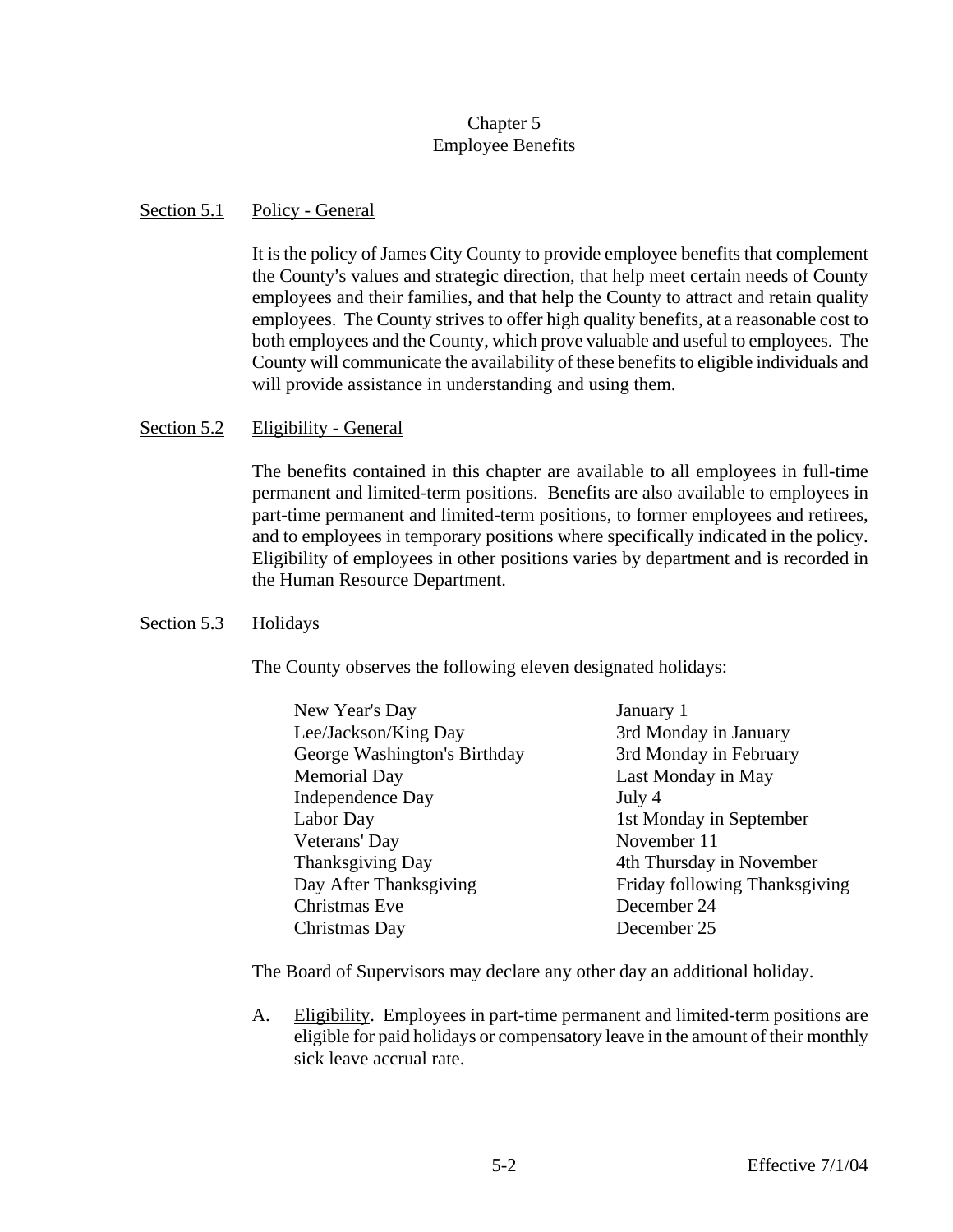### <span id="page-28-0"></span>B. Observance of Holidays

- 1. If a holiday falls on a Saturday, the preceding Friday shall be observed as the holiday; if a holiday falls on a Sunday, the following Monday shall be observed as the holiday. County operations which are open on holidays shall observe the actual holiday for purposes of holiday pay.
- 2. If an observed holiday falls on a day an employee is not otherwise scheduled to work, the employee shall earn compensatory leave in the amount of his monthly sick leave accrual rate for the observed holiday. In cases where this would present a hardship because of workload, the department manager may authorize payment in lieu of the compensatory leave if the budget permits.
- 3. An employee who is on approved leave with pay during a period in which a holiday falls, shall not be charged leave for the observed holiday.
- 4. An employee who is on military leave with pay during a period in which a holiday falls shall not receive any additional pay or compensatory leave for the holiday.
- 5. An employee forfeits eligibility to be compensated for the holidays observed by the County unless the employee works the last scheduled work day before the holiday and the first scheduled work day after the holiday. The forgoing does not apply to employees who are on authorized leave with pay.

# C. Working on Holidays

- 1. If an employee is required to work on an observed holiday, he shall receive holiday pay as outlined in Chapter 4, Section 4.12.
- 2. Certain employees who are called to work on a County-observed holiday on which they are not scheduled to work may be eligible for premium pay as outlined in Chapter 4, Section 4.14.

### Section 5.4 Leave

- A. Policy Statement James City County recognizes the importance of balancing the productivity needs of the County with the needs of County employees and their families by providing employees with time away from work. It is the policy of the County to provide employees with continued income and benefits during certain approved absences of specified durations.
- B. Eligibility Employees in part-time permanent and limited-term positions are eligible for leave on a pro-rated basis.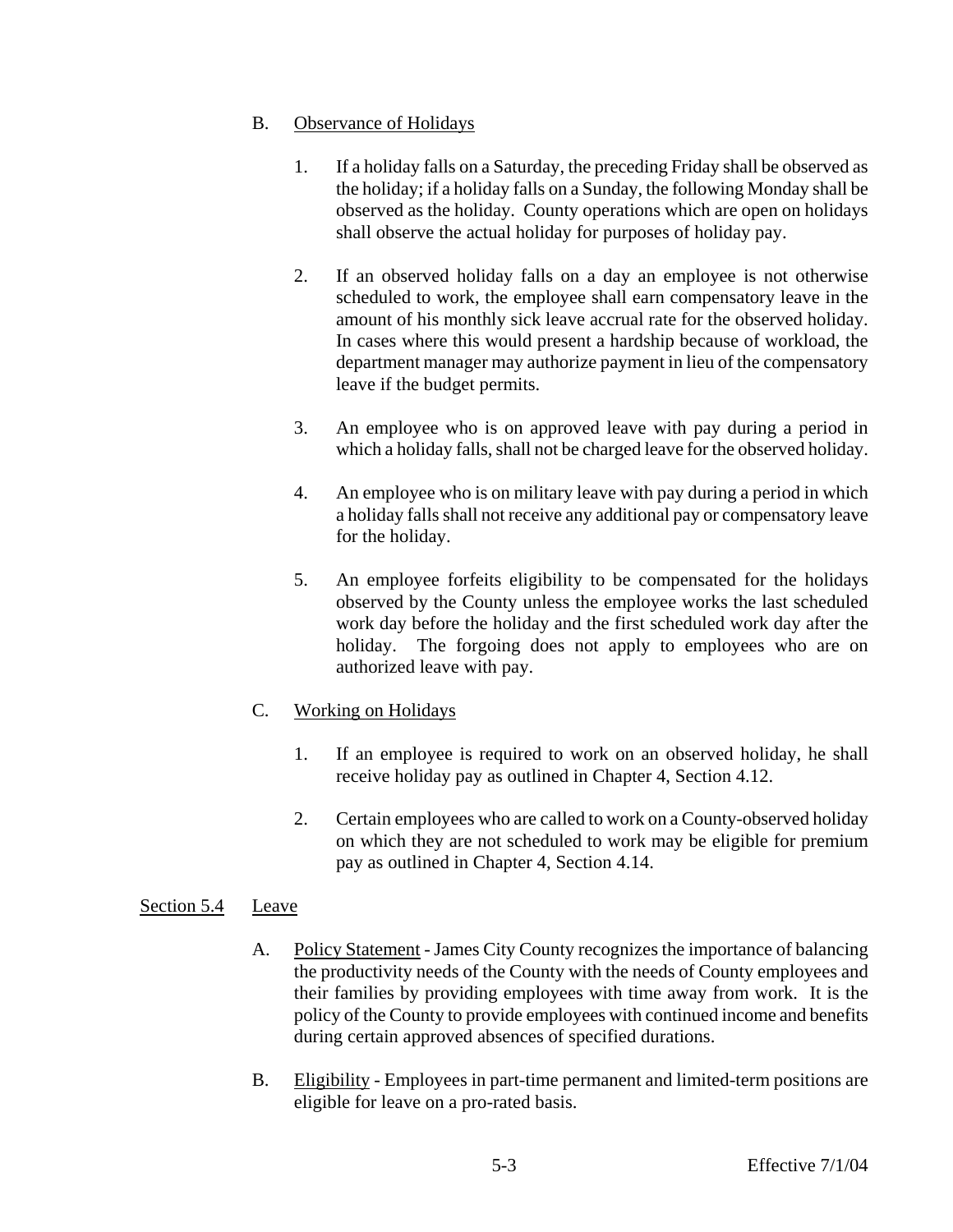- C. Definition of Immediate Family The immediate family is defined as: spouse, parent, spouse's parent, son, daughter, brother, sister, grandparents, grandchildren, step-children, step-parents, guardian, and any persons residing in the same household as the employee.
- D. Family and Medical Leave Act (FMLA) of 1993 is a Federal law which guarantees employees who have worked for the County at least 1,250 hours in the previous 12 months, up to 12 weeks away from work during a fiscal year *12-month period* for the purposes outlined below. *The 12-month period is measured backward from the date an employee uses leave under FMLA.* An employee must use the appropriate type of leave during the absence. An employee who is absent under the FMLA will retain his employee benefits. Upon returning to work, the employee will return to the same job or a job with equivalent status, pay, and benefits.
	- 1. Purpose FMLA protects employees' jobs and benefits for specified periods of time, if they are absent from work because of:
		- a. the birth of a child and the care of that child;
		- b. the adoption or foster care placement of a child with the employee;
		- c. the need to care for a spouse, child, or parent with a serious health condition; or
		- d. the serious health condition of the employee that makes the employee unable to perform the essential functions of his position.
	- 2. Definition For purposes of this policy, a week is defined as the annual authorized hours of the employee's position divided by 52.
	- 3. Employee Requirements An eligible employee wishing to take time off for one of the purposes listed in 1. above must comply with certain requirements. An employee must:
		- a. inform his supervisor that he is requesting leave under the FMLA and of the purpose of the leave;
		- b. work with his supervisor to identify the type of County leave(s) which will be taken during the FMLA absence;
		- c. provide medical certification of the situation necessitating the absence and a date on which the employee can be expected to return to work on a form provided by the County;
		- d. keep the supervisor informed of the status of the absence, including any change in the circumstances for which the leave is being taken, and the employee's intent to return to work; and
		- e. provide a fitness for duty certification from a physician before returning to work if the leave was taken for the employee's own serious health condition.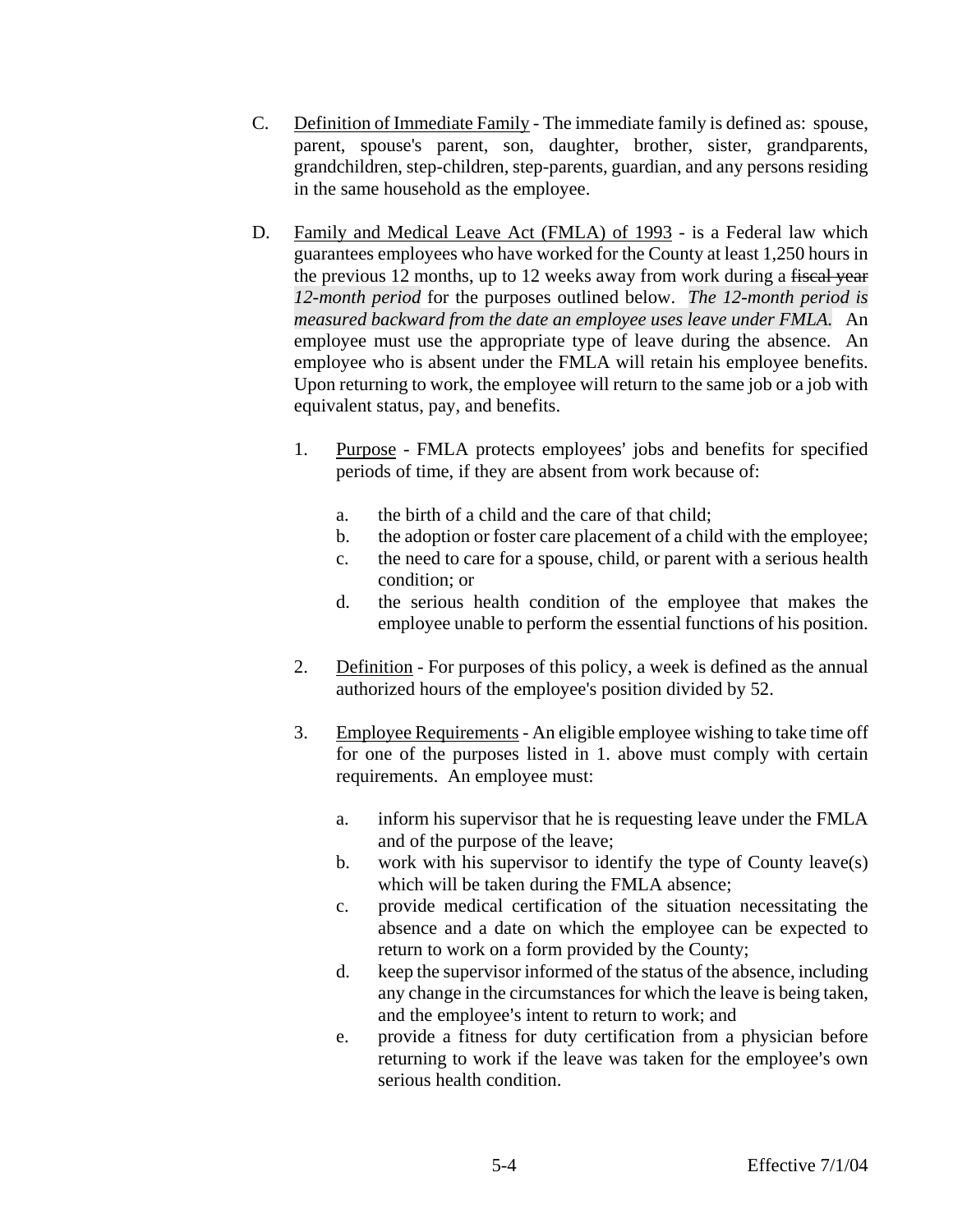- 4. Supervisor Responsibility If an employee requests leave for one of the purposes listed in 5.4.D.1 above, the supervisor may inform the employee that it qualifies under FMLA and ask the employee to follow the requirements covered in 5.4.D.3 above. The supervisor shall inform the employee who has requested or taken leave under FMLA, in writing, of his rights and responsibilities.
- E. Types of Leave The County offers the following types of leave. A brief summary of purposes for which leave may be used is listed below. For more details, see individual subsections.

| <b>Annual Leave</b><br>Sick Leave | Any purpose.<br>Personal doctor appointment, illness, or short-<br>term disability.<br>Immediate family member doctor appointment or<br>illness (three days per fiscal year).                   |
|-----------------------------------|-------------------------------------------------------------------------------------------------------------------------------------------------------------------------------------------------|
| Personal Funeral Leave            | Death or life threatening illness of immediate<br>family member (three days per incident).                                                                                                      |
| Civil Leave                       | Serving on a jury.<br>Attending court as a witness under subpoena.                                                                                                                              |
| <b>Military Leave</b>             | National Guard or reserve member to engage in<br>annual active duty for training or called forth by<br>Governor during a disaster (15 days per Federal<br>fiscal year).                         |
| School Leave                      | Meet with teachers, attend school functions, or do<br>volunteer work in any public or private school<br>grades K-12 or a licensed preschool or daycare<br>center (eight hours per fiscal year). |
| Leave Without Pay                 | Unpaid absences from work.                                                                                                                                                                      |

- 1. Annual Leave may be used by an employee to provide paid absences for any purpose.
	- a. Accrual
		- 1) *New employees will have available up to the equivalent of five (5) months of annual leave accrual upon employment. The leave will be available immediately and leave accrual will begin in the sixth (6) month.*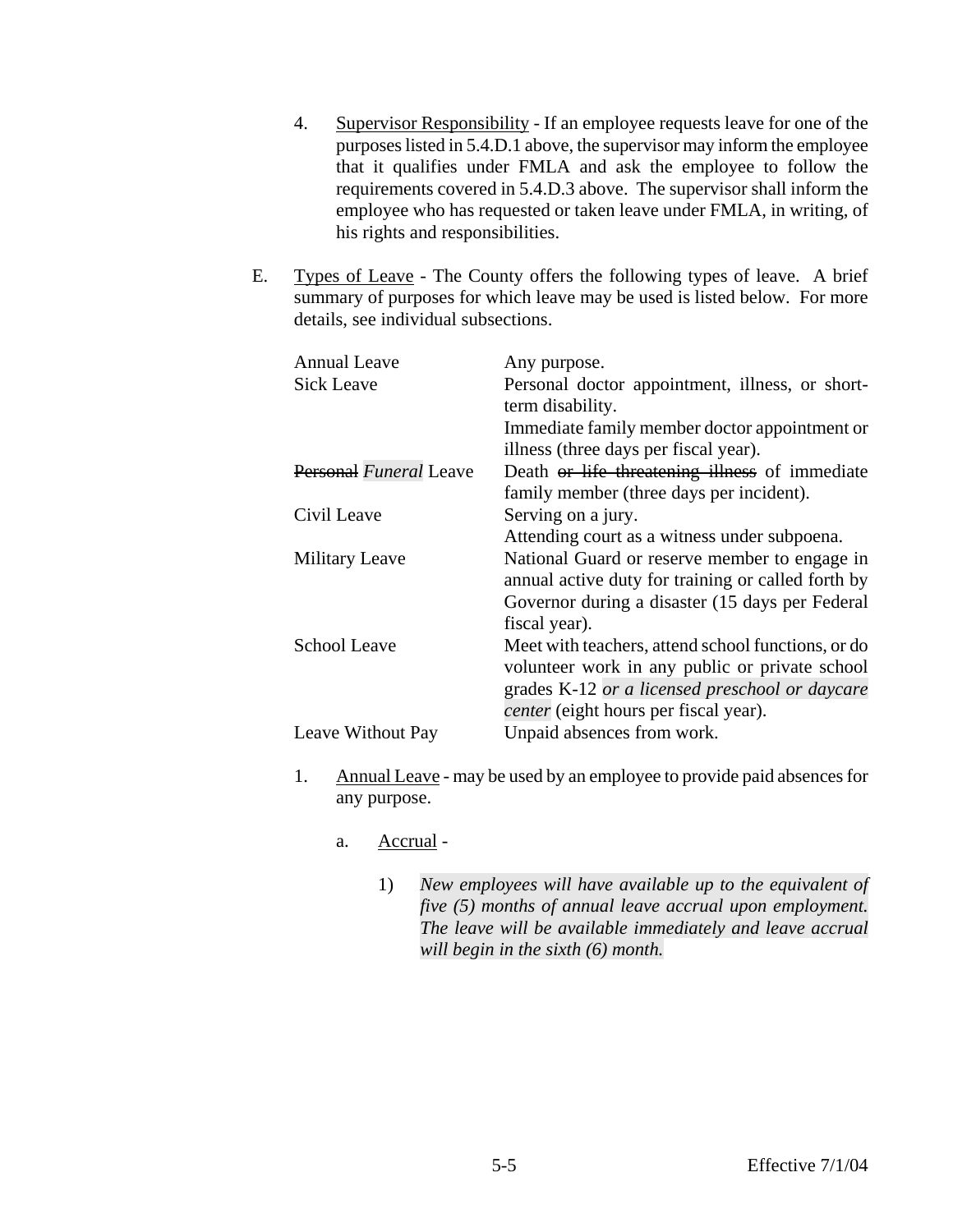|                                   | <b>Monthly Accrual Rate</b> |                             |                            |
|-----------------------------------|-----------------------------|-----------------------------|----------------------------|
| Annual<br><b>Authorized Hours</b> | $<$ 5 years<br>of service   | 5<15<br>years<br>of service | $> 15$ years<br>of service |
| ${}_{<} 261$                      |                             | 1.5                         | 2                          |
| 261-520                           | 2                           | 3.0                         | $\overline{4}$             |
| 521-780                           | 3                           | 4.5                         | 6                          |
| 781-1,040                         | 4                           | 6.0                         | 8                          |
| 1,041-1,300                       | 5                           | 7.5                         | 10                         |
| 1,301-1,560                       | 6                           | 9.0                         | 12                         |
| 1,561-1,820                       | 7                           | 10.5                        | 14                         |
| 1,821-2,080                       | 8                           | 12.0                        | 16                         |
| 2,081-2,340                       | 9                           | 13.5                        | 18                         |
| 2,341-2,600                       | 10                          | 15.0                        | 20                         |
| 2,601-2,860                       | 11                          | 16.5                        | 22                         |
| >2,860                            | 12                          | 18.0                        | 24                         |

*2) Beginning in the sixth (6) month of employment,* annual leave shall be accrued in accordance with the chart below:

- 2) The maximum amount of leave that an employee may accumulate is the amount of leave he can earn in a two-year period.
- 3) The employee's leave balance must be within the maximum accumulation amount on July 1 of each year or the excess shall be forfeited.
- b. Payment for Accumulated Leave Upon Separation from Employment
	- *1) No payment shall be made for any unused portion of annual leave if an employee leaves employment within the first five months.*
	- *2)* Employees shall receive the monetary equivalent of their annual leave balance up to the annual maximum accumulation *except as noted in item one (1) above*. If two weeks' notice is not given by an employee, the equivalent of one day shall be deducted from the leave payments for each day that the employee failed to give notice of termination up to a two-week maximum. Exceptions may be made by the department manger.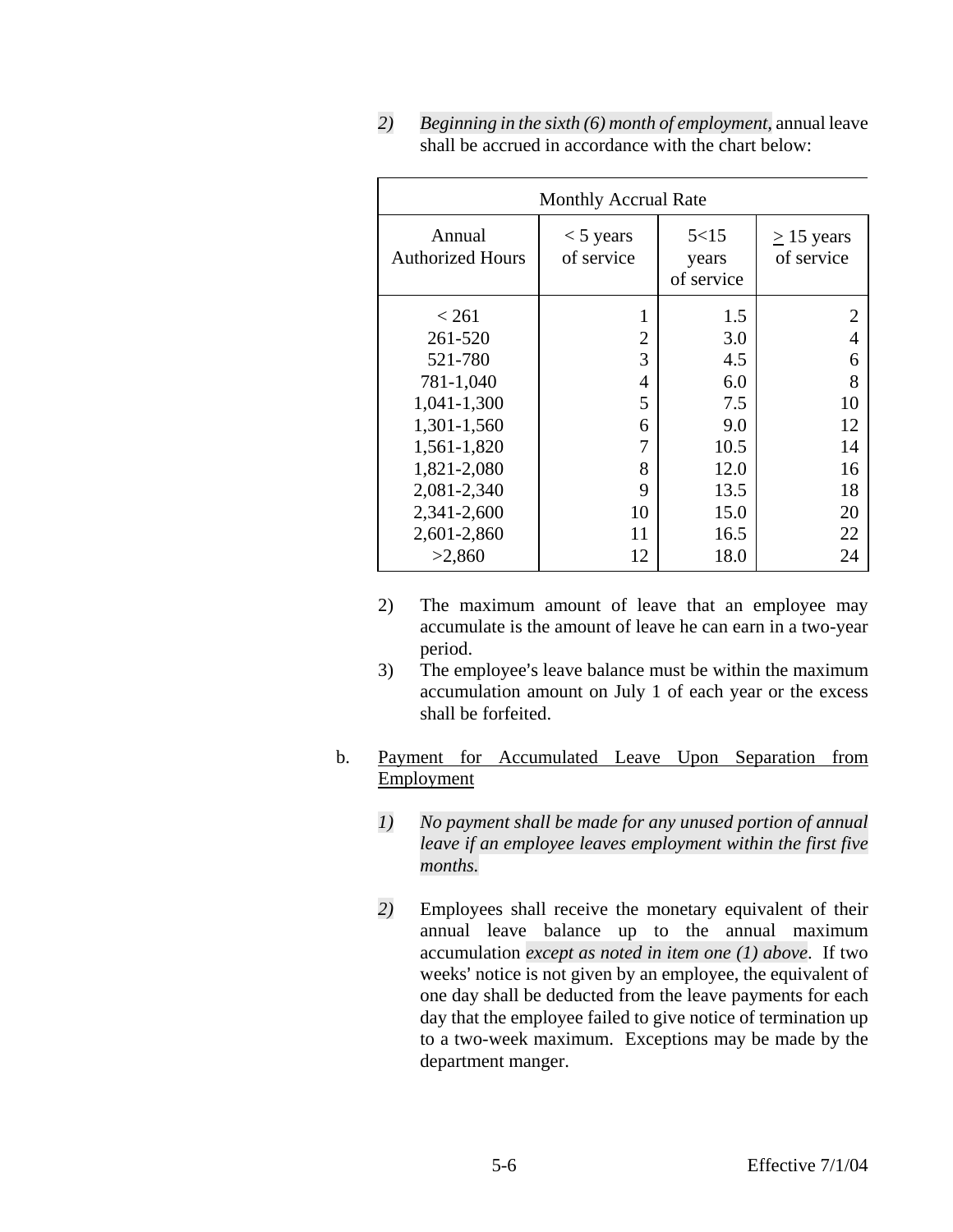- 2. Sick Leave may be used by an employee to provide paid absences for health-related reasons as outlined below. Accumulated sick leave provides continued income for employees during periods of disability.
	- a. Purpose Sick leave provides paid absences for the following reasons:
		- 1) A personal illness, injury, and/or disability not incurred in the line of duty, which incapacitates the employee from being able to perform assigned duties;
		- 2) Appointments for examination and/or treatment related to health when approved in advance by the department manager and when such appointments cannot reasonably be scheduled during nonwork hours.
		- 3) An illness or appointment for examination and/or treatment related to the health of an immediate family member requiring the attendance of the employee and approved by the department manager, not to exceed three (3) *twelve (12)* days per fiscal year. Use of additional sick leave requested in excess of the permitted allowance may be approved if recommended by the department and approved by the Human Resource Manager.
	- b. Accrual
		- 1) Sick leave shall be accrued in accordance with the chart below:

| Annual                                                                                                              | Monthly                                           |
|---------------------------------------------------------------------------------------------------------------------|---------------------------------------------------|
| <b>Authorized Hours</b>                                                                                             | <b>Accrual Rate</b>                               |
| < 261<br>261-520<br>521-780<br>781-1,040<br>1,041-1,300<br>1,301-1,560<br>1,561-1,820<br>1,821-2,080<br>2,081-2,340 | 2<br>3<br>$\overline{4}$<br>5<br>6<br>7<br>8<br>9 |
| 2,341-2,600                                                                                                         | 10                                                |
| 2,601-2,860                                                                                                         | 11                                                |
| >2,860                                                                                                              | 12                                                |

2) There is no limit to the amount of sick leave an employee may accrue.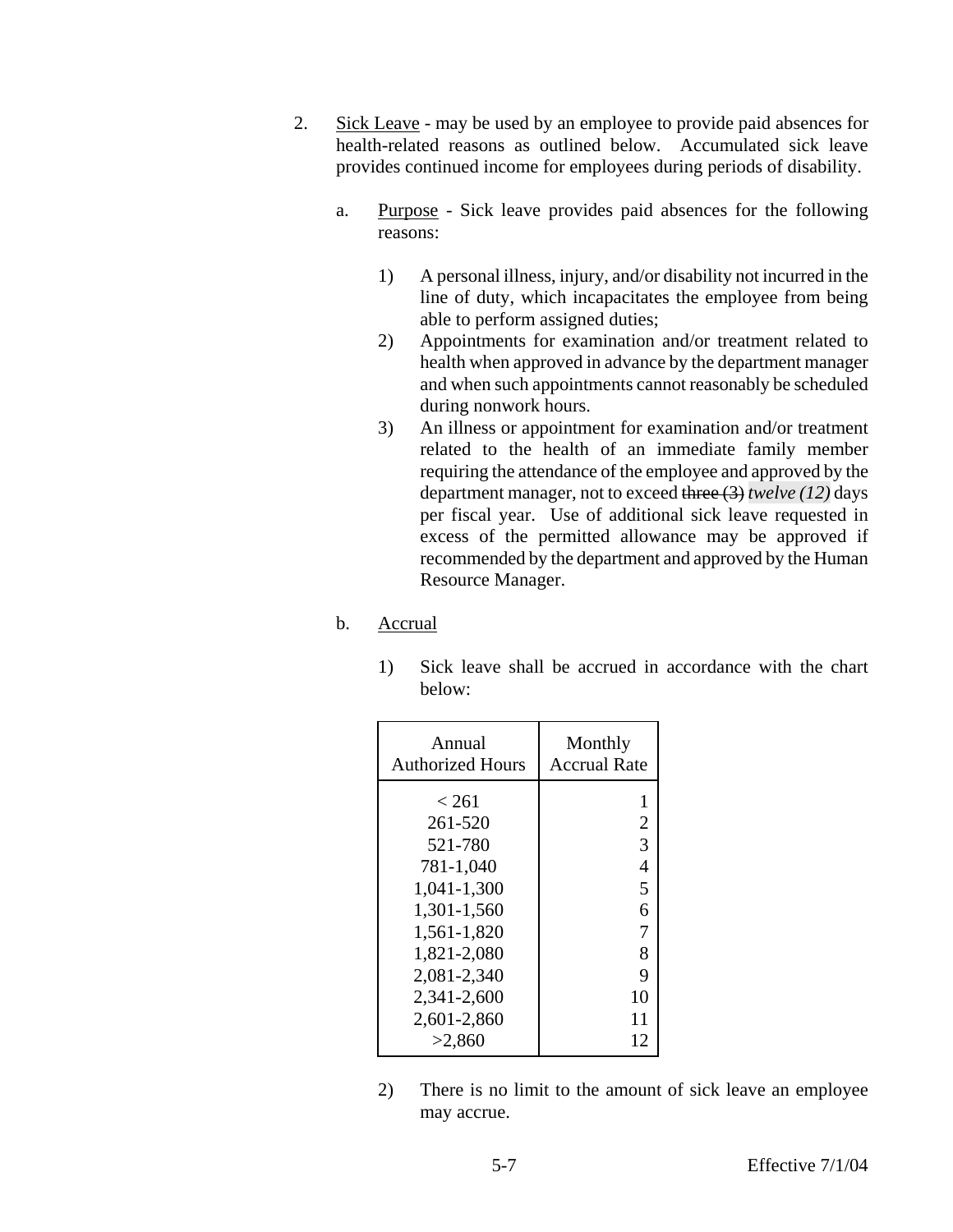c. Payment for Accumulated Leave Upon Separation from Employment - Employees with two (2) years or more of continuous service with the County shall be compensated for their sick leave balance at the rate of one hour's pay for every four hours of accrued sick leave or \$1,000 *the maximum amount listed below*, whichever is less. If two weeks' notice is not given by the employee, or if the employee is discharged for disciplinary reasons, sick leave payments shall be forfeited. Exceptions may be made by the department manager.

| Years<br>of Service | <b>Maximum</b><br>Payment |
|---------------------|---------------------------|
| $2 - 14$            | \$1,000                   |
| $15 - 24$           | \$2,500                   |
| 25 or more          | \$5,000                   |

- d. Sick Leave Bank Employees may elect to pool accumulated sick leave into a sick leave bank for the purpose of providing participating employees additional leave for extended illness or injury. Such a bank shall be administered by employees, supported by employees, and shall cease to exist should there be insufficient employee interest.
- 3. Personal *Funeral* Leave may be used by an employee to provide paid absences upon the death of a member of an employee's immediate family or upon the life-threatening illness of a member of an employee's immediate family which requires the employee's attendance.
	- a. Amount of Leave Personal *Funeral* leave, if requested by the employee, shall be granted by the supervisor for up to three (3) days per death or life-threatening illness which requires the attendance of the employee *of an employee's immediate family member*. Exceptions may be granted by the department manager.
- 4. Civil Leave may be used by an employee to provide paid absences while serving on a jury, or attending court as a witness under subpoena.
	- a. Compensation An employee compensated for civil duties, as by jury or witness fees, shall either take annual or compensatory leave, or turn over compensation received to the County.
	- b. Exclusion In those circumstances where a County employee is acting as an expert witness in a court proceeding which is not directly related to his duties for the County, the employee shall be charged annual or compensatory leave or leave without pay.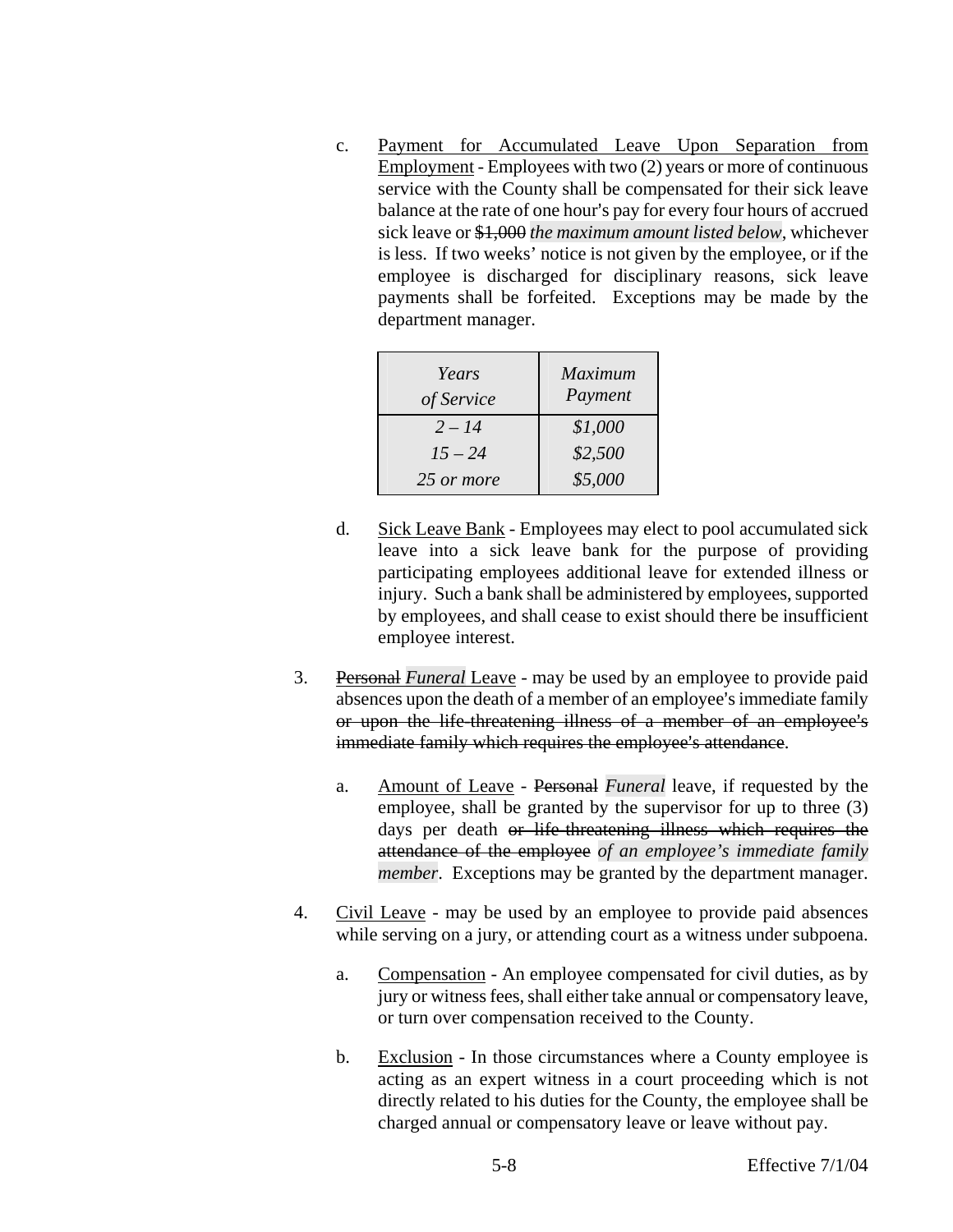- 5. Military Leave may be used by an employee who is a member of the organized reserve forces of any of the armed services of the United States, National Guard, or naval militia to provide paid absences of up to fifteen days per Federal fiscal year during which he is engaged in annual active duty for training, or when called forth by the Governor during a disaster.
	- a. Special Circumstances Employees who are members of the forces listed above and are involuntarily called to Federally funded military active duty shall receive the following:
		- 1) A Military Pay Differential in the amount of the difference between the employee's military base pay plus basic allowances for housing and subsistence, and the employee's regular County base pay. If the employee's military pay plus allowance exceeds the County pay, no differential shall be paid.
		- 2) Up to one year's accrual of sick and annual leave credited to the employee 30 days after return to employment. Exceptions may be granted by the County Administrator.

### *(This section shall expire on 6/30/2004.)*

6. School Leave - may be used by an employee to provide paid absences to perform volunteer work in a school, to meet with a teacher or administrator concerning the employee's children, step-children, or children over whom the employee has custody, or to attend a school function in which such a child is participating. School leave may be used for these purposes in a public or private elementary, middle, or high school*, or a licensed preschool or daycare center*.

### a. Amount of Leave

- 1) Employees in full-time permanent and limited-term positions may take up to eight (8) hours of School Leave per fiscal year.
- 2) Employees in part-time permanent and limited-term positions may take up to the number of hours of their monthly sick leave accrual rate per fiscal year.
- 7. Leave Without Pay may be used by an employee to provide unpaid absences for a variety of reasons outlined below including any mutually agreeable reason.
	- a. Purpose An employee shall be on leave without pay under the following circumstances: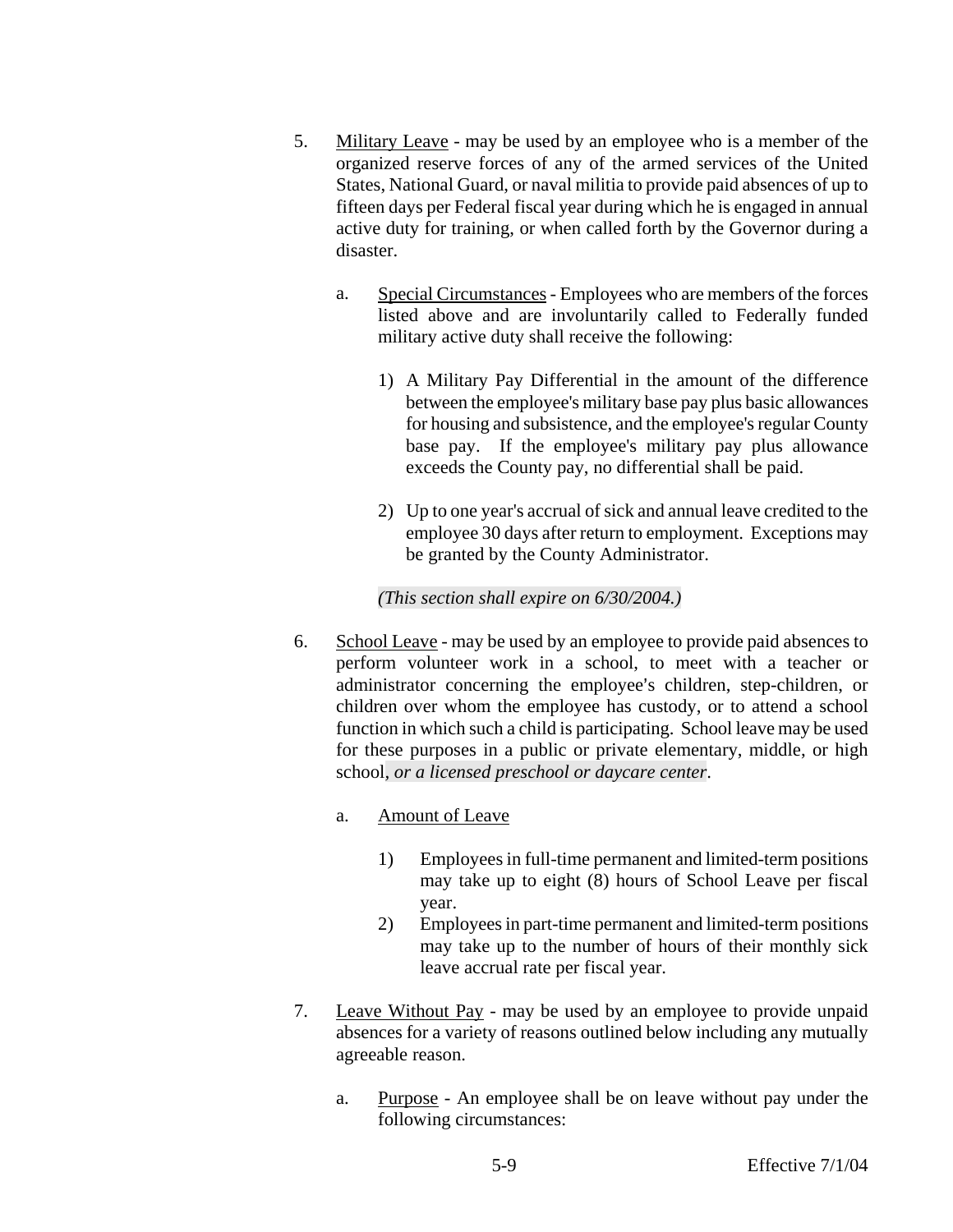- <span id="page-35-0"></span>1) Approved absence for which the employee has insufficient accrued leave, or for which the employee elects, with the concurrence of the department manager, not to use accrued leave.
- 2) Absences authorized as a condition of employment; or
- 3) Unapproved absence from the job during a scheduled work period;
- b. Other Benefits and Conditions of Employment
	- 1) Sick and annual leave shall not be earned for any pay period during which an employee takes leave without pay that is not approved prior to use or which exceeds one full work day.
	- 2) An employee's performance increase date shall be deferred one calendar month for each period of thirty (30) consecutive calendar days the employee is on leave without pay. If the performance increase date is not changed, the first performance increase after the employee returns to work shall be prorated.
	- 3) The County shall pay its share of County health and life insurance premiums, and for up to three (3) months of longterm disability premiums during approved leave without pay unless otherwise provided in writing to the employee.
	- 4) Should an employee fail to return to work by the date the employee agreed to in writing, the County Administrator may declare the employee to have terminated voluntarily as of the expected return to work date, except where the employee requires additional leave under the Family and Medical Leave Act, Chapter 5, Section 5.4.D of this Manual. An employee who accepts employment elsewhere while on leave without pay, unless approved, shall be considered to have terminated employment with the County without notice as of the original date the leave was begun.

### Section 5.5 Health Related Benefits

A. Policy Statement - James City County recognizes the importance of the physical and mental health of employees and their dependents to the employees' quality of life and productivity at work. It is the policy of James City County to provide employees with assistance to care for their physical and mental health.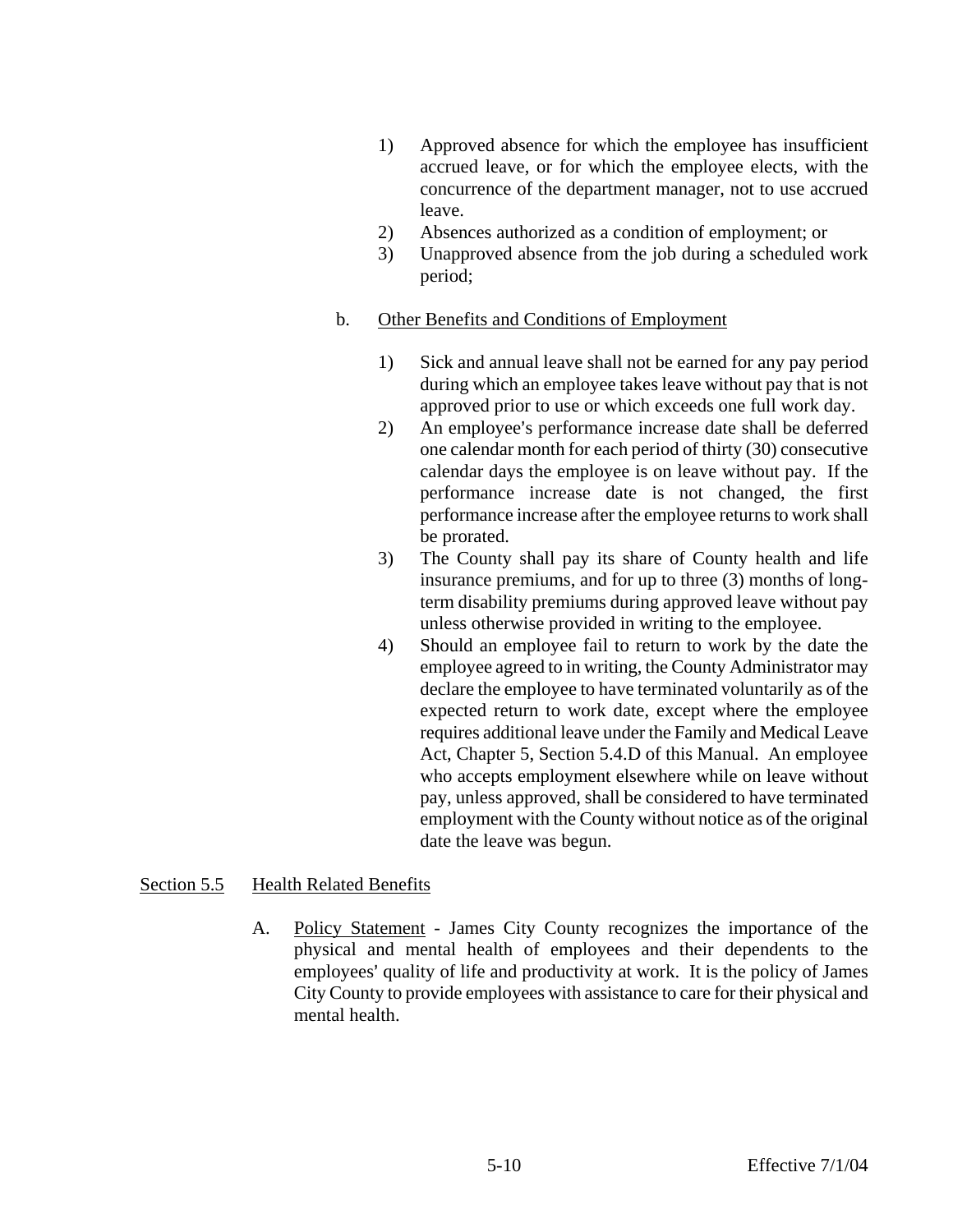- B. Health Insurance
	- 1. Group Health Insurance Plan The County shall provide at least one group health insurance option.
	- 2. Eligibility and Cost
		- a. Employees in full-time permanent and limited term positions, their spouses, and dependent children are eligible for group health insurance coverage. The County shall pay at least a portion of the cost of the group health insurance coverage for active employees.
		- b. Retirees, at least 50 years of age, who have worked for the County for at least 15 years or who have worked for the County fewer than 15 years but have retired because of a line of duty injury, are eligible to continue group health insurance for themselves and their dependents until they are eligible for Medicare, if they elect to participate prior to leaving County employment. The County bears none of the cost for this coverage.
		- c. Employees who are terminating employment or reducing their hours to part-time may elect to continue the group insurance coverage for themselves and their dependents at that time. This option is available only for as long as the employee or eligible family member is not covered by another group plan and only for designated periods of time. The County bears none of the cost of this coverage and an administrative charge is added to the premium.
	- 3. Medicare Both the County and the employee contribute to the Medicare account of employees in full-time and part-time permanent, limited-term, temporary, and on-call positions as required by law. All questions regarding Medicare coverage should be directed to the Social Security Administration.
- C. Employee Assistance Program The County shall offer a program to provide confidential counseling and referral services.
	- 1. Eligibility Employees in full-time and part-time permanent and limitedterm positions, their spouses, and dependent children are eligible for counseling and referral services.
	- 2. Cost The County shall bear the cost of short-term counseling and referral services. The Employee Assistance service provider shall refer the employee and dependents to an affordable community resource, including coordination with the employee's health insurance plan, for longer-term counseling.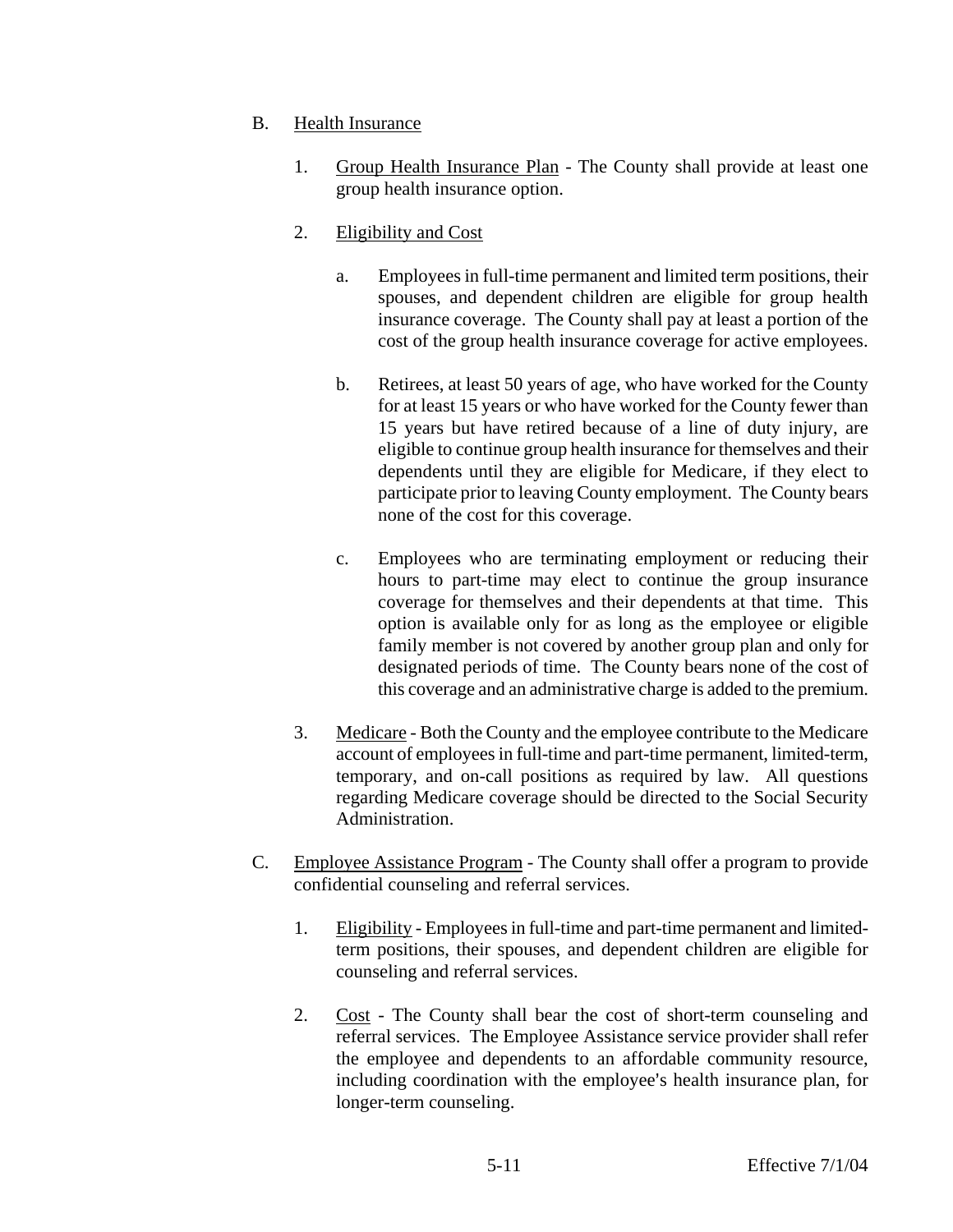D. Fitness Program - The County shall assist employees in accessing at least one fitness center and in obtaining educational materials on wellness.

### <span id="page-37-0"></span>Section 5.6 Retirement, Long-Term Disability and Life Insurance

- A. Policy Statement James City County recognizes the importance of income after retirement and in the event of disability, and the financial needs of surviving family members in the event of death. It is the policy of the County to assist employees in meeting these needs through financial contributions to retirement and insurance plans or by providing group plans in which employees may choose to participate at their own expense.
- B. Retirement James City County believes that an employee is best served by having retirement income from more than one source. It is the policy of the County to contribute towards Social Security (FICA) and the Virginia Retirement System (VRS), on behalf of the employee. The County also provides an IRS Section 457 Deferred Compensation Plan to which the employee may choose to contribute.
	- 1. Social Security (FICA) Both the County and the employee contribute to the social security account of employees in full-time and part-time permanent, limited-term, temporary, and on-call positions as required by law. All questions, including those regarding estimated retirement income, account balances, and the like, should be directed to the local Social Security Administration Office.
	- 2. VRS Service Retirement The VRS provides an employee with retirement benefits if the employee is at least 50 years old and has at least five (5) years of contributions in the VRS. The amount of retirement benefits varies based on factors such as years of covered service, age upon retirement, and salary. The County pays the full cost of the VRS contribution for the employee.
	- 3. Deferred Compensation The County sponsors a deferred compensation plan to allow County employees to save a portion of their pretax salary for retirement purposes. The plan is voluntary and is administered in accordance with appropriate Federal and State laws. Employees in fulltime and part-time permanent and limited-term positions are eligible to participate.
- C. Long-Term Disability The County recognizes the employee's need for income during a long-term disability of a temporary or permanent nature.
	- 1. VRS Disability Retirement Provides an employee with disability retirement if the employee becomes mentally or physically unable to perform the employee's present duties, the disability is likely to be permanent, and the employee is under age 65. Employees are eligible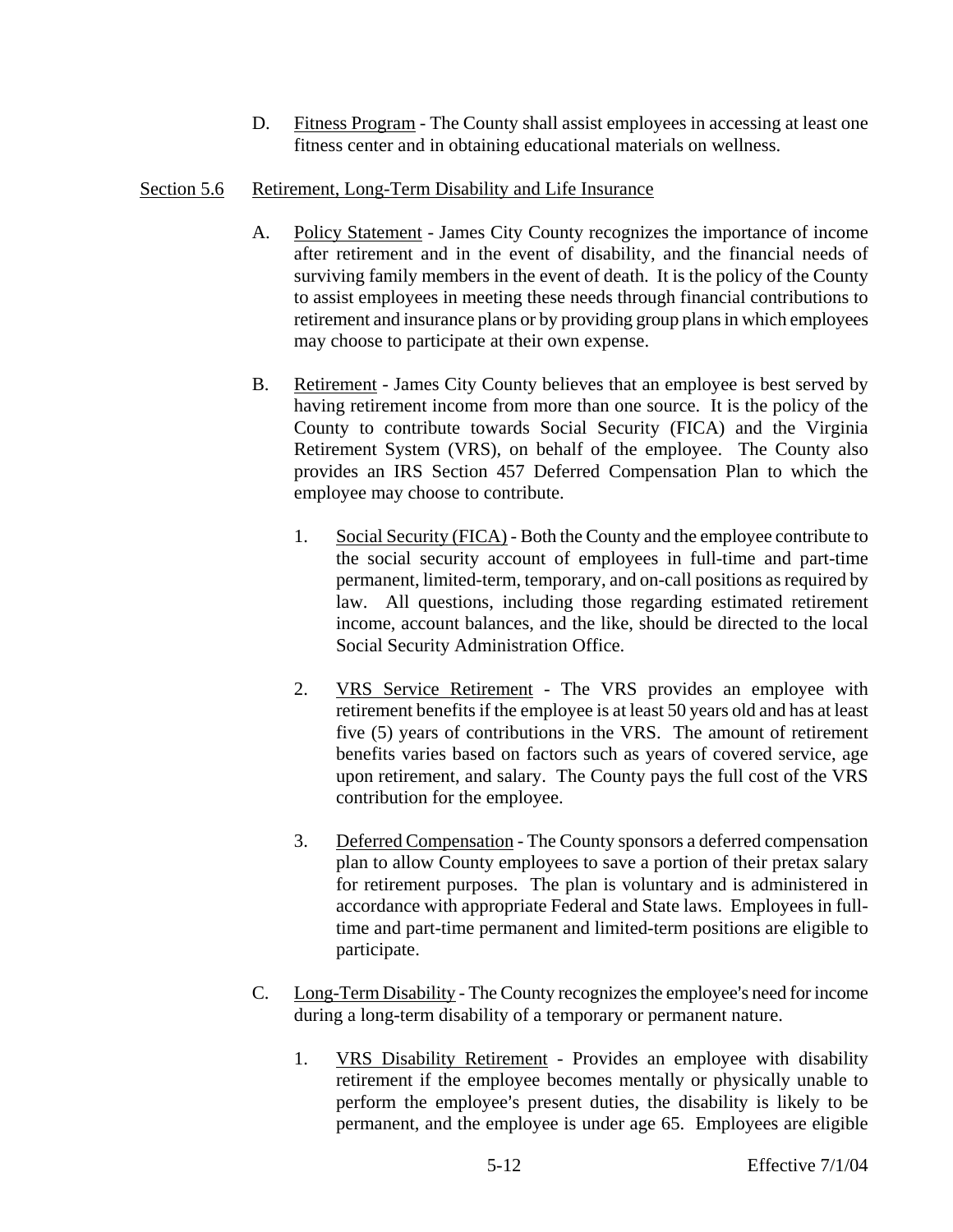from the first day of employment, provided the disability did not exist at the time of employment, and regardless of whether the cause of the disability is work-related or is compensable under Workers' Compensation. The County pays the full cost of the VRS contribution for the employees.

2. Long-Term Disability Insurance - Provides an employee with payments after the employee is out of work for a specified period of time, and is unable to perform the employee's present duties. The disability need not be permanent, and rehabilitation services are provided. Payments are coordinated with other employee income. The County pays at least a portion of the cost of coverage for the group long-term disability coverage.

### D. Life Insurance

- 1. VRS Standard Life Insurance Provides payment to an employee's designated beneficiary in the event of the employee's death or to the employee in the event of his dismemberment. A medical examination is not required in order to be covered by this insurance. The County pays the full cost of the coverage. The insurance continues at a reduced amount for employees who retire and receive VRS payments and may be converted to an individual policy by employees who are terminating employment.
- 2. VRS Optional Life Insurance Employees may, at their own expense, purchase additional life insurance for themselves as well as coverage for their spouses and dependent children through a VRS-sponsored program. A medical examination is not required for some levels of coverage.

### Section 5.7 Workers' Compensation

### A. Policy Statement

When an employee experiences an employment-related injury or illness as defined in the Workers' Compensation Act of the Virginia Code, the County provides medical reimbursement lost wage payments, and fixed awards as outlined in the Code. The County also provides a salary supplement to help offset the difference between the lost wage payment and the employee's normal net pay, after taxes. Where the injury or illness is outside the scope of the Code, employees are encouraged to contact the Human Resource Department to determine what other benefits may apply.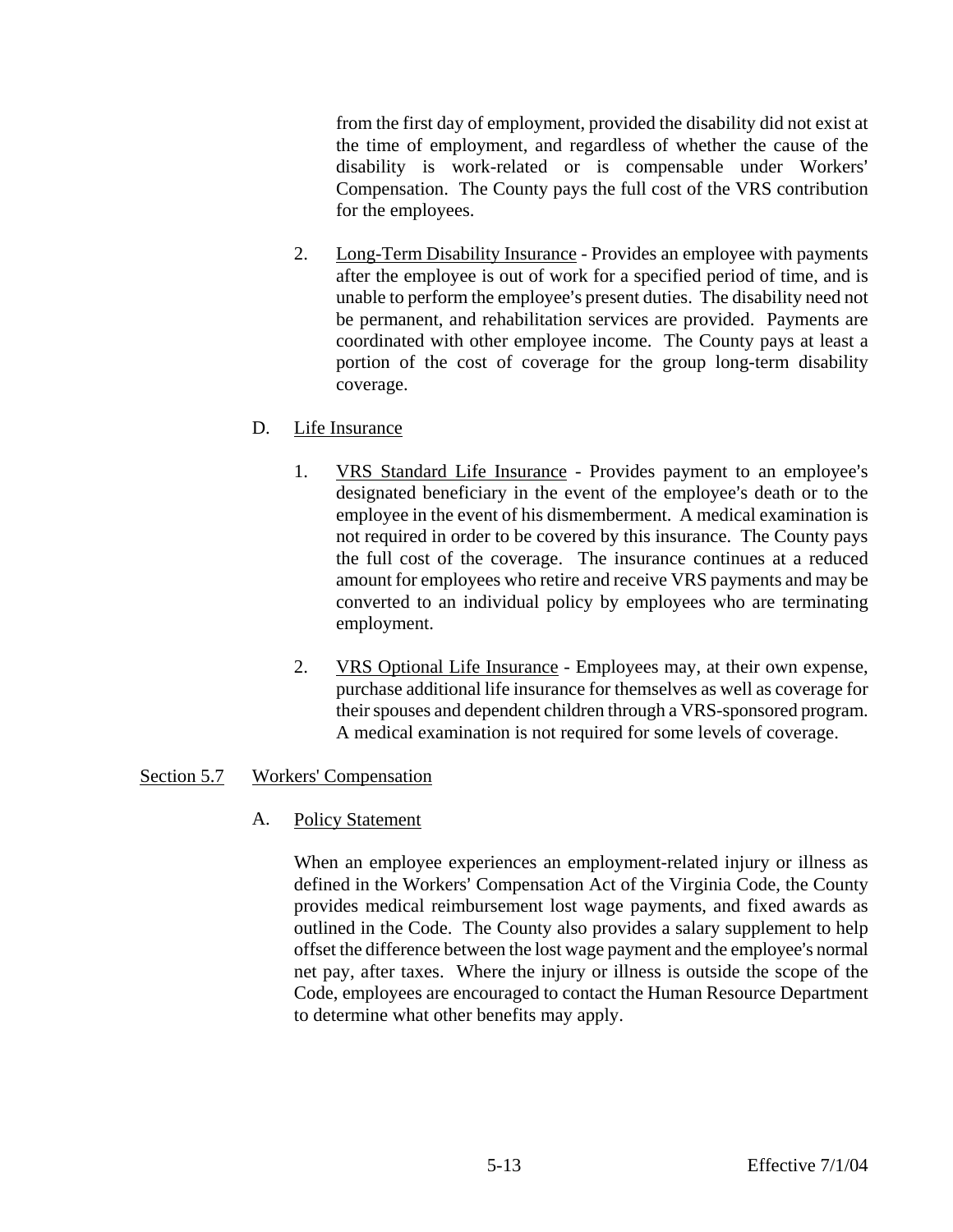### B. Eligibility

Employees in full-time and part-time permanent, limited-term, temporary, and on-call positions are eligible for workers' compensation benefits.

### <span id="page-39-0"></span>Section 5.8 Tax-Related Benefits

- A. Policy Statement James City County recognizes the value of paying certain expenses outlined in IRS Code Section 125 with pretax dollars. It is the policy of the County to offer such opportunities where there are a sufficient number of interested employees.
- B. Pretax Health Insurance Premiums Also called Premium Conversion, allows employees who pay a portion of their County-sponsored group health insurance plan premiums to pay them before taxes. Employees are automatically enrolled unless they waive participation.
- C. Reimbursement Accounts Also called Flexible Spending Accounts, allow employees in full-time and part-time permanent and limited-term positions who enroll in the program to pay for eligible health care or dependent care expenses with pretax dollars on a reimbursable basis.

### Section 5.9 Credit Union

Employees in full-time and part-time permanent, limited-term, temporary, and on-call positions and members of their families are eligible to join any credit union with which James City County is affiliated and receive the membership benefits available.

Revised 5/18/04

Chap5\_cml51804\_v2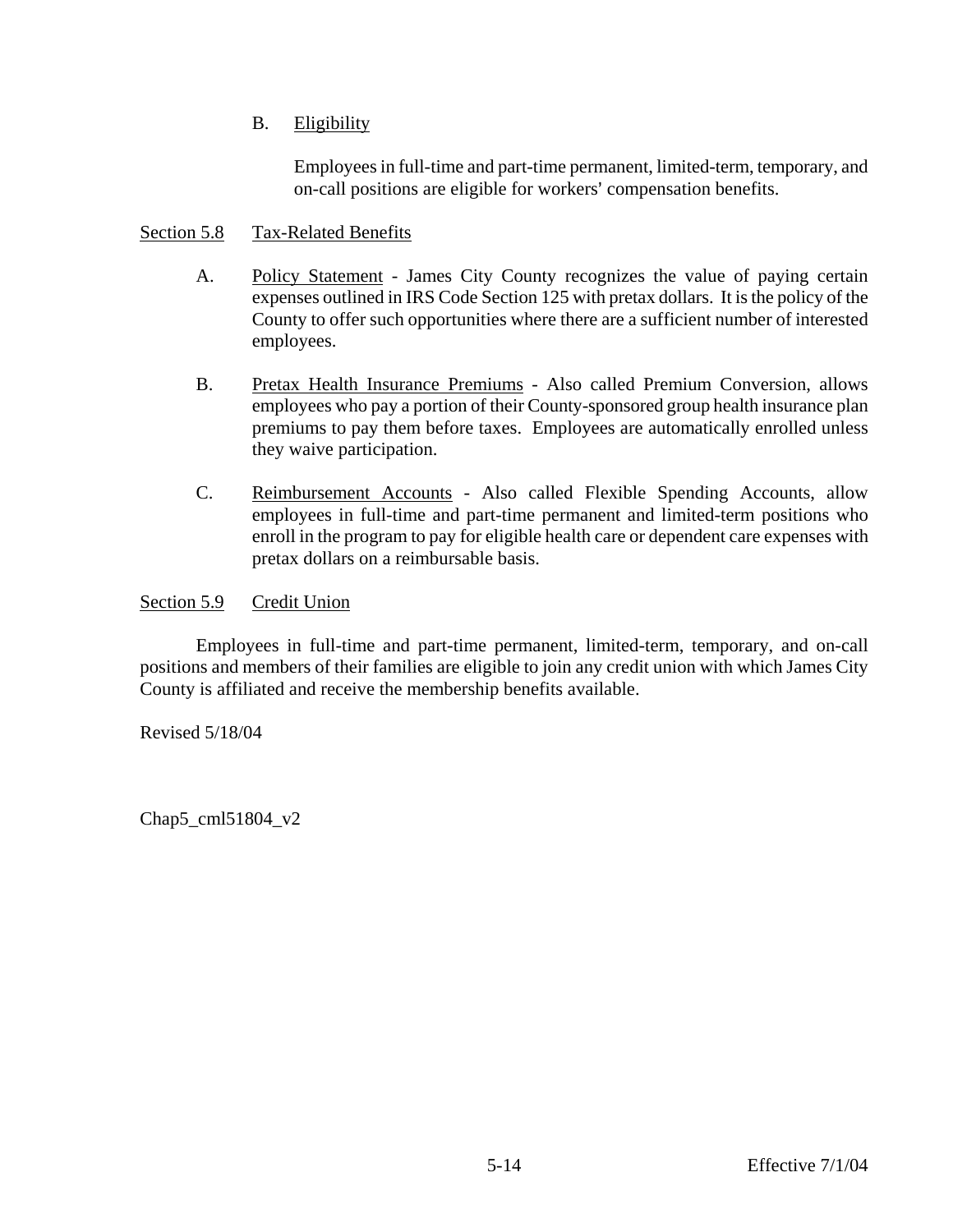# **CHAPTER 6**

# **Employee Development**

# **Policy**

[Section 6.1 Policy Statement](#page-41-0)

[Section 6.2 Guiding Principles](#page-41-0)

[Section 6.3 Definitions](#page-41-0)

[Section 6.4 Eligibility](#page-42-0)

**Forms**

Tuition Payment Application

K.S.A. Worksheet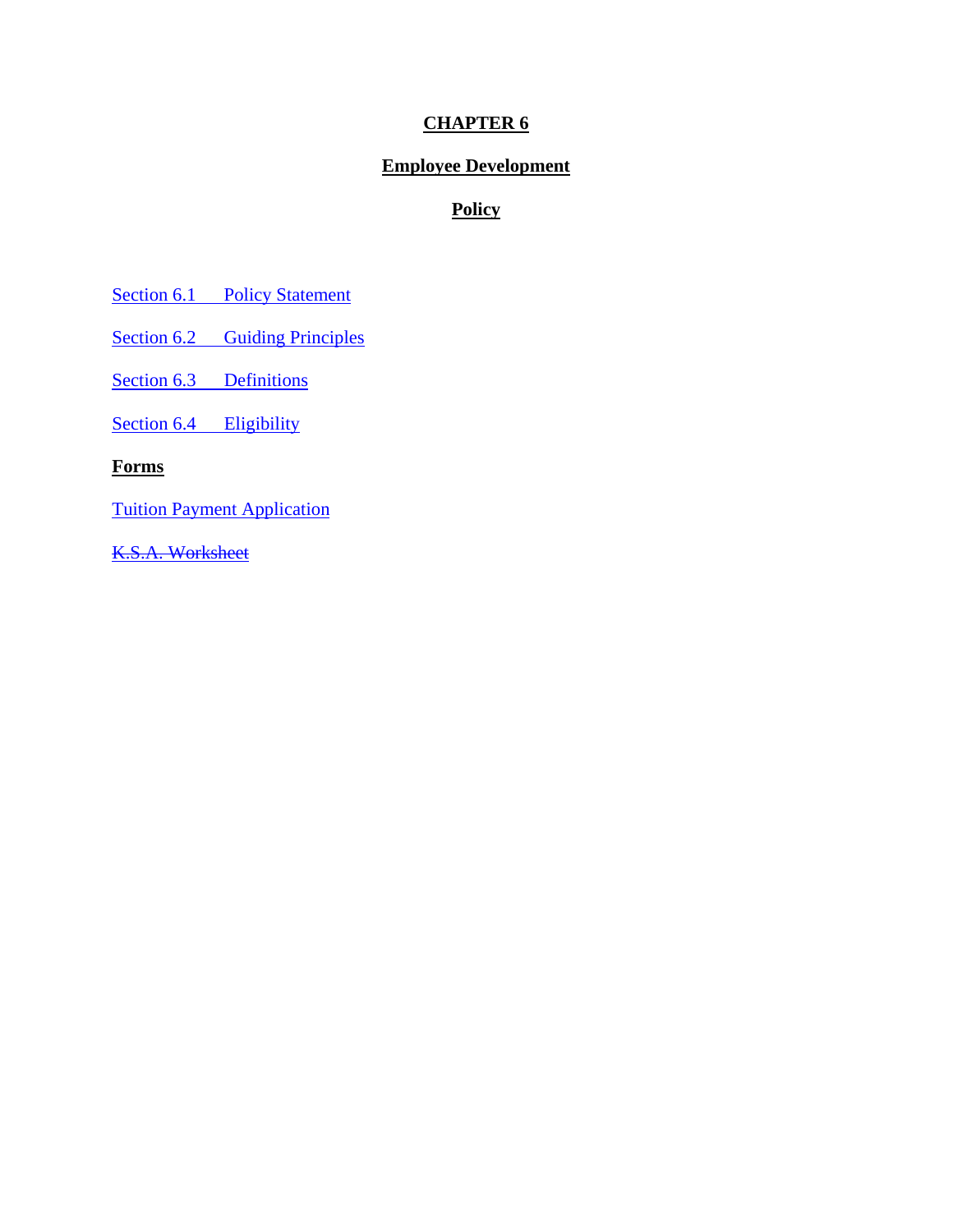### **CHAPTER 6**

### **EMPLOYEE DEVELOPMENT**

#### **Policy**

#### <span id="page-41-0"></span>Section 6.1 Policy Statement

James City County values employees who demonstrate high standards of excellence, efficiency, and commitment to service. To achieve this, James City County supports broad involvement, learning and information sharing. James City County supports activities that promote employee development and provides assistance within available resources.

#### Section 6.2 Guiding Principles

- A. The opportunity for employees to participate in development activities is essential to achieving the County's mission and is an important tool for recruiting and retaining a quality workforce.
- B. It is a joint employee and County s*upervisor* responsibility to review and assess employee performance and development needs on a regular basis and to establish and implement a Development P*p*lan to meet those needs.
- C. The County supports a variety of development activities, including those that address current job needs, help develop the necessary skills to perform other jobs within the organization, and prepare employees for advancement opportunities. In allocating available resources, the priority is to support activities that assist employees in performing their current job*s*.
- D. Employees participating in development activities should share and implement their ideas where appropriate. Supervisors are encouraged to discuss with employees skills learned through development activities and to provide opportunities for employees to use and to share acquired skills and ideas.

#### Section 6.3 Definitions

A. Employee Development Activities include, but are not limited to: learning opportunities such as on-the-job training; mentoring; internships; job swaps; challenging assignments; college classes; courses of study leading to certificates, diplomas, or degrees; conferences; institutes; workshops; seminars; self-study; correspondence courses; testing for and receiving job or promotion-related certifications; *coaching;* video and audiotapes; and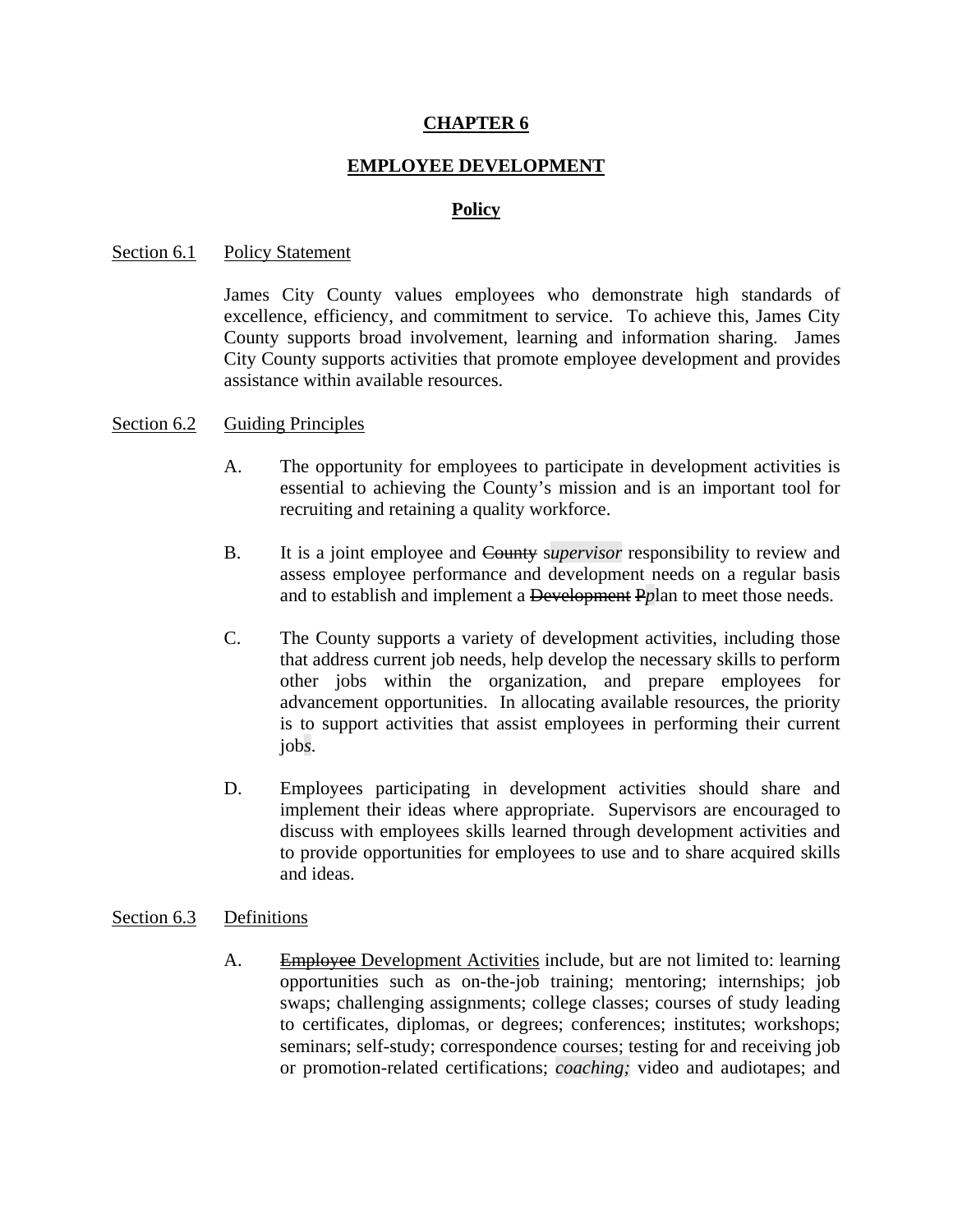computer and satellite-based learning. The supervisor and employee select the optimum method for attaining the knowledge or skill identified.

- <span id="page-42-0"></span>B. Employee Development Plan is developed during the employee's performance evaluation by the supervisor and employee, and identifies learning objectives, needed Knowledge, Skills, and Abilities (KSAs), and opportunities to acquire KSAs through various activities *actions which will be taken to improve performance or to further develop the employee's knowledge or skill*. Although an individual needs to possess the minimum qualifications for a position before being hired, the County recognizes that job requirements change due to changes in legislation, regulations, and scope of duties, technology, and other factors.
- C. Employee Development Assistance is a subsidy of the costs associated with participation in development activities,*.* Funds for employee development assistance are identified in the approved budget. and may include, based on the activity *Based on the activity, it may include* full or partial payment of fees, tuition, tests, certifications, travel costs, books, materials or time off. Employee development activities must be satisfactorily completed or full or partial repayment may be required. Certain activities may require a signed agreement to reimburse the cost of the course to the County if the employee voluntarily leaves employment. *The County may require full or partial repayment under certain circumstances.*
- D. Tuition Assistance is one category of development assistance. It is an advance or reimbursement of tuition costs only, for a course or degree program offered by an accredited high school, junior or community college, university, technical, vocational, or trade school. This category of assistance may be covered by separate IRS rules. *The County may require full or partial repayment under certain circumstances.*

### Section 6.4 Eligibility

A. Employee Development Activities

All employees are eligible to participate in development activities.

B. Tuition Assistance

Employees in full- and part-time permanent and limited-term positions are eligible for tuition assistance.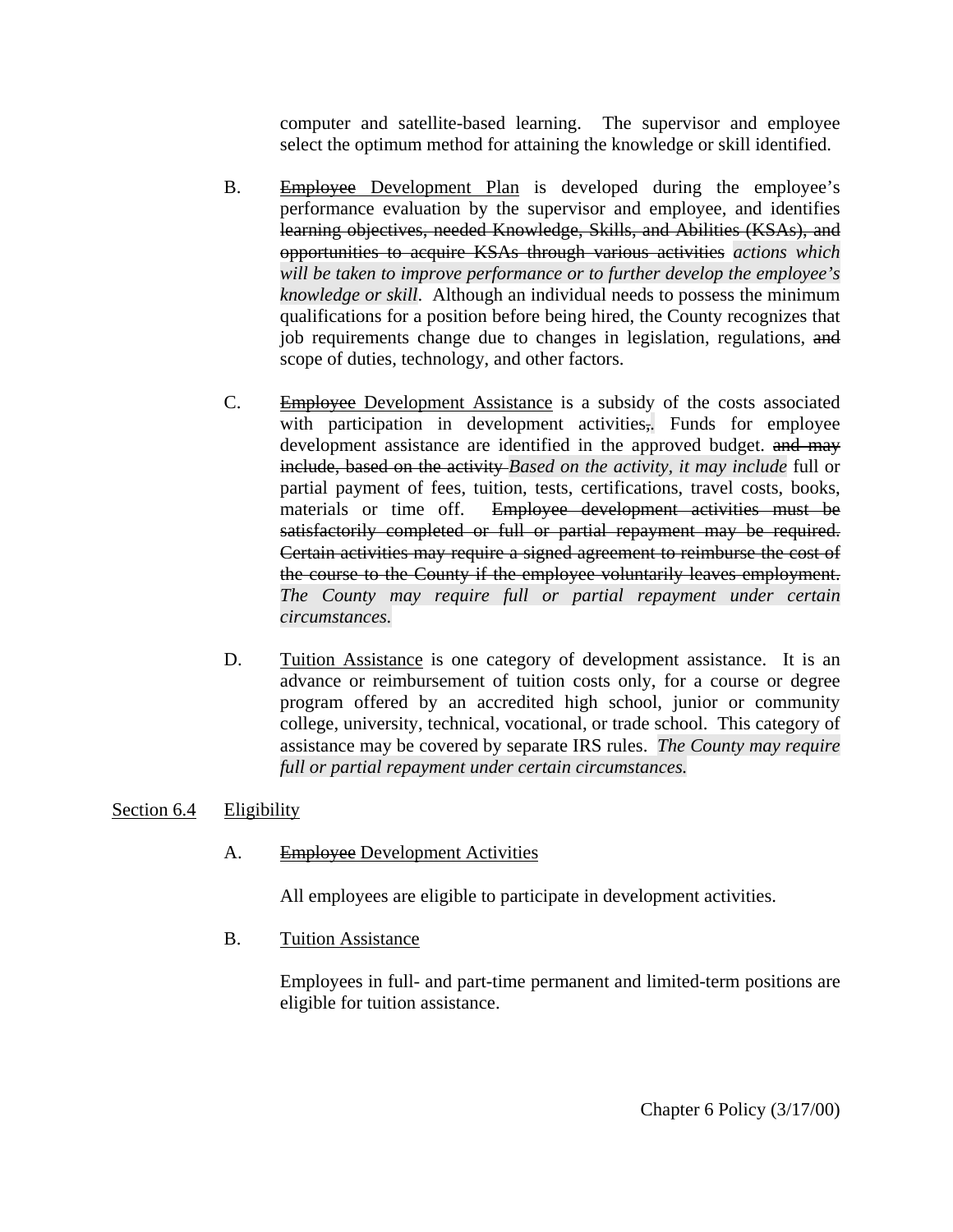#### **CHAPTER 8**

#### **Grievance Procedure**

- <span id="page-43-0"></span>Section 8.1 Policy
- Section 8.2 Legal Basis
- [Section 8.3 Definitions](#page-43-0)
- Section 8.4 Time Periods
- Section 8.5 Compliance with Procedural Requirements
- [Section](#page-43-0) 8.6 Eligibility to Use the Procedure
- [Section 8.7 Grievability](#page-59-0)
- [Section 8.8 Decisions Regarding Grievability](#page-43-0)
- [Section 8.9 First Step: Immediate Supervisor Level](#page-43-0)
- [Section 8.10 Second Step: Department Manager Level](#page-43-0)
- [Section 8.11 Third Step: County Administrator Level](#page-43-0)
- [Section 8.12 Fourth Step: The Grievance Panel Hearing](#page-43-0)
- [Section 8.13 Composition of the Grievance Panel](#page-43-0)
- [Section 8.14 Rules for Grievance Panel Hearing](#page-43-0)
- [Section 8.15 Decision of Grievance Panel](#page-43-0)
- [Section 8.16 Implementation of Remedy](#page-43-0)
- [Section 8.17](#page-43-0) Human Resource Department Responsibilities
- Section 8.18 Consolidation of Grievances
- Section 8.19 Voluntary Termination of Grievance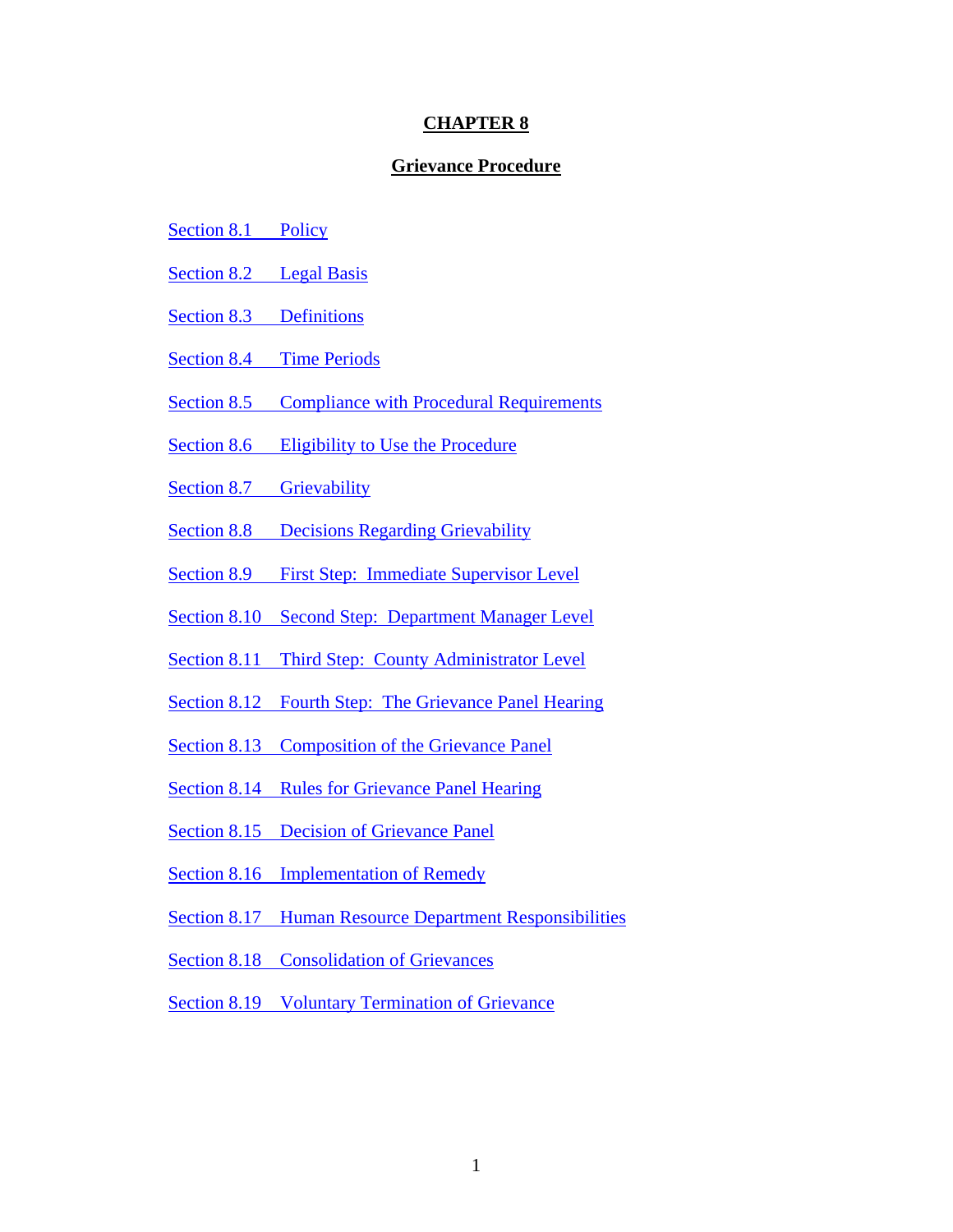#### CHAPTER 8

#### GRIEVANCE PROCEDURE

#### Section 8.1 Policy

 To support our value of "Communicating openly and constructively and working in a collaborative manner," James City County provides a process to afford an immediate and impartial method for the resolution of disputes that may arise between the County government and employees.

#### Section 8.2 Legal Basis

 James City County hereby provides this Grievance Procedure for all eligible employees in accordance with §15.2-1506 et seq. of the Code of Virginia.

 Sworn Police personnel also have access to the Law Enforcement Officers' Procedural Guarantee Act, in accordance with the Code of Virginia, Chapter 5, Title 9.1 (§ 9.1- 500 et. eq.).

#### Section 8.3 Definitions

The following definitions shall apply to this Chapter:

- A. County Administrator shall be either the County Administrator or his designee.
- B. Human Resource Manager shall be either the Human Resource Manager or her designee.
- C. Department Manager shall also include the General Registrar, County Treasurer, Commissioner of the Revenue, Library Director, and Executive Director, Williamsburg Area Medical Assistance Corporation.
- D. Grievant shall be any employee eligible to use this procedure having a grievance, as defined in Section 8.7 (A).
- E. Management shall be the Board of Supervisors and its designees who establish policy for James City County.
- F. Days shall be defined as calendar days, including weekends and holidays.
- G. Workdays shall be defined as Monday through Friday, excluding weekends and legal holidays, as defined in §2.2-3300 of the Code of Virginia.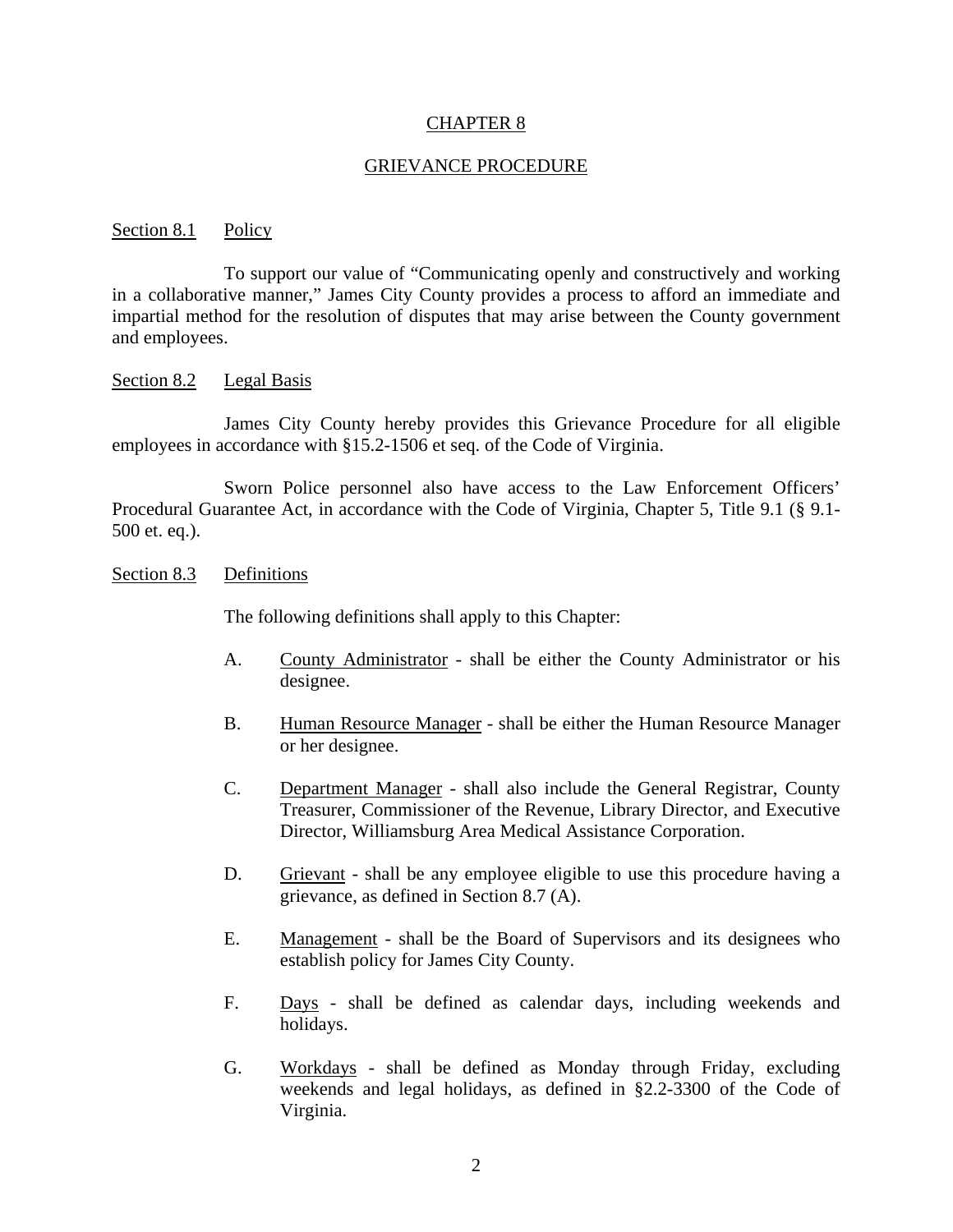### Section 8.4 Time Periods

A. Computation of Time - For the purpose of the Grievance Procedure, the time period for any action or report shall begin on the day following that on which the action is to be taken or report rendered.

If the time period ends on a weekend or holiday, the last day of the time period shall be the first working day following the weekend or holiday.

In all instances, the deadline for any action or report is 5:00 p.m. on the last day of the time period.

- B. Failure to Comply with Time Limits Time limits established under this procedure are intended to be strictly construed and enforced to ensure a timely resolution to the grievance. Failure by either party to comply with the time limits may result in a decision in favor of the other party in accordance with Section 8.5 below.
- C. Time Limit Extensions Any time limits may be extended if both parties agree to such extensions in writing.

#### Section 8.5 Compliance with Procedural Requirements

- A. Effect of Noncompliance Failure of either party to comply with all substantial procedural requirements of the Grievance Procedure, including the time limits imposed by this Procedure, without just cause, shall result in a decision in favor of the other party on any grievable issue, provided the party not in compliance fails to correct the noncompliance within five (5) workdays of receipt of written notification of the compliance violation.
- B. Notification of Noncompliance Written notification by the Grievant shall be made to the Human Resource Department. The Human Resource Department shall be responsible for providing written notification to the appropriate party.

 If the Grievant is not in compliance, the immediate supervisor, Department Manager, or County Administrator shall notify the Human Resource Department. The Human Resource Department shall be responsible for providing written notification to the Grievant.

C. Determinations of Noncompliance - The County Administrator shall determine compliance issues. The County Administrator may require a clear written explanation of the basis for just cause extensions or exceptions.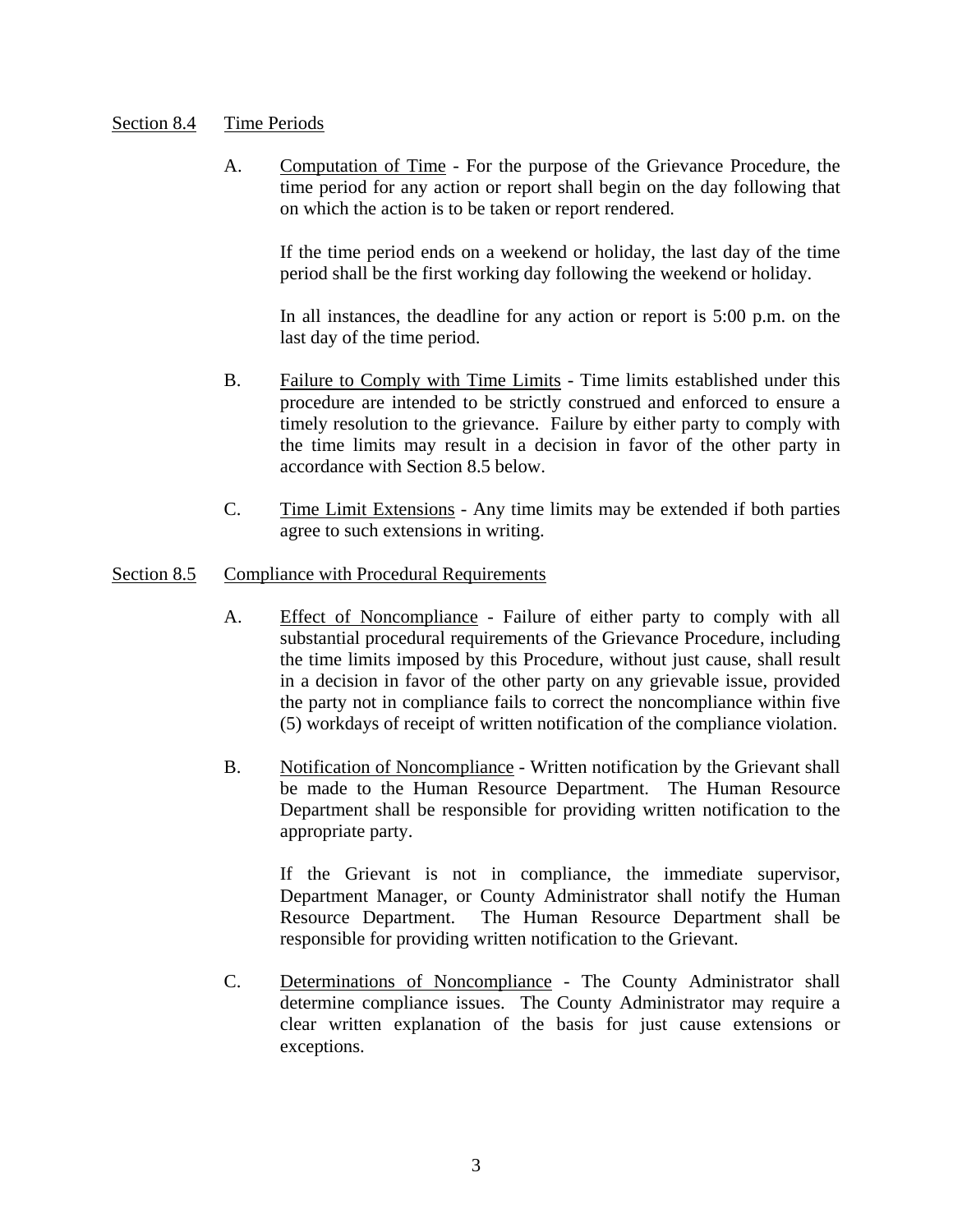Compliance determinations made by the County Administrator shall be subject to judicial review by filing a petition with the Circuit Court within thirty days of the compliance determination.

#### Section 8.6 Eligibility to Use the Procedure

- A. Eligible The Grievance Procedure shall apply to all non-probationary employees in permanent and limited-term positions in the following:
	- 1. James City County, James City Service Authority, Williamsburg Area Transport, Williamsburg Regional Library, and Williamsburg Area Medical Assistance Corporation;
	- 2. Department of Social Services of James City County, in accordance with Section  $15.2\n-1507(A)(4)$  of the Code of Virginia;
	- 3. Office of the General Registrar of James City County;
	- 4. Office of the Commissioner of the Revenue; and
	- 5. Office of the Treasurer
- B. Ineligible The Grievance Procedure shall not apply to the following:
	- 1. Appointees of elected groups or individuals;
	- 2. Officials and employees who by charter or other law serve at the will or pleasure of an appointing authority;
	- 3. Deputies and executive assistants to the chief administrative officer of James City County;
	- 4. Agency heads or chief executive officers of James City County defined as department managers reporting directly to the County Administrator;
	- 5. Employees whose terms of employment are limited by law;
	- 6. Employees in temporary or on-call positions, or employees in their probationary period; and
	- 7. Law-enforcement officers as defined in Chapter 5 (§9.1-500 et seq.) of Title 9.1 of the Code of Virginia whose grievance is subject to the provisions of Chapter 10.1 of the Code of Virginia and who have elected to proceed pursuant to those provisions in the resolution of their grievance, or any other employee electing to proceed pursuant to any other existing procedure in the resolution of his grievance.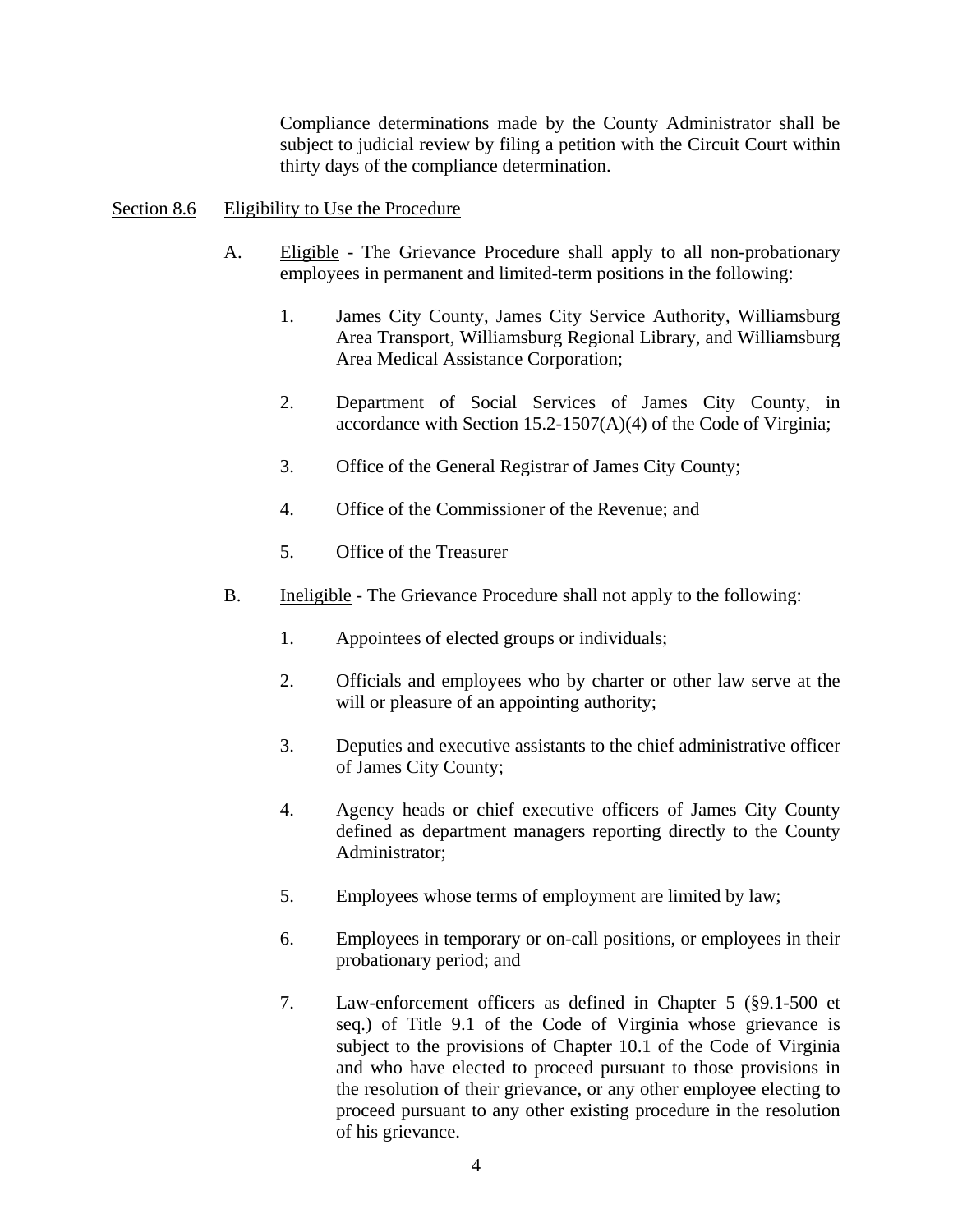- C. Inclusion of Excepted Categories The Board of Supervisors may include employees in any of the excepted categories, found in Section 8.6(B), within the coverage of this Grievance Procedure.
- D. Officers and Employees Excluded from Procedure The County Administrator shall determine the officers and employees excluded from the Grievance Procedure, pursuant to Subsection (B), and shall be responsible for maintaining an up-to-date list of the affected positions. Accordingly, the County Administrator has determined that the following officers and employees are excluded from the Grievance Procedure:
	- 1. Assistant County Administrator
	- 2. Circuit Court Judge
	- 3. Clerk of Circuit Court and employees of that office
	- 4. Commissioner of Revenue
	- 5. Commonwealth Attorney and employees of that office
	- 6. Community Services Manager
	- 7. County Administrator
	- 8. County Attorney
	- 9. Court Appointed Special Advocate (CASA) Program employees
	- 10. Development Manager
	- 11. Financial and Management Services Manager
	- 12. Fire Chief
	- 13. Fire Marshal
	- 14. General Registrar
	- 15. Human Resource Manager
	- 16. James City Service Authority General Manager
	- 17. Library Director
	- 18. Merrimac Juvenile Detention Center Director and employees
	- 19. Executive Director, Williamsburg Area Medical Assistance Corporation
	- 20. Police Chief
	- 21. Sheriff and employees of that office
	- 22. Treasurer
	- 23. Victim-Witness Assistance Program employees
	- 24. Virginia Peninsula Regional Jail Director and employees

#### Section 8.7 Grievability

- A. **Issues that are Grievable** A grievance shall be a complaint or dispute by an eligible employee relating to her employment, including, but not limited to, the following:
	- 1. Disciplinary actions, including dismissals resulting from formal discipline or unsatisfactory job performance, demotions, and suspensions;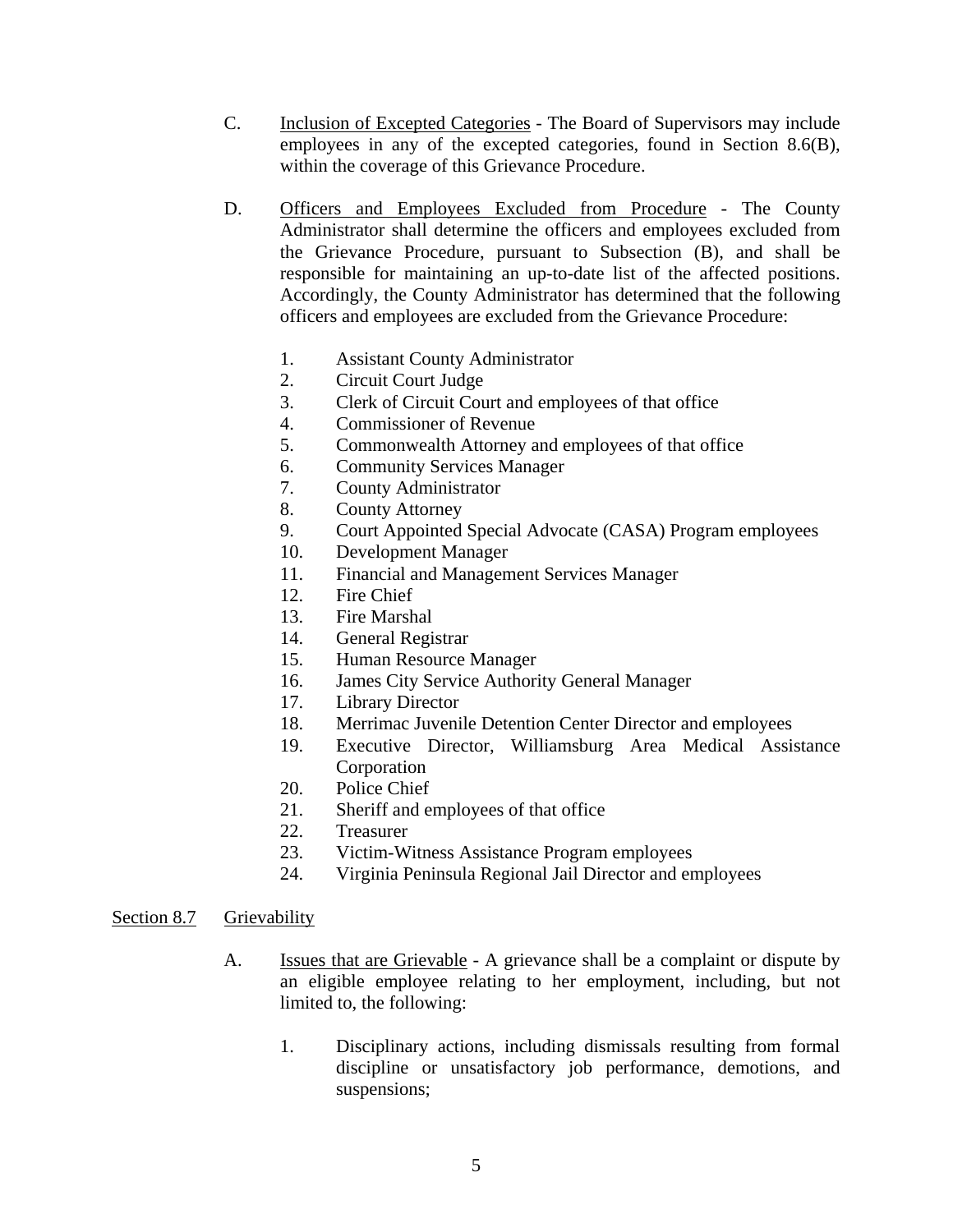- 2. The application of personnel policies, procedures, rules and regulations, including the application of policies involving matters referred to in Section 8.7 (B)(3) below;
- 3. Discrimination on the basis of race, color, creed, religion, political affiliation, age, disability, national origin, sex or sexual orientation;
- 4. Acts of retaliation as the result of the use of or participation in the grievance procedure or because the employee has complied with any law of the United States or of the Commonwealth, has reported any violation of such law to a governmental authority, has sought any change in law before the Congress of the United States or the General Assembly, or has reported an incidence of fraud, abuse, or gross mismanagement. For the purpose of this subsection, there shall be a rebuttable presumption that increasing the penalty that is the subject of the grievance at any level of the grievance shall be an act of retaliation; and,
- 5. Any additional complaint or dispute by an employee relating to his employment not specifically excluded in Section 8.7 (B) below.
- B. Issues That are Not Grievable In accordance with §15.2-1507 of the Code of Virginia, local governments retain the exclusive right to manage the affairs and operations of government. Accordingly, the following issues are deemed nongrievable:
	- 1. The establishment and revision of wages or salaries including performance evaluations and/or accompanying pay raises, position classifications or general benefits;
	- 2. Work activity accepted by the employee as a condition of employment or work activity which may reasonably be expected to be a part of the job content;
	- 3. The contents of ordinances, statutes or established personnel policies, procedures, rules and regulations;
	- 4. The failure to promote, except where an employee can show established promotional policies or procedures were not followed or fairly applied;
	- 5. The methods, means and personnel by which work activities are to be carried on;
	- 6. Termination, layoff, demotion or suspension from duties because of lack of work, reduction in work force, or job abolition except when such action affects an employee who has been reinstated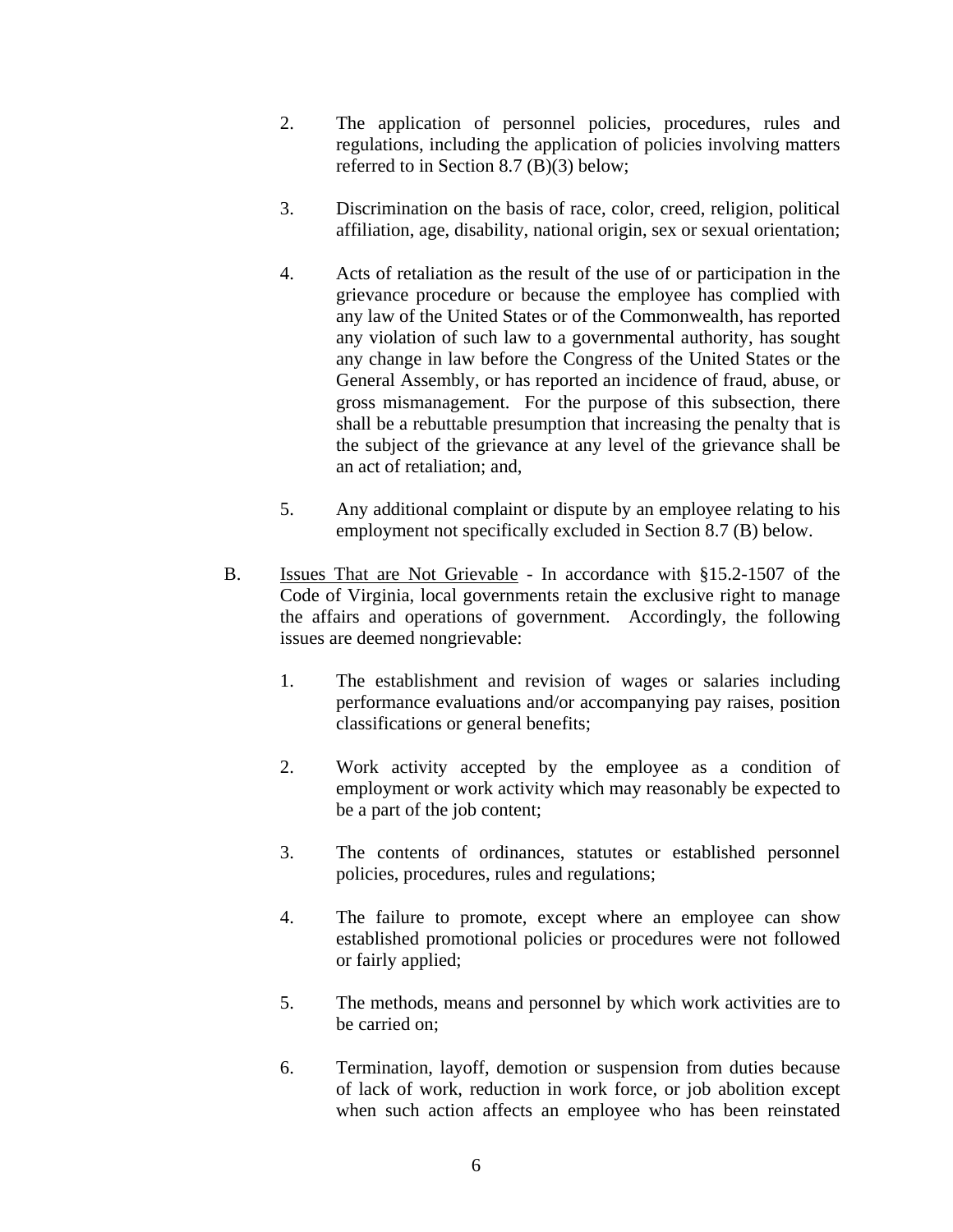within the previous six months as the result of the final determination of a grievance.

 In any grievance brought under the exception to this subsection, the action shall be upheld upon a showing by the County that there was a valid business reason for the action and the employee was notified of such reason in writing prior to the effective date of the action;

- 7. The hiring, promotion, transfer, assignment and retention of employees within the County service; and
- 8. The relief of employees from duties of the County in emergencies.

#### Section 8.8 Decisions Regarding Grievability and Employee Eligibility

- A. Who May Raise Issue of Grievability The Grievant or his Department Manager may raise the issue of grievability or employee eligibility.
- B. Deadline for Raising Issue of Grievability The issues of grievability and employee eligibility may be raised at any time prior to the Panel Hearing described in Section 8.12 below. Parties are encouraged to raise the issues of grievability and employee eligibility as soon as practicable.

 Once raised, the issue shall be resolved before further processing of the grievance. A request that grievability be determined shall suspend the time limits under this procedure. Time limits shall begin to run again the day after the decision on grievability is made by the County Administrator or the Circuit Court.

- C. Procedure for Raising Issue of Grievability Pursuant to §15.2-1507 (A)(9) of the Code of Virginia, decisions regarding grievability and employee eligibility shall be made by the County Administrator in accordance with the following procedure:
	- 1. The Grievant or her Department Manager shall raise the issue of grievability or employee eligibility by filing Grievance Form B with the County Administrator. The party filing Grievance Form B shall also provide copies to the other party and the Human Resource Department.
	- 2. The other party has, within five (5) days of receipt of Grievance Form B, the option to file a written response with the County Administrator. The other party shall provide copies of the response to all filing parties and the Human Resource Department.
	- 3. The County Administrator shall render his decision on Grievance Form B within five (5) days of receipt of the written response, or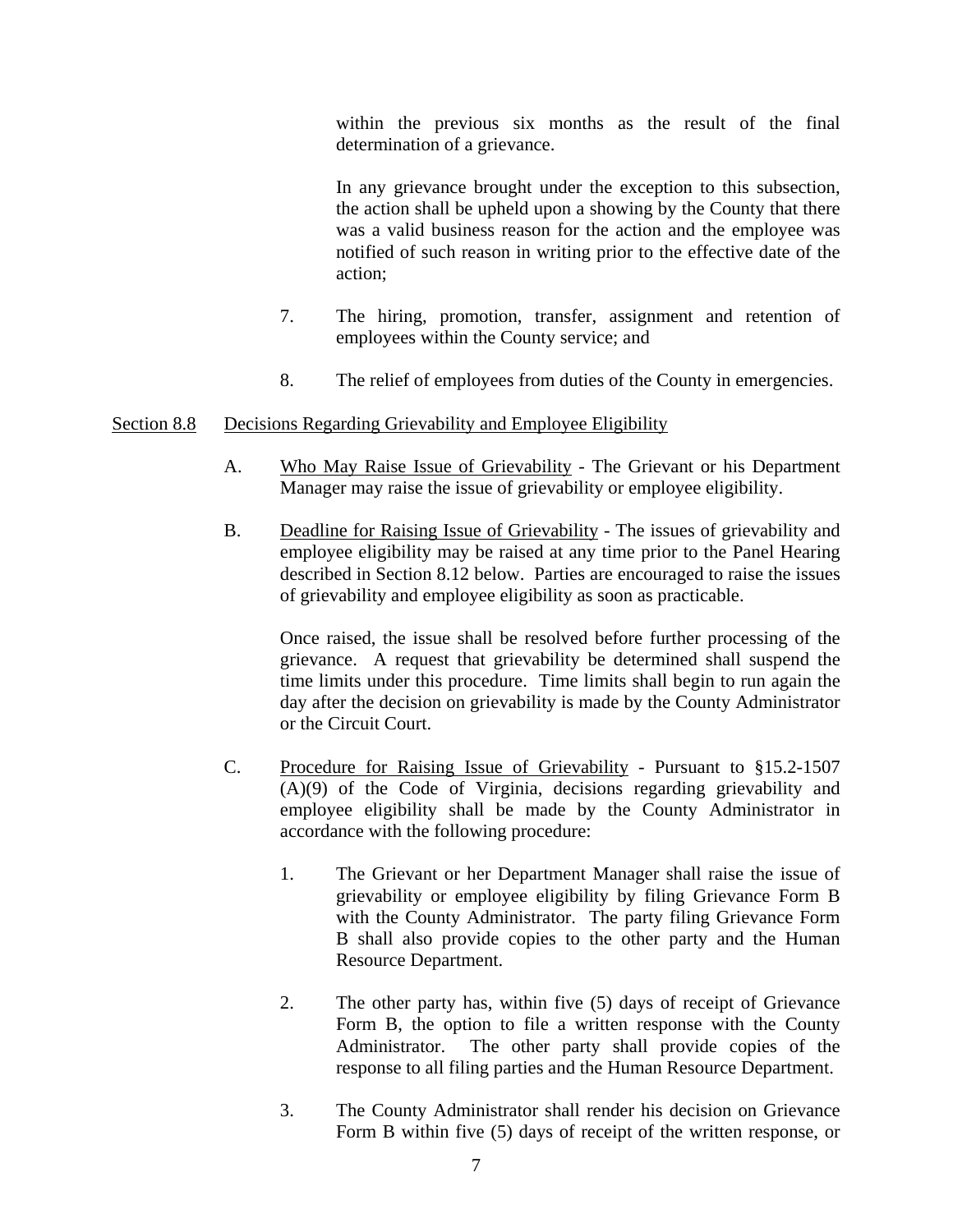within ten (10) days of the initial request if no response is filed. The County Administrator shall provide copies of his decision to all parties and the Human Resource Department.

- D. Appealing Decision of County Administrator Decisions by the County Administrator that an issue is not grievable or that an employee is not eligible to file a grievance may be appealed by the Grievant to the Circuit Court of James City County for a hearing on the issue as provided in §15.2-1507(A)(9) of the Code of Virginia:
	- 1. Proceedings for review of the decision of the County Administrator shall begin by the Grievant submitting written notification of intent to appeal on Grievance Form B to the County Administrator within ten (10) days from the date of receipt of his decision. The Grievant shall also provide a copy of Grievance Form B to the Human Resource Department.
	- 2. Within ten (10) days after receiving Grievance Form B, the County Administrator shall transmit the following to the Clerk of Circuit Court of James City County: a) a copy of his decision; b) a copy of the written notification to appeal; and c) any exhibits the County Administrator used to make the decision. The County Administrator shall provide to the Grievant a list of the exhibits furnished to the Court.
	- 3. The failure of the County Administrator to transmit the record within the allowed time period shall not prejudice the rights of the Grievant.
	- 4. If the County Administrator fails to transmit the record within the time allowed, the Circuit Court, on motion of the Grievant, may issue a Writ of Certiorari requiring the County Administrator to transmit the record on or before a certain date.
	- 5. Within thirty (30) days of receipt by the Clerk of Court, the Court, sitting without a jury, shall hear the appeal on the record and such additional evidence as may be necessary to resolve any controversy as to the correctness of the record. The Court, in its discretion, may receive such other evidence as the ends of justice may require. The Court may affirm, reverse or modify the decision of the County Administrator. The decision of the Court shall be rendered no later than the fifteenth (15th) day from the date of conclusion of the hearing. The decision of the Court is final and is not appealable.
- E. Resolution of Nongrievable Complaints The classification of a complaint as nongrievable by either the County Administrator or the Circuit Court of James City County shall not be construed to restrict any employee's right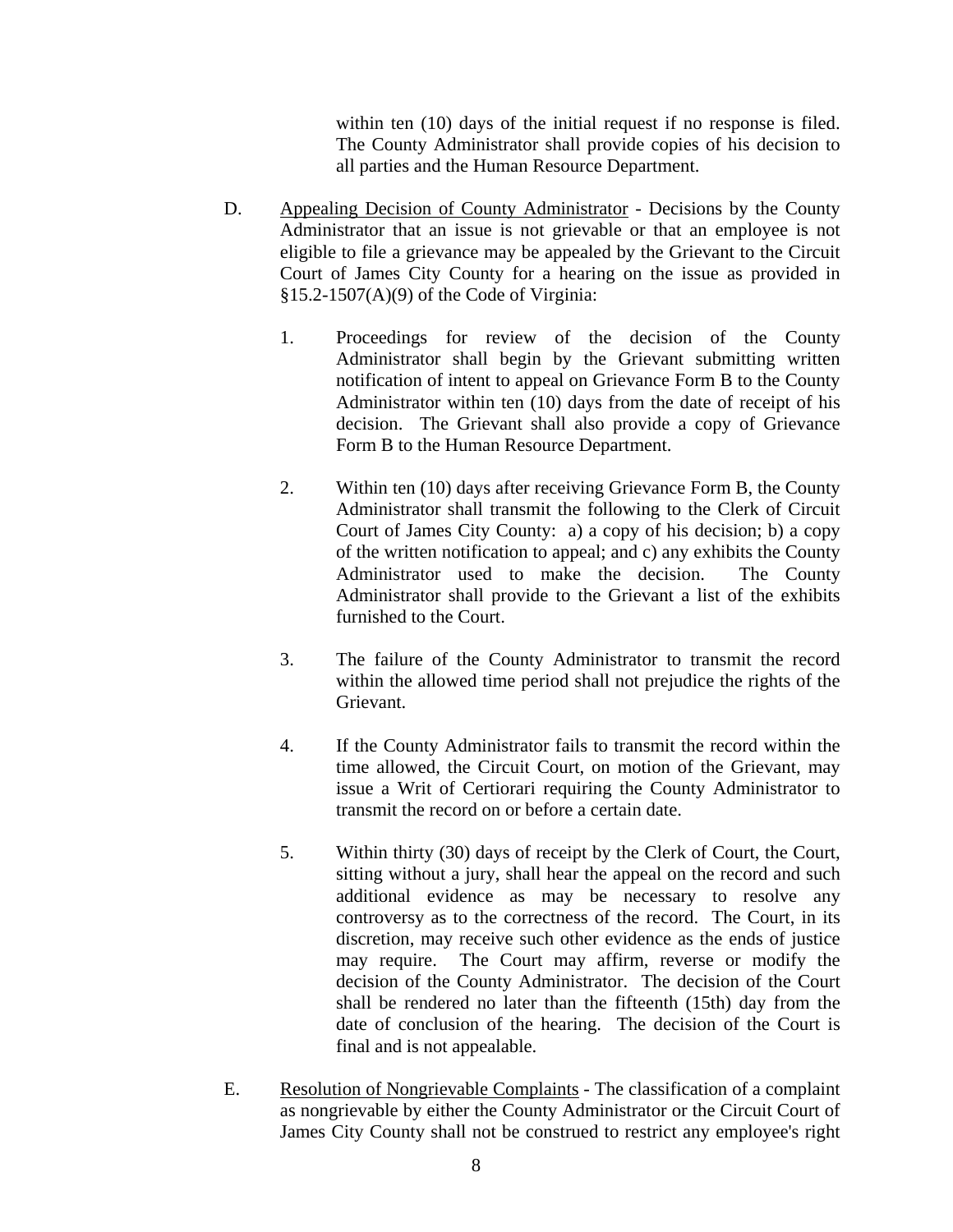to seek, or management's right to provide, customary administrative review of complaints outside of the scope of the Grievance Procedure.

#### Section 8.9 First Step: Immediate Supervisor Level

- A. Informal Process
	- 1. Time Limit for Notifying Immediate Supervisor of Grievance No later than twenty (20) days after the occurrence or condition giving rise to the grievance, the employee shall identify the grievance verbally to her immediate supervisor.

 The failure of the employee to identify the grievance within the time specified above shall constitute a forfeiture and a waiver of any rights to proceed further and shall terminate the grievance.

- 2. Immediate Supervisor's Response The Grievant's immediate supervisor shall provide a verbal response within seven (7) days of the Grievant's notification.
- 3. Resolution If the parties reach a mutually acceptable resolution to the grievance, the grievance is terminated and no further steps are necessary.

 If the Grievant is not satisfied with her immediate supervisor's response, the Grievant may proceed with filing a written grievance, as described below.

### B. Filing Written Grievance

 If the parties do not reach a satisfactory resolution through the informal process, the Grievant shall notify the Human Resource Department of the intent to file a written grievance and complete a copy of Grievance Form A.

- 1. Time Limit for Filing Written Grievance The Grievant shall deliver a copy of the written grievance to his immediate supervisor within seven (7) days of the immediate supervisor's verbal response described above. The Grievant shall also provide the Human Resource Department with a copy of the written grievance.
- 2. Content of Written Grievance The Grievant shall identify, in detail, the nature of the grievance, including all facts giving rise to the grievance and the expected remedy.

 Grievants shall be entitled, should they prevail in their grievance, only to the relief specifically requested. Relief requested may include reversal of action taken by the County, such as, but not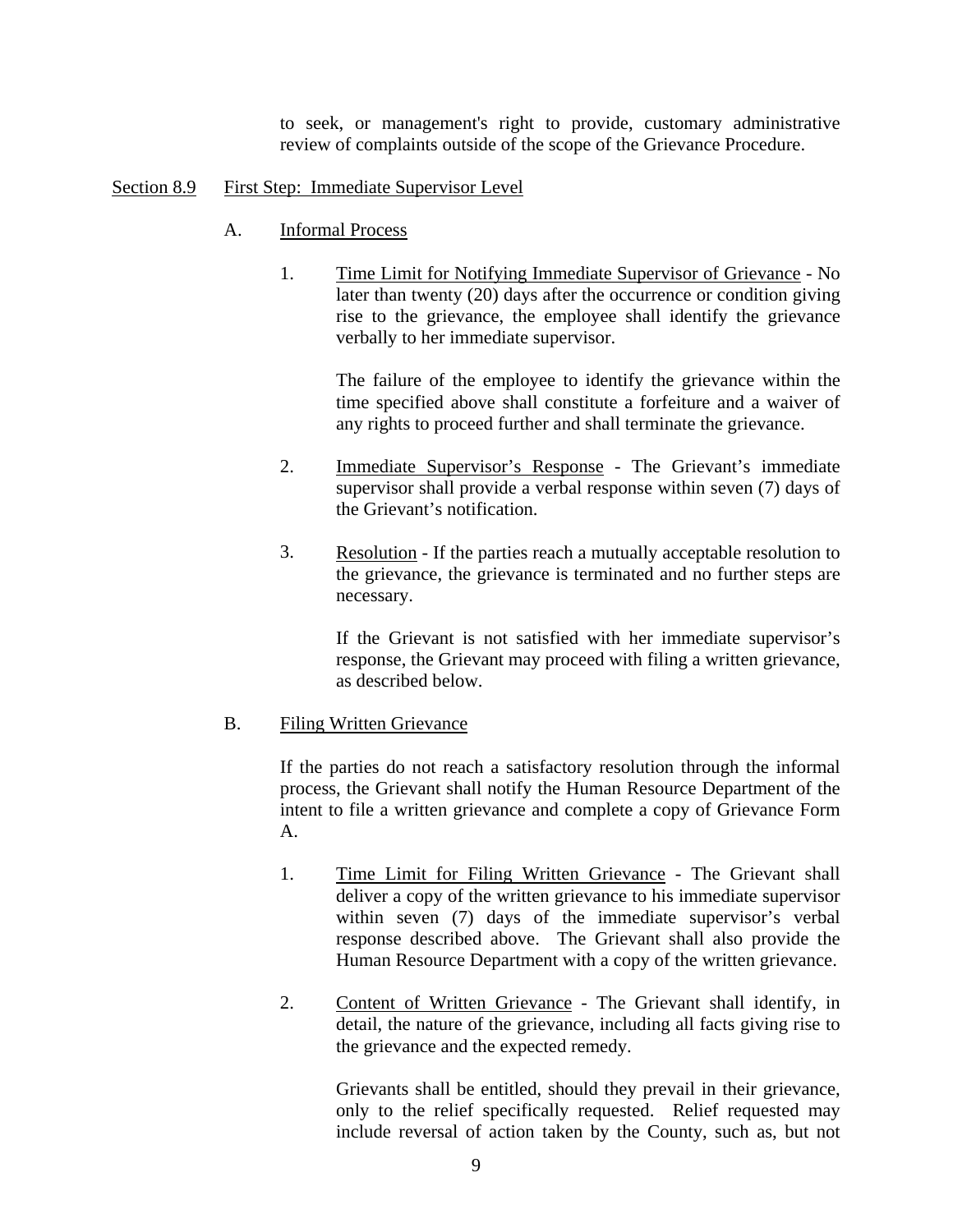limited to, reinstatement to a former position; back pay; a lesser disciplinary action, or removal of information contained in the Grievant's personnel files or other files maintained by the County.

- 3. Immediate Supervisor's Response to Written Grievance The Grievant's immediate supervisor shall provide a written response to the Grievant within seven (7) days of the supervisor receiving the written grievance. The supervisor shall also provide a copy of the response to the Human Resource Department.
- 4. Resolution If the parties reach a mutually acceptable resolution to the grievance at this stage, the parties shall so indicate on Grievance Form A, and shall provide a copy to the Human Resource Department.

 If the Grievant is not satisfied with the immediate supervisor's response, the Grievant may proceed to the Second Step – Department Manager level, described in Section 8-10 below.

 If the Grievant's immediate supervisor is the Department Manager, the Grievant shall skip the Second Step of the Grievance Procedure and go directly to the Third Step – County Administrator level, described in Section 8.11 below. If the Grievant's immediate supervisor is the County Administrator, the Grievant shall proceed directly to the Fourth Step – Grievance Panel level, described in Section 8.12 below.

### Section 8.10 Second Step: Department Manager Level

If the parties do not reach a satisfactory resolution of the grievance at the First Step above, the Grievant shall so indicate on Grievance Form A and notify the Human Resource Department.

- A. Time Limit for Proceeding with Grievance The Grievant shall submit Grievance Form A, including the immediate supervisor's response, to the Department Manager within seven (7) days of receipt of the immediate supervisor's written response.
- B. Meeting with Department Manager Within seven (7) days of receipt of the written grievance, the Department Manager shall schedule and hold a meeting with the Grievant to review the Grievance. The Department Manager shall notify the Human Resource Department of the time and place of the scheduled meeting.

 The only persons who may be present at this meeting are the Department Manager, the Grievant, and appropriate witnesses for each side. Witnesses shall be present only when actually providing testimony.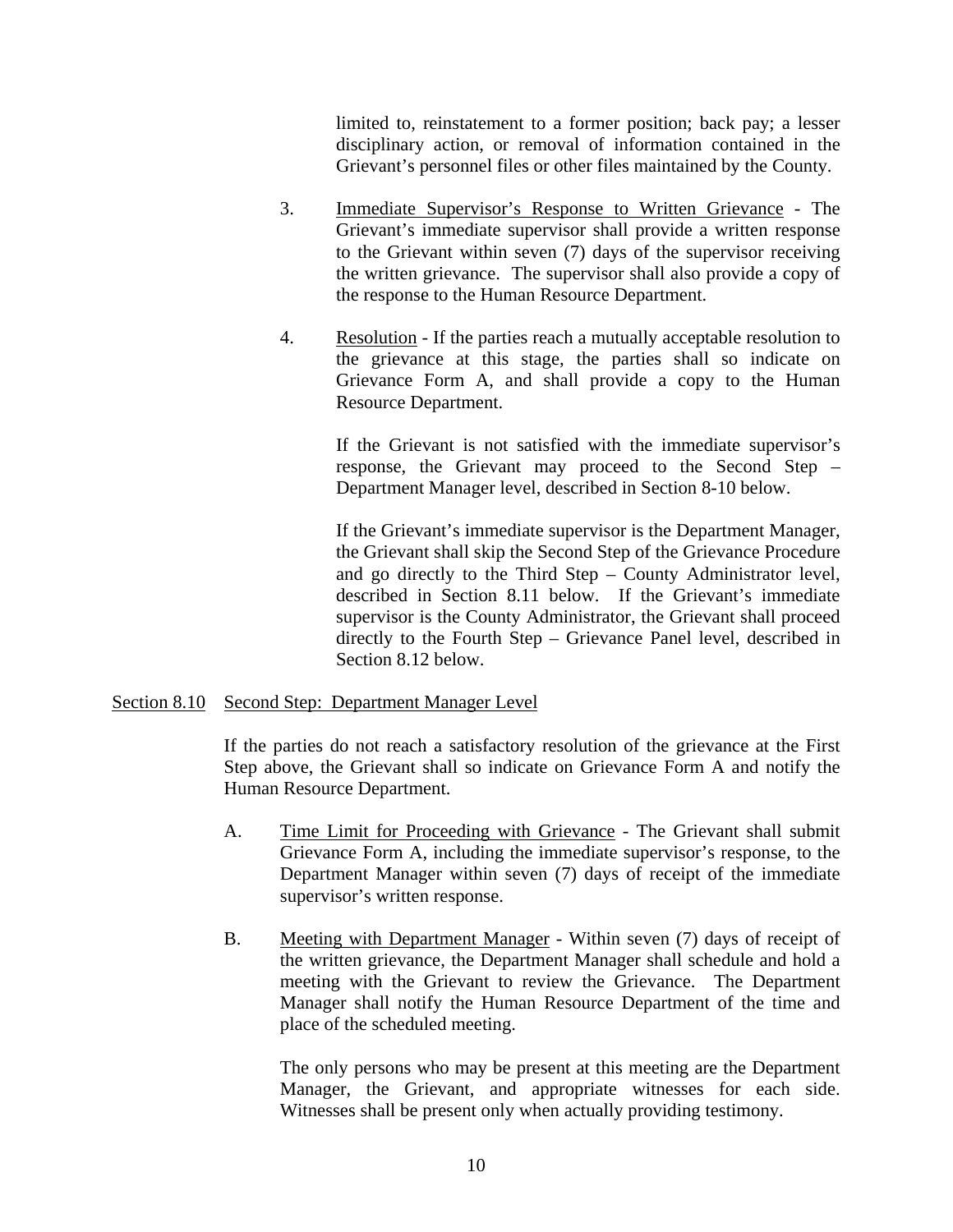The parties may adjourn the meeting to another time or place by mutual agreement. The parties shall notify the Human Resource Department of the new dates and places for the meeting.

- C. Department Manager's Response to the Grievance The Department Manager shall provide a written response to the Grievance within seven (7) days after the conclusion of the meeting. The Department Manager shall provide a copy of the written response to the Grievant and to the Human Resource Department.
- D. Resolution If the parties reach a mutually acceptable resolution to the grievance at this stage, the parties shall so indicate on Grievance Form A, and shall provide a copy to the Human Resource Department.

 If the Grievant is not satisfied with the immediate supervisor's response, the Grievant may proceed to the Third Step – County Administrator Level.

#### Section 8.11 Third Step: County Administrator Level

If the parties do not reach a satisfactory resolution of the grievance at the previous step, the Grievant shall so indicate on Grievance Form A and notify the Human Resource Department.

- A. Time Limit for Proceeding with Grievance The Grievant shall provide a copy of Grievance Form A, including the responses from all previous steps, to the County Administrator within seven (7) days of receipt of the response.
- B. Meeting with County Administrator Within seven (7) days of receipt of the written Grievance, the County Administrator shall schedule and hold a meeting with the Grievant to review the grievance. The County Administrator shall notify the Human Resource Department of the time and place of the scheduled meeting.

 The Grievant, at her option, may have a representative, including legal counsel, present at the meeting. The Grievant shall bear any cost involved in employing representation and in preparing the case. The person representing the Grievant shall not serve as both a witness and a representative. Witnesses shall be present only when actually providing testimony.

 If the Grievant is represented by legal counsel, the County likewise has the option of being represented by counsel. The Grievant shall notify the County Administrator and the Human Resource Department at least five (5) days prior to the meeting if the Grievant will have legal counsel present at the meeting.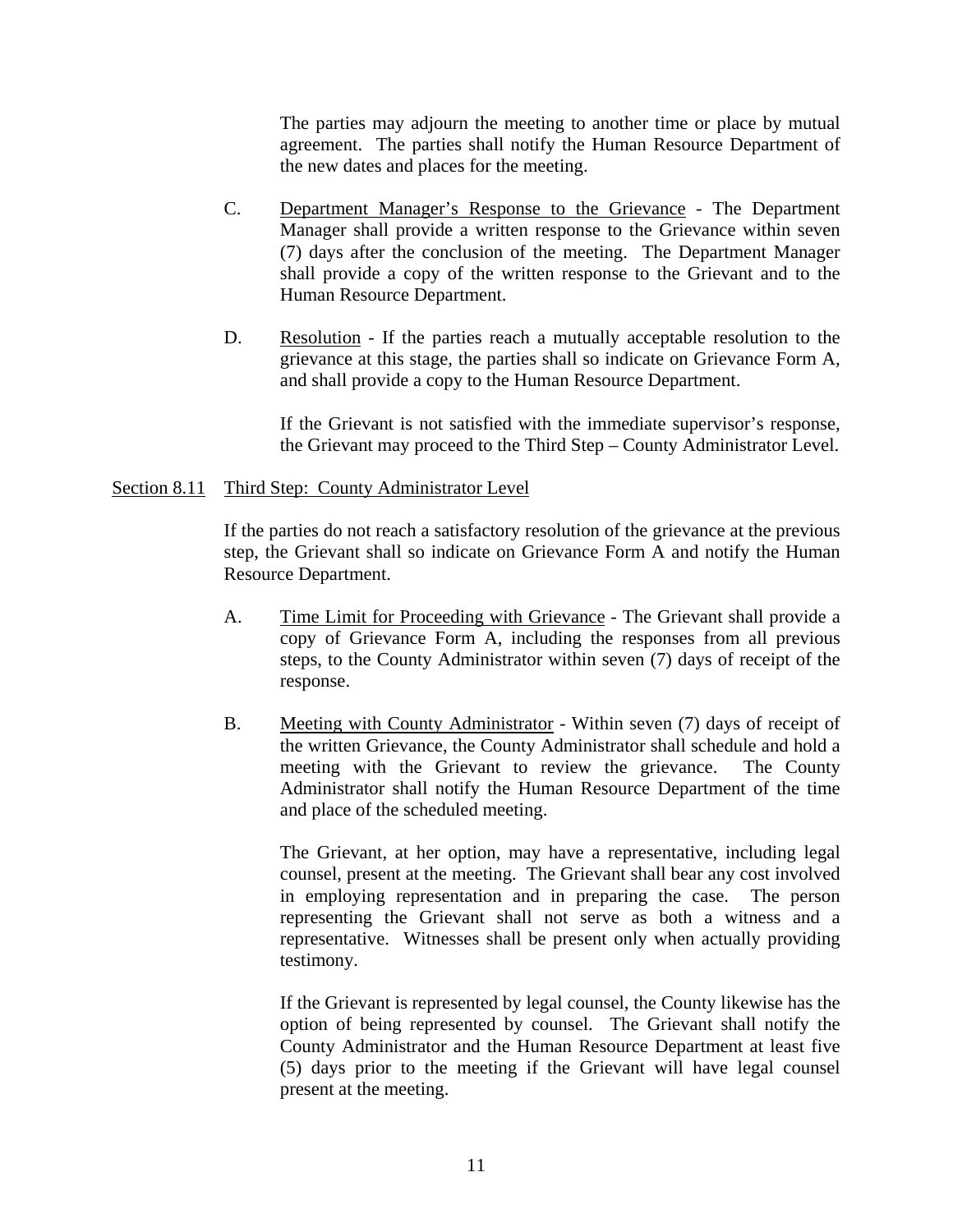The parties may adjourn the meeting to another time or place by mutual agreement. The parties shall notify the Human Resource Department of the new dates and places for the meeting.

- C. County Administrator's Response to the Grievance The County Administrator shall provide a written response to the grievance within seven (7) days after the conclusion of the meeting. The County Administrator shall provide a copy of the written response to the Grievant and to the Human Resource Department.
- D. Resolution If the parties reach a mutually acceptable resolution to the grievance at this stage, the parties shall so indicate on Grievance Form A, and shall provide a copy to the Human Resource Department.

 If the Grievant is not satisfied with the immediate supervisor's response, the Grievant may proceed to the Fourth Step – Grievance Panel Hearing.

#### Section 8.12 Fourth Step: The Grievance Panel Hearing

If a satisfactory resolution to the Grievance is not reached at the Third Step, the Grievant shall notify the Human Resource Department and so indicate on Grievance Form A, and request a hearing before a Grievance Panel (Panel).

- A. Time Limit for Proceeding with Grievance The Grievant shall submit the request for a hearing to the Human Resource Department within seven (7) days of receipt of the County Administrator's response to the grievance.
- B. Selection of Panel Members A new impartial Grievance Panel shall be created for each grievance. The Human Resource Manager shall coordinate the Panel selection in accordance with the procedures set forth in Section 8.13, below.

 If the Human Resource Manager is a party to the grievance, the Grievant shall submit the request form to the County Administrator and the County Administrator shall make the necessary arrangements.

### Section 8.13 Composition of the Grievance Panel

- A. The Panel shall be composed of three (3) members who are County employees and who shall be chosen in the following manner: One member shall be appointed by the Grievant, one member shall be appointed by the County Administrator, and the third member shall be selected by the first two members. To ensure objectivity, the Panel shall not be composed of the following persons:
	- 1. The Grievant;
	- 2. The County Administrator;
	- 3. The Assistant County Administrator;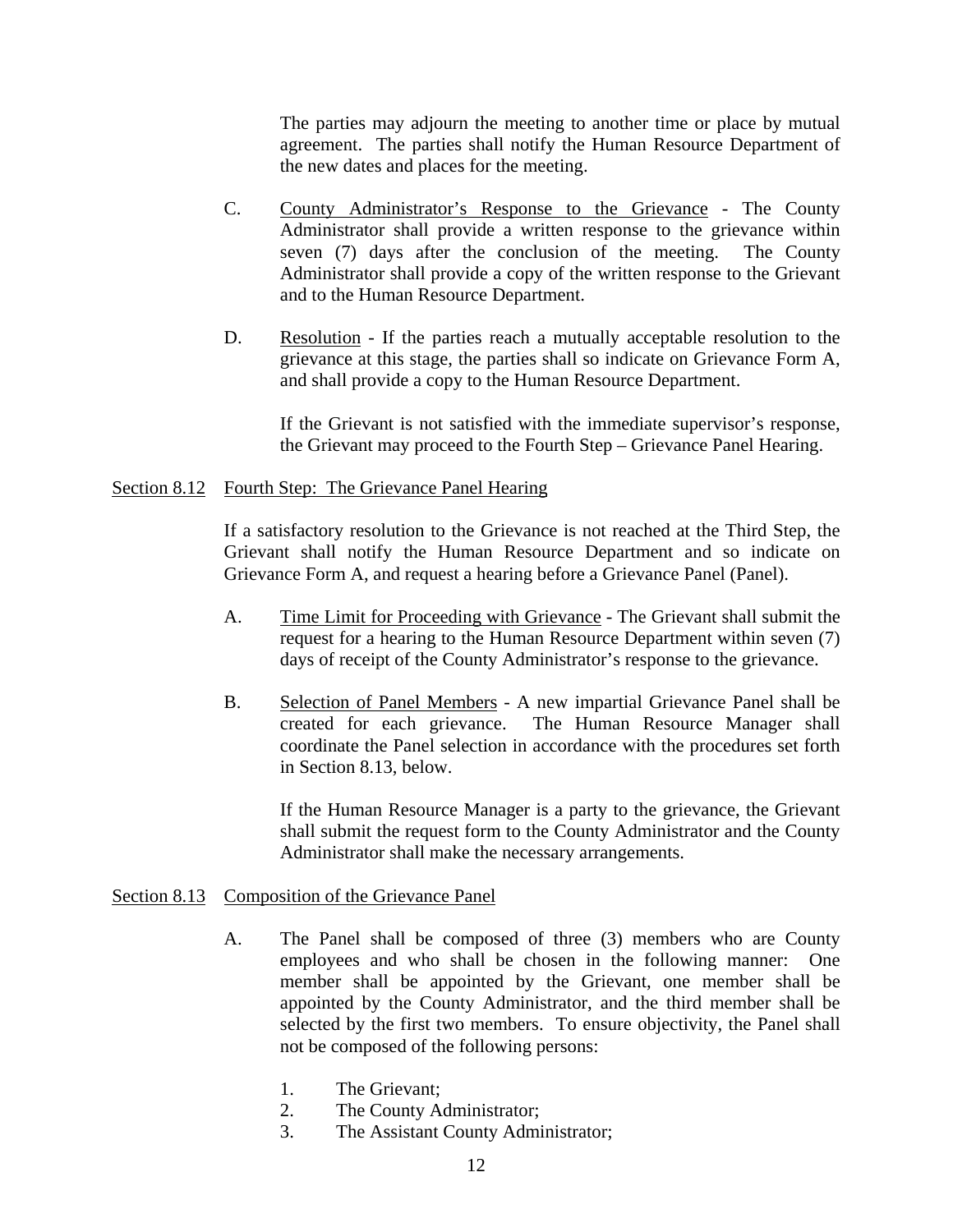- 4. The Grievant's Department Manager
- 5. The Grievant's immediate supervisor;
- 6. Any person directly involved with the grievance being heard or the complaint or dispute giving rise to the grievance;
- 7. Persons residing in the same household as the Grievant;
- 8. The following relatives of anyone directly involved with the grievance or that person's spouse: spouse, parent, child, descendants of a child, sibling, niece, nephew, and first cousin;
- 9. An attorney having direct involvement with the subject matter of the grievance or a partner, associate, employee, or co-employee of the attorney; and
- 10. Managers who are in the direct line of supervision of the Grievant.
- B. Both the Grievant and the County Administrator shall make their appointments to the Panel on Grievance Form C. These two members shall select the third member. All appointments shall be made by notifying the Human Resource Manager on Grievance Form C. A complete panel shall be designated on Grievance Form C within ten (10) days of the request for a panel hearing.
- C. In the event the first two members cannot reach an agreement as to the third member within ten (10) days, as provided above, the Human Resource Manager, after confirming such fact, shall immediately notify the County Attorney's Office. The County Attorney shall request the Chief Judge of the Circuit Court to appoint the third member.
- D. The third member of the Panel shall serve as Chairperson. The Chairperson shall set the time for the hearing and notify the Grievant, the County Administrator, and the Human Resource Manager. The Grievant and the County Administrator shall be responsible for arranging the presence of their witnesses. The hearing shall be held as soon as possible after the date of the original request for a hearing, allowing sufficient time for access to records as specified in 8.14(B) below. Either party may have an attorney or a representative of his choice present at this hearing.

### Section 8.14 Rules for Grievance Panel Hearing

- A. The Panel is constituted solely for the purpose of determining whether a grievance filed by an employee is merited and what remedy, if any, should be provided. The Panel may not formulate or change policy, rules or procedures. The Panel shall determine whether the Grievant has demonstrated, by a preponderance of the evidence, that the action complained of was without cause, or done in violation of a law, regulation, procedure, or other policy. It shall not otherwise substitute its judgment for that of management.
- B. The Human Resource Manager shall provide the Panel with copies of the Grievance Forms, including any attachments, prior to the hearing, and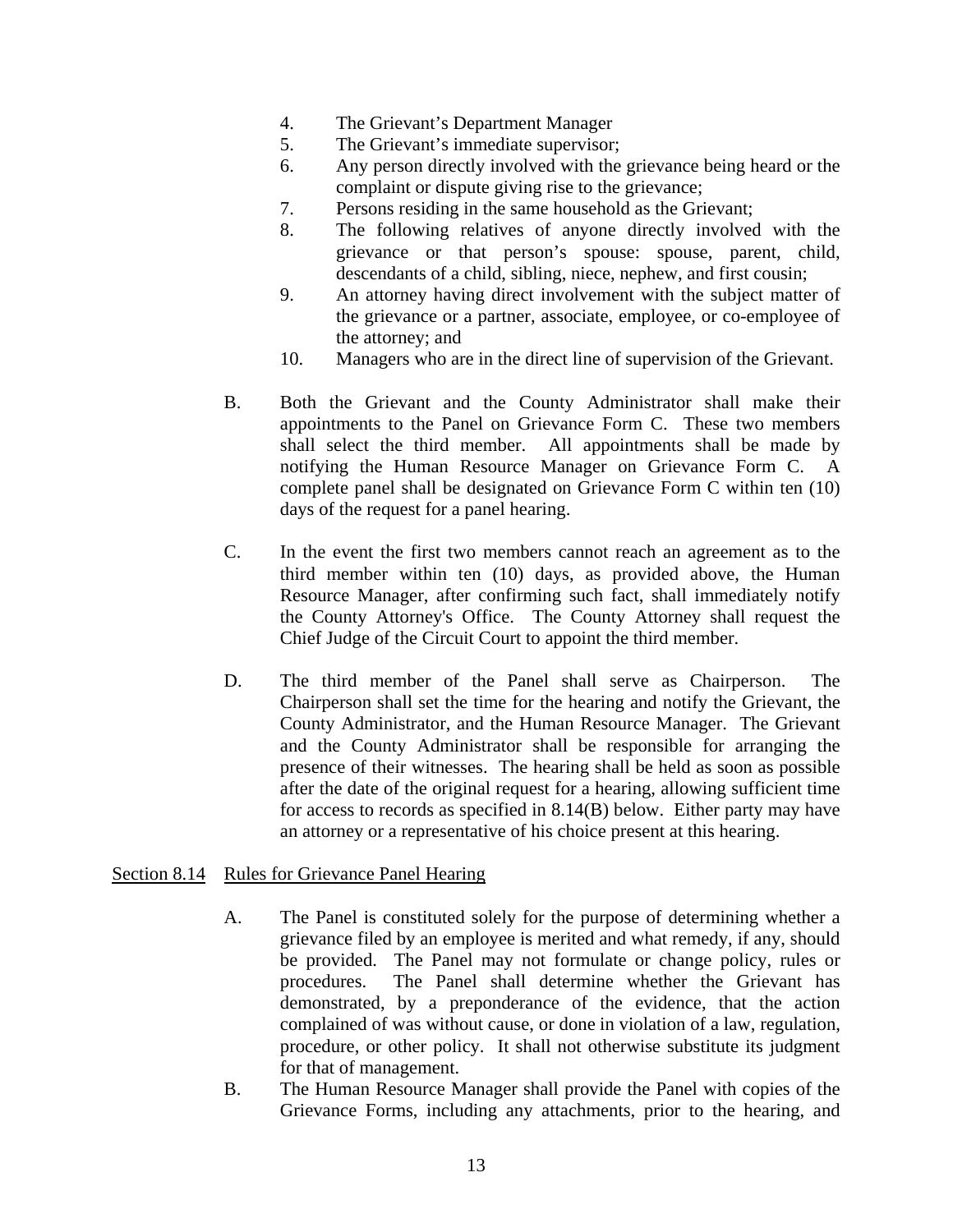provide the Grievant with a list of documents furnished to the Grievance Panel.

 The Grievant and his attorney shall be allowed access to and copies of all relevant files or materials intended to be used in the proceeding at least ten (10) days prior to the scheduled hearing.

- C. Documents, exhibits, and lists of witnesses are to be exchanged between the parties at least ten (10) days in advance of the hearing.
- D. The Panel shall conduct the hearing as follows:
	- 1. Persons Who May Attend the Hearing The Grievant, and her attorney or representative and the County Administrator and his attorney or representative, may be present at the hearing. The Grievant shall notify the County Administrator and the Human Resource Department if she intends to have an attorney present at the hearing at least ten (10) working days prior to the hearing. Failure to provide this notice shall preclude the Grievant from having an attorney present at the hearing.

 Additionally, the parties may call witnesses to testify on their behalf. Such witnesses may only be present during their own testimony.

 2. Issues Covered - The issues presented to the Panel shall be limited to those issues arising out of the grievance and the expected remedy, as identified by the Grievant on Grievance Form A.

 Unless the Grievant and the County Administrator shall agree, in writing, the Panel shall consider any Grievance without regard to any proposed disposition at any other steps in the Procedure.

 The Panel may at any time ask the parties or their representatives for statements clarifying the issues involved in the grievance.

 3. Exhibits and Evidence - The Grievant or the County Administrator may introduce exhibits into evidence. Such exhibits shall be marked and made a part of the record.

 The Panel may, at its discretion, exclude any such exhibits or evidence if the party introducing the evidence did not disclose the evidence to the other party at least ten (10) days prior to the hearing.

 4. Procedure - The Grievant shall proceed first, and shall bear the ultimate burden of persuasion. At the conclusion of the Grievant's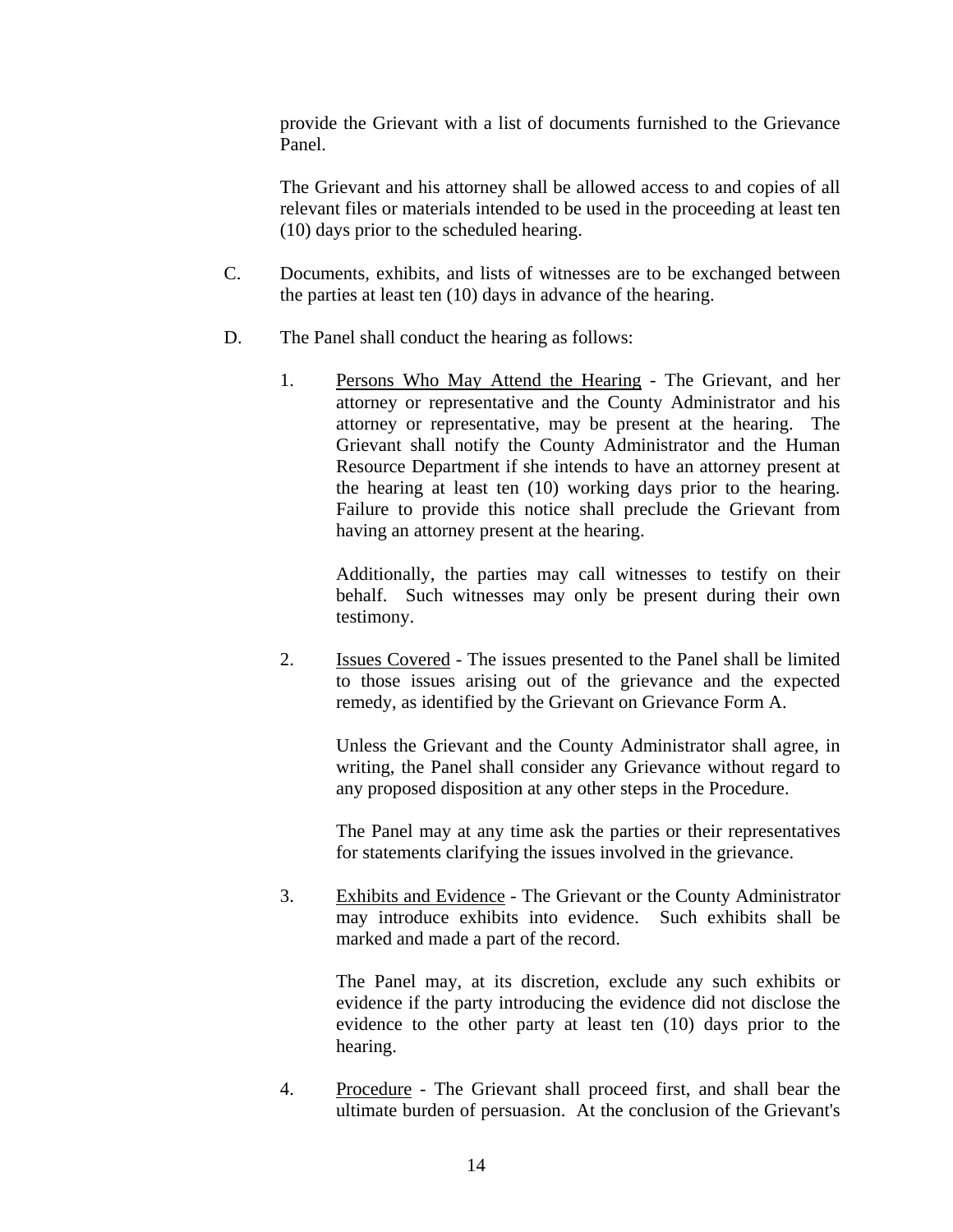evidence, the County Administrator shall have the opportunity to present his evidence.

 The parties may offer evidence and cross examine witnesses and shall produce such additional evidence as the Panel may deem necessary to an understanding and determination of the dispute. There shall be no formal rules of evidence for the Panel; however, the Panel shall be the judge of the relevancy of any evidence offered. All evidence shall be taken in the presence of the Panel and the parties, except by mutual consent of the parties.

 At the conclusion of the County Administrator's presentation, the Chairperson shall specifically inquire of all parties whether they have any further proof to offer or witnesses to be heard. If there is none, the Chairperson shall permit the parties to summarize their cases and shall then declare the hearing closed.

- 5. Reopening Hearing The hearing may be reopened by the Panel on its own motion or upon application of a party for good cause shown at any time before a final decision is made.
- 6. Record Retention Upon the request of the Panel, the County Administrator or the Grievant, the Human Resource Manager shall ensure that a record of the hearing is made and retained for not less than 12 months. The record may be in writing or by a taped recording. The Grievant shall be entitled to a copy of such record upon payment of a reasonable fee, including the costs of labor in providing the record.
- 7. Policy Interpretation The Human Resource Manager may be called upon by the Panel as a witness at any time to provide specific policy interpretation or clarification of applicable County policy and these procedures.
- 8. Procedures Not Addressed In all matters not otherwise covered by this section, the Panel shall determine the procedures to be followed.

### Section 8.15 Decision of Grievance Panel

 A. Written Decision by Board - The Panel Chairperson shall deliver the decision of the Panel, in writing, on Grievance Form D to the Grievant, and the County Administrator, not later than fifteen (15) days after the completion of the hearing. The decision shall state in full the reasons for the decision, and the remedy to be granted. Decisions shall be by majority vote of the entire Panel. The decision of the Panel shall be final and binding and shall be consistent with law and written policy.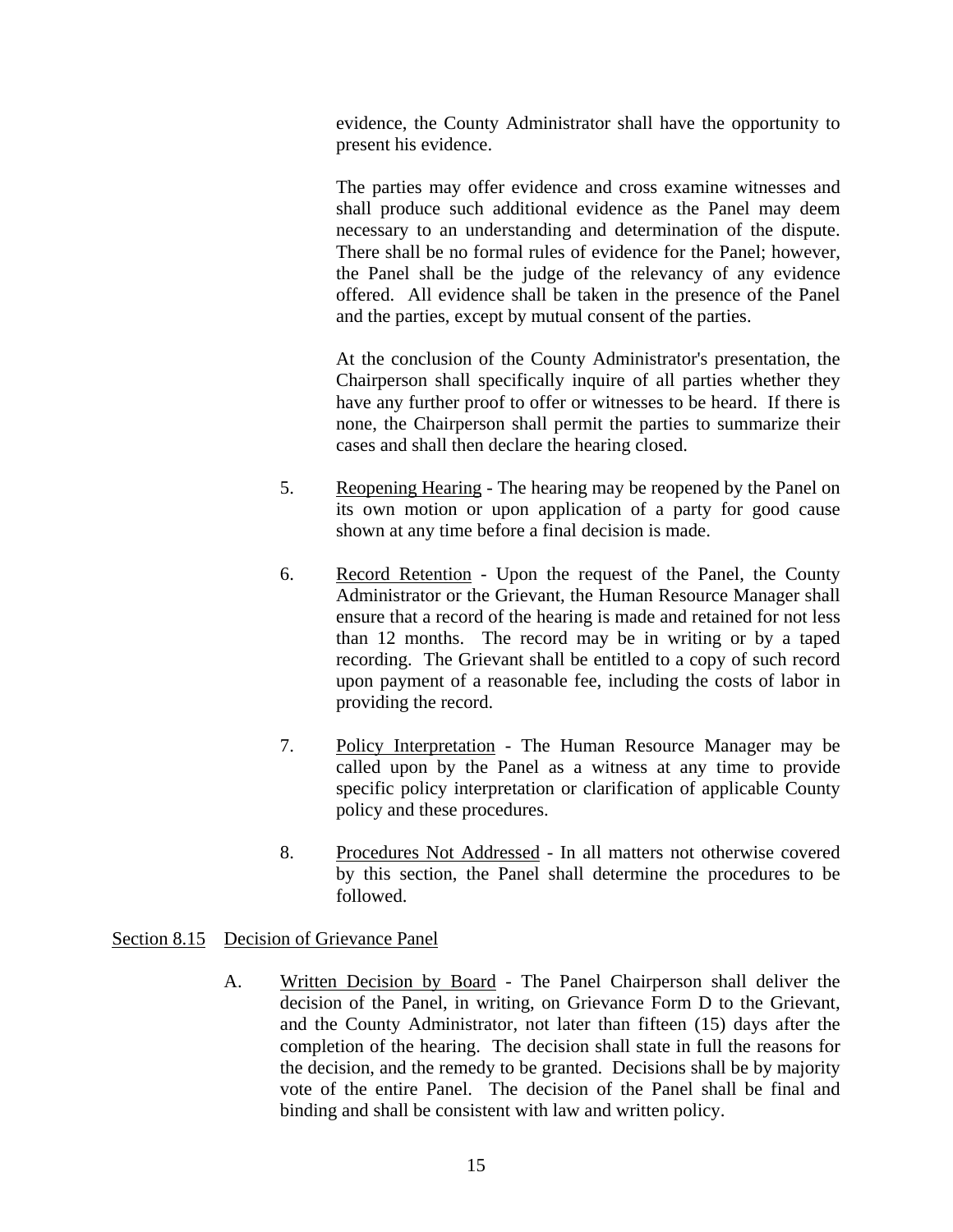- B. Consistency with Written Policy The question of whether the decision of the Panel is consistent with written policy shall be determined by the Human Resource Department Manager, unless she has a direct personal involvement with the event or events giving rise to the grievance, in which case the decision shall be made by the Commonwealth Attorney of James City County. The Commonwealth Attorney shall request the Grievance Panel to reconsider any decision which in his judgment is not consistent with the policies applicable to grievance resolution. He shall not disturb any decision consistent with the written policies.
- C. Remedy If the Panel determines that the Grievant prevails on any grievable complaint or dispute, it may remedy the complaint by awarding all or some of the relief that the Grievant has specifically requested. The Panel may not award relief beyond that requested by the Grievant, nor may it increase the severity of any action taken by the County.

If the Panel finds procedures governing promotion, demotion, transfer, hiring or layoff were not followed, it shall remand the grievance to that Department Manager with the instruction that the action taken be rescinded, and proper procedures be followed.

#### Section 8.16 Implementation of Remedy

- A. The County Administrator shall implement any remedy that may be ordered by the Grievance Panel, provided that such decision is consistent with law and written policies.
- B. The Grievant or the County Administrator may petition the Circuit Court for an order to implement the decision of the Panel.
- C. The review of the Circuit Court shall be limited to the question of whether the Panel's decision was consistent with provisions of law and written policy.
- D. If the Circuit Court finds the Panel's decision was consistent, the County Administrator will implement the decision.

#### Section 8.17 Human Resource Department Responsibilities

The Human Resource Department shall serve as an impartial administrator of this process. The Human Resource Department shall: Open a file and assign a number to the grievance; ensure that all parties are aware of the process; monitor procedures and time frames; notify either party of noncompliance; be informed of the status of the grievance by both parties at each step; maintain appropriate documentation, and perform all other responsibilities as specified in the Procedure. In the event that the Grievant is an employee of the Human Resource Department, the Assistant County Administrator shall serve as the impartial administrator of the process.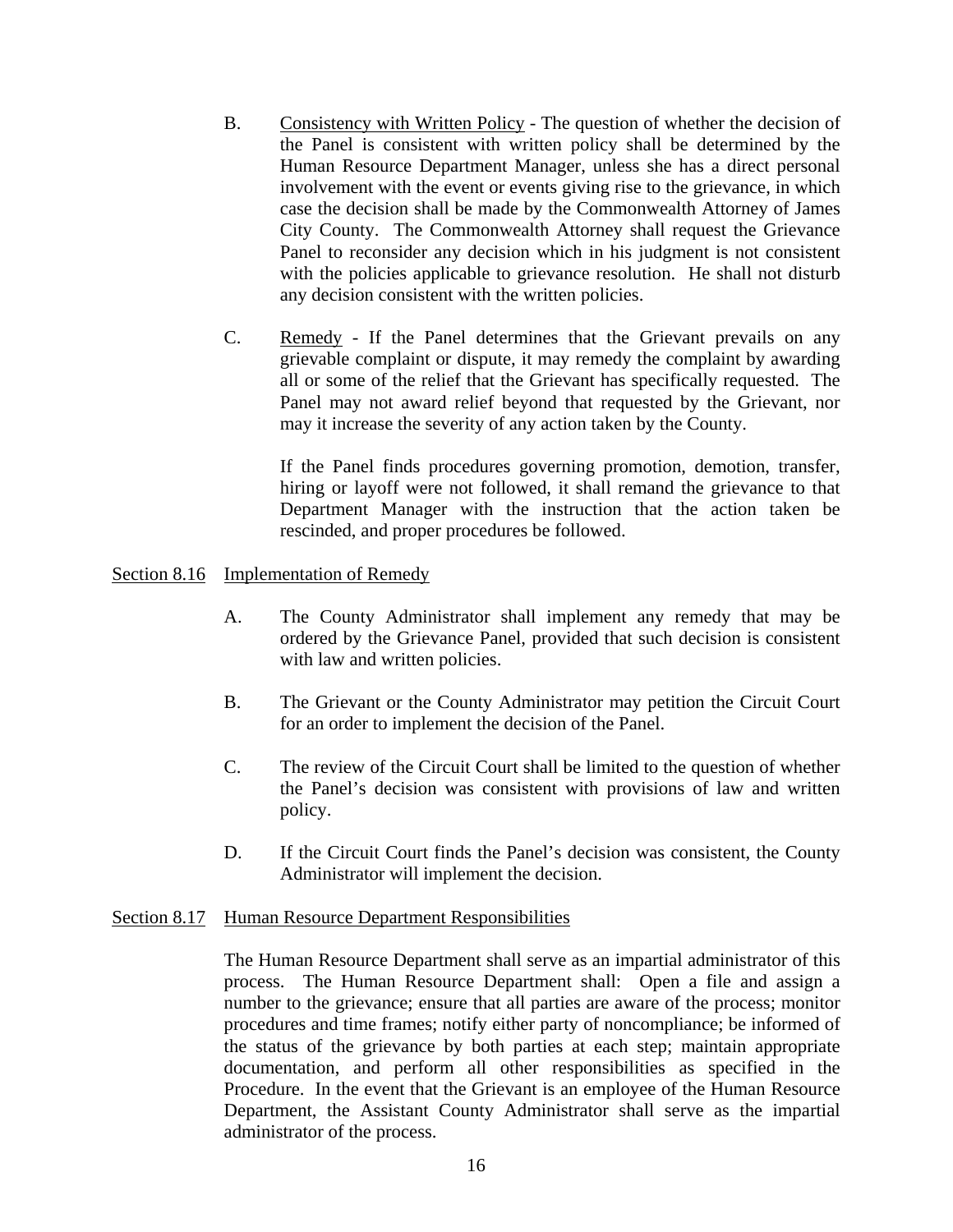#### <span id="page-59-0"></span>Section 8.18 Consolidation of Grievances

 If more than one grievance is filed arising from the same factual circumstances, the County Administrator may, at any time prior to a panel hearing, consolidate those grievances for joint processing unless one of the Grievants objects. If the grievances are consolidated, all time limits set forth in this Procedure shall thereafter be calculated from the date of the last filed Grievance. Once consolidated, the grievances shall all be processed as a single matter.

#### Section 8.19 Voluntary Termination of Grievance

A Grievant may voluntarily terminate the Grievance at any time by notifying the Human Resource Department. The Human Resource Department shall notify all parties to the Grievance.

The decision to voluntarily terminate a grievance shall be final and shall preclude the Grievant from filing a grievance arising under the same facts.

Revised: May 2004 chap8.proc\_v2.doc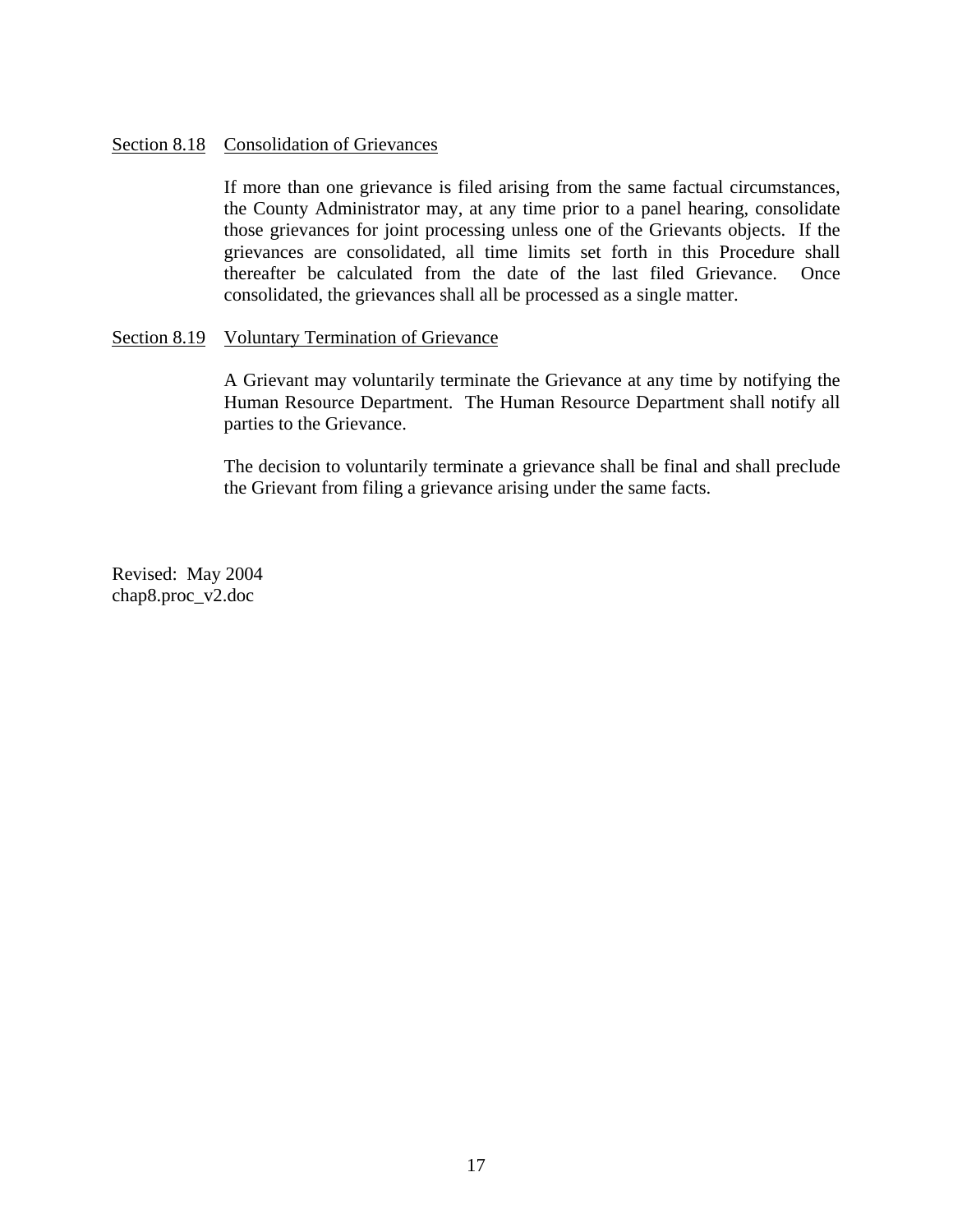Grievance No. (to be assigned by Human Resource Department)

### **GRIEVANCE FORM A**

|                                                                                                                                                                                                                                                                                                                                                                                        |                                                                                                 | Grievant Name: 1988 and 2008 and 2008 and 2008 and 2008 and 2008 and 2008 and 2008 and 2008 and 2008 and 2008 and 2008 and 2008 and 2008 and 2008 and 2008 and 2008 and 2008 and 2008 and 2008 and 2008 and 2008 and 2008 and |
|----------------------------------------------------------------------------------------------------------------------------------------------------------------------------------------------------------------------------------------------------------------------------------------------------------------------------------------------------------------------------------------|-------------------------------------------------------------------------------------------------|-------------------------------------------------------------------------------------------------------------------------------------------------------------------------------------------------------------------------------|
|                                                                                                                                                                                                                                                                                                                                                                                        | Date the Event Giving Rise to the Grievance Occurred:                                           |                                                                                                                                                                                                                               |
| <b>Informal Process</b><br><b>Written Grievance</b><br>Describe the event that gave rise to this grievance and why you feel a different action should have been taken (Use additional<br>paper if necessary):<br>Specific Remedy Requested (See Section 8.9B.2 of Grievance Procedure):<br>Describe what you would like the County to do to change the situation:<br><b>FIRST STEP</b> |                                                                                                 |                                                                                                                                                                                                                               |
|                                                                                                                                                                                                                                                                                                                                                                                        | First Step Remedy (to be filled out by Supervisor):<br>Proposed Remedy:<br><b>Action Stands</b> | Date: <u>Date:</u>                                                                                                                                                                                                            |
|                                                                                                                                                                                                                                                                                                                                                                                        |                                                                                                 |                                                                                                                                                                                                                               |
|                                                                                                                                                                                                                                                                                                                                                                                        |                                                                                                 |                                                                                                                                                                                                                               |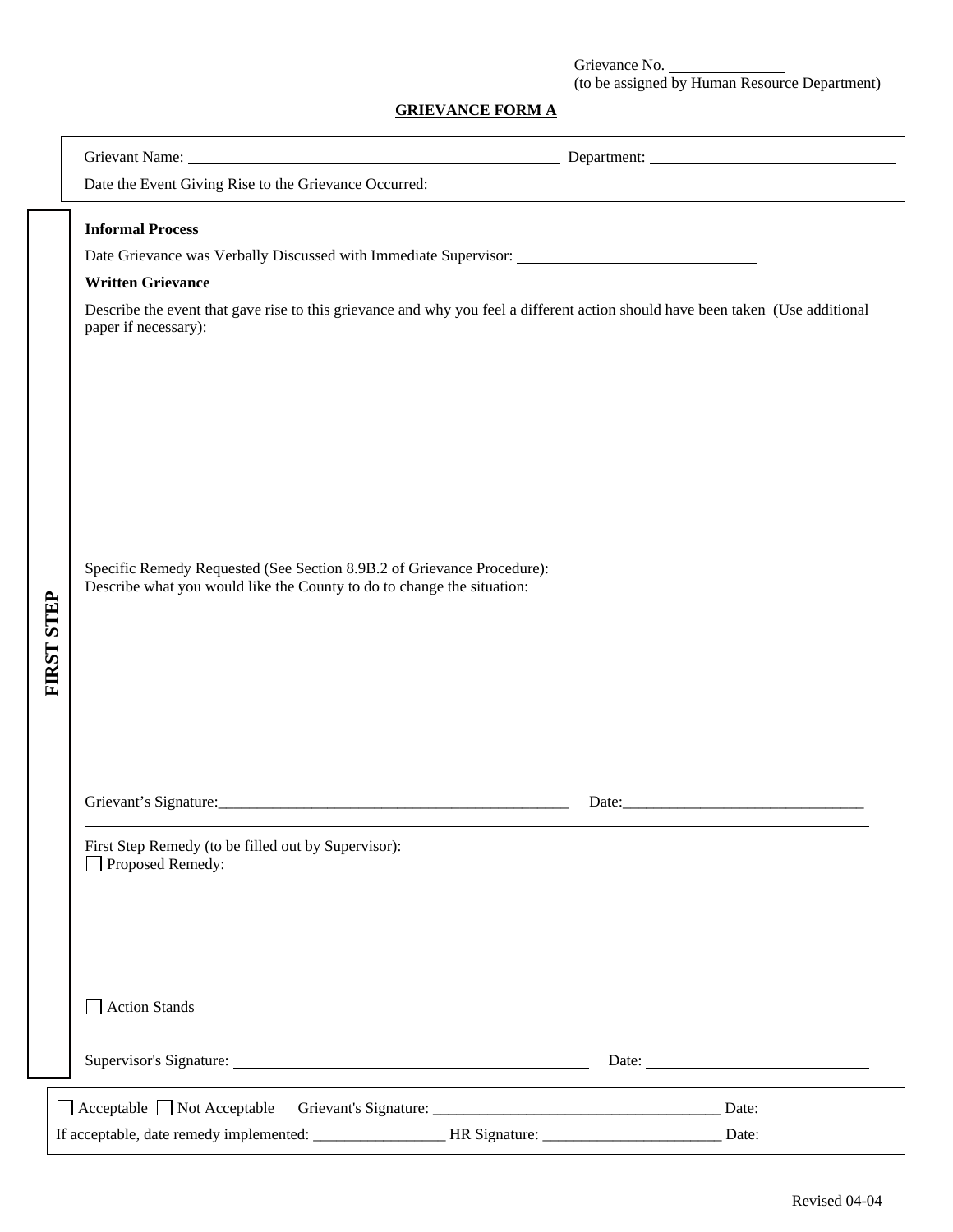| <b>SECOND STEP</b> | Second Step Remedy (to be filled out by Department Manager):<br>Proposed Remedy:  |                                             |                                                                  |  |
|--------------------|-----------------------------------------------------------------------------------|---------------------------------------------|------------------------------------------------------------------|--|
|                    |                                                                                   |                                             |                                                                  |  |
|                    |                                                                                   |                                             |                                                                  |  |
|                    | <b>Action Stands</b>                                                              |                                             |                                                                  |  |
|                    |                                                                                   |                                             | <u> 1989 - Johann John Stone, meilich aus der Stone († 1989)</u> |  |
|                    |                                                                                   |                                             |                                                                  |  |
|                    |                                                                                   | <u> 1980 - Johann Barnett, fransk konge</u> |                                                                  |  |
|                    |                                                                                   |                                             |                                                                  |  |
|                    | Third Step Remedy (to be filled out by County Administrator):<br>Proposed Remedy: |                                             |                                                                  |  |
|                    |                                                                                   |                                             |                                                                  |  |
|                    |                                                                                   |                                             |                                                                  |  |
|                    |                                                                                   |                                             |                                                                  |  |
|                    |                                                                                   |                                             |                                                                  |  |
| <b>THIRD STEP</b>  |                                                                                   |                                             |                                                                  |  |
|                    |                                                                                   |                                             |                                                                  |  |
|                    |                                                                                   |                                             |                                                                  |  |
|                    |                                                                                   |                                             |                                                                  |  |
|                    | <b>Action Stands</b>                                                              |                                             |                                                                  |  |
|                    |                                                                                   |                                             |                                                                  |  |
|                    | □ I DO □ DO NOT desire a hearing before a Grievance Panel.                        |                                             |                                                                  |  |
|                    |                                                                                   |                                             |                                                                  |  |
|                    |                                                                                   |                                             |                                                                  |  |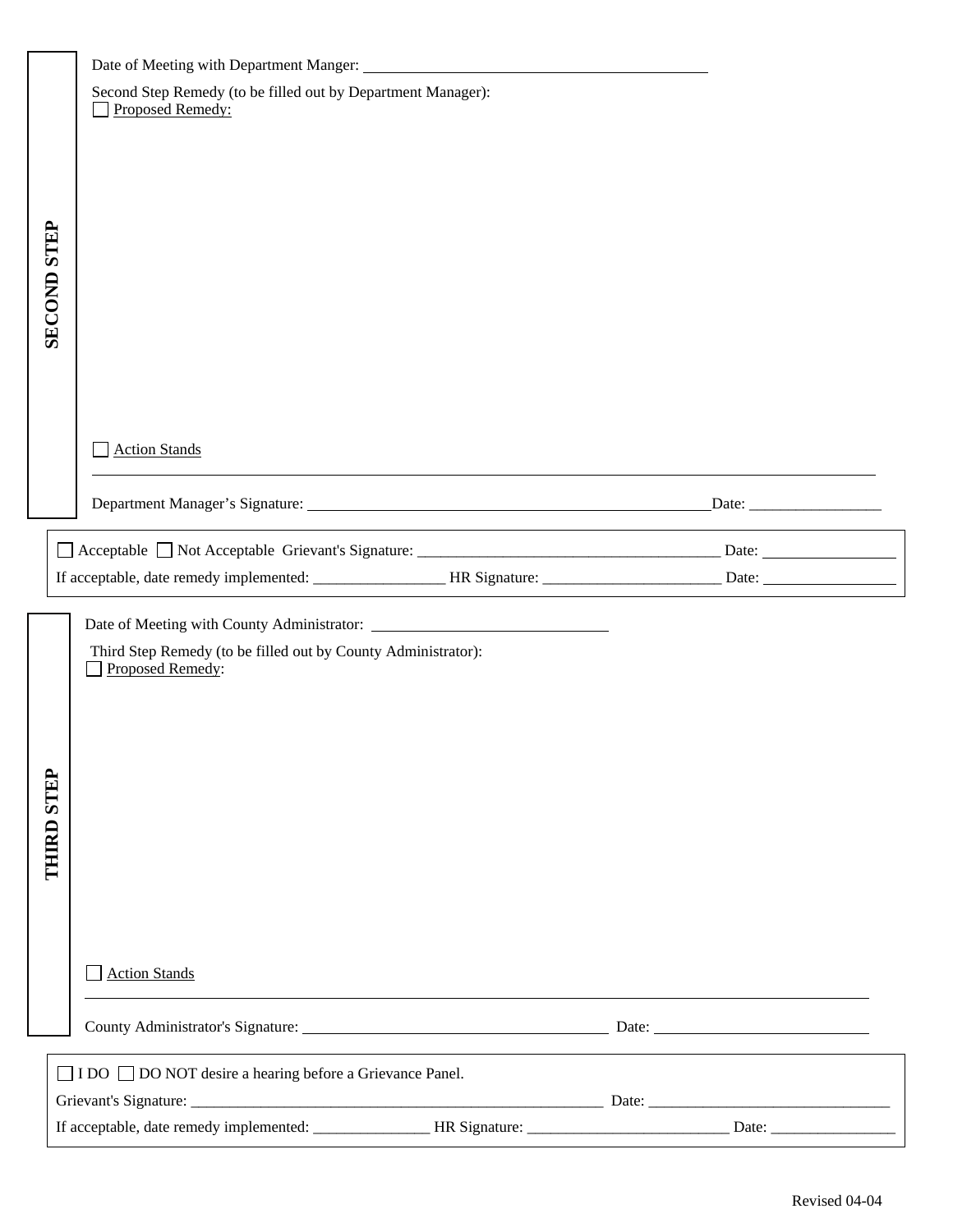#### **GRIEVANCE FORM B**

#### **DETERMINATION OF GRIEVABILITY**

### A. REQUEST FOR DETERMINATION OF GRIEVABILITY

I request that the County Administrator review the grievability of Grievance No. \_\_\_\_\_\_\_\_ for the following reason(s):

| Written response of other party is                    | Attached  | <b>Waived</b>                                                                                                          |  |
|-------------------------------------------------------|-----------|------------------------------------------------------------------------------------------------------------------------|--|
| COUNTY ADMINISTRATOR DETERMINATION<br><b>B.</b>       |           |                                                                                                                        |  |
|                                                       | Grievable | Not Grievable:                                                                                                         |  |
| Reason (only if not grievable):                       |           |                                                                                                                        |  |
|                                                       |           |                                                                                                                        |  |
|                                                       |           |                                                                                                                        |  |
|                                                       |           |                                                                                                                        |  |
|                                                       |           |                                                                                                                        |  |
|                                                       |           |                                                                                                                        |  |
|                                                       |           |                                                                                                                        |  |
|                                                       |           |                                                                                                                        |  |
|                                                       |           |                                                                                                                        |  |
|                                                       |           |                                                                                                                        |  |
| County Administrator: New York County Administrator:  |           |                                                                                                                        |  |
| C.<br><b>APPEAL</b>                                   |           |                                                                                                                        |  |
| I DO NOT wish to appeal the decision on grievability. |           |                                                                                                                        |  |
|                                                       |           | I DO wish to appeal. Please transmit the necessary papers to the Circuit Court as required by the Grievance Procedure. |  |
|                                                       |           |                                                                                                                        |  |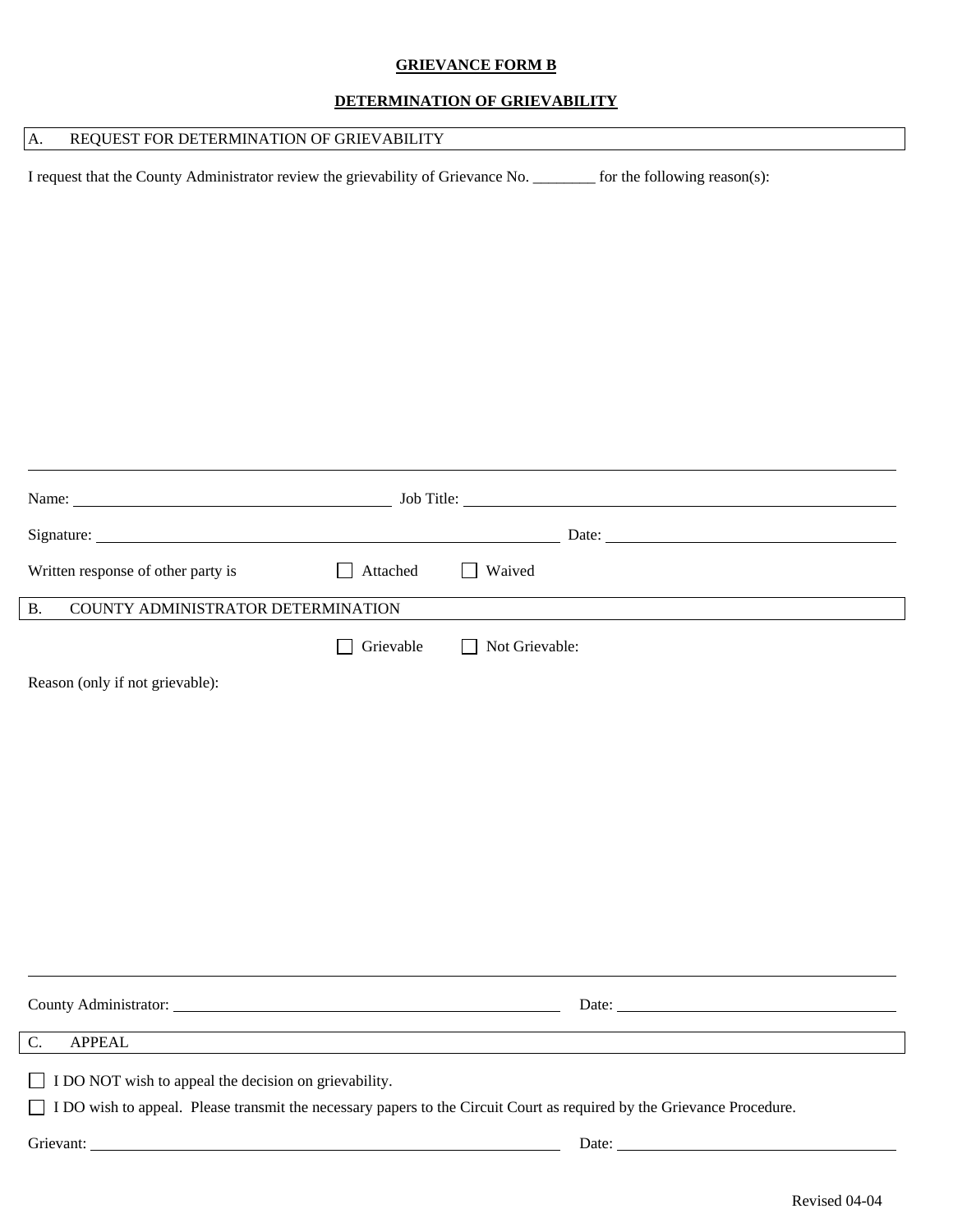Grievance No.:\_\_\_\_\_\_\_\_\_\_\_\_\_\_

### **GRIEVANCE FORM C**

#### **APPOINTMENTS TO GRIEVANCE PANEL**

| 1st MEMBER (Grievant appointee):             |                                                                                                                                                                                                                      |
|----------------------------------------------|----------------------------------------------------------------------------------------------------------------------------------------------------------------------------------------------------------------------|
| grievance.                                   |                                                                                                                                                                                                                      |
|                                              |                                                                                                                                                                                                                      |
| Signed: <u>(Grievant)</u>                    | Date:                                                                                                                                                                                                                |
| 2nd MEMBER (County Administrator appointee): |                                                                                                                                                                                                                      |
| grievance.                                   |                                                                                                                                                                                                                      |
|                                              |                                                                                                                                                                                                                      |
| Signed: <u>(Appointing Authority)</u>        |                                                                                                                                                                                                                      |
| grievance.                                   | 3rd MEMBER (Mutually agreed upon or chosen by Circuit Court pursuant to Section 8.13 of the Grievance Procedure):<br>is hereby selected to serve as the third member to the Grievance Panel established to hear this |
| Appointee Work Phone Number:                 |                                                                                                                                                                                                                      |
| Signed: (Grievant's Appointee)               | Date:                                                                                                                                                                                                                |
| (County Administrator's Appointee)           | Date:                                                                                                                                                                                                                |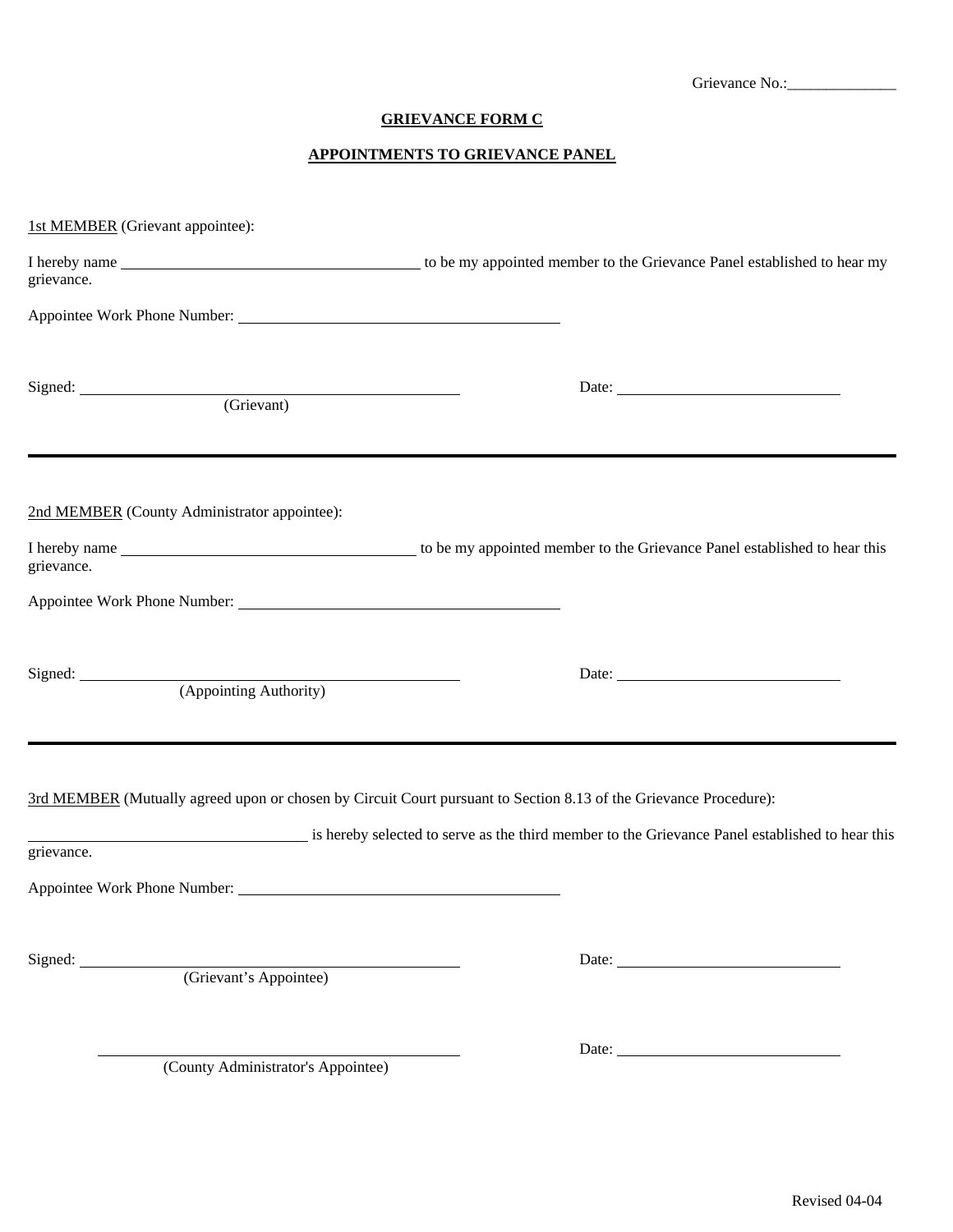| Grievance No<br>. |
|-------------------|
|                   |

<u> 1980 - Johann Barnett, fransk politik (f. 1980)</u>

### **GRIEVANCE FORM D DECISION OF GRIEVANCE PANEL**

Date(s) of Hearing: Place(s) of Hearing: Place(s) of Hearing:

 $\mathbb{R}$ 

Summary of Grievance: (Use additional paper if necessary)

Reasons for Decision (state in full, including evidence and facts considered):

<u>and the state of the state of the state of the state of the state of the state of the state of the state of the state of the state of the state of the state of the state of the state of the state of the state of the state</u>

Remedy:

l

l

l

| These members concur in the above-stated decision:                                                                                                                                                                                                                                                                                                                                                            |                                                                                                                                                                                                                                                                                                                                                                                                                                                   |                   |                                                          |
|---------------------------------------------------------------------------------------------------------------------------------------------------------------------------------------------------------------------------------------------------------------------------------------------------------------------------------------------------------------------------------------------------------------|---------------------------------------------------------------------------------------------------------------------------------------------------------------------------------------------------------------------------------------------------------------------------------------------------------------------------------------------------------------------------------------------------------------------------------------------------|-------------------|----------------------------------------------------------|
| Date: $\frac{1}{\sqrt{1-\frac{1}{2}}\sqrt{1-\frac{1}{2}}\sqrt{1-\frac{1}{2}}\sqrt{1-\frac{1}{2}}\sqrt{1-\frac{1}{2}}\sqrt{1-\frac{1}{2}}\sqrt{1-\frac{1}{2}}\sqrt{1-\frac{1}{2}}\sqrt{1-\frac{1}{2}}\sqrt{1-\frac{1}{2}}\sqrt{1-\frac{1}{2}}\sqrt{1-\frac{1}{2}}\sqrt{1-\frac{1}{2}}\sqrt{1-\frac{1}{2}}\sqrt{1-\frac{1}{2}}\sqrt{1-\frac{1}{2}}\sqrt{1-\frac{1}{2}}\sqrt{1-\frac{1}{2}}\sqrt{1-\frac{1}{2}}$ | Date: $\frac{1}{\sqrt{1-\frac{1}{2}} \cdot \frac{1}{2} \cdot \frac{1}{2} \cdot \frac{1}{2} \cdot \frac{1}{2} \cdot \frac{1}{2} \cdot \frac{1}{2} \cdot \frac{1}{2} \cdot \frac{1}{2} \cdot \frac{1}{2} \cdot \frac{1}{2} \cdot \frac{1}{2} \cdot \frac{1}{2} \cdot \frac{1}{2} \cdot \frac{1}{2} \cdot \frac{1}{2} \cdot \frac{1}{2} \cdot \frac{1}{2} \cdot \frac{1}{2} \cdot \frac{1}{2} \cdot \frac{1}{2} \cdot \frac{1}{2} \cdot \frac{1}{2}$ |                   | Date: $\frac{1}{\sqrt{1-\frac{1}{2}} \cdot \frac{1}{2}}$ |
| This member dissents from the above-stated decision: ____________________________                                                                                                                                                                                                                                                                                                                             |                                                                                                                                                                                                                                                                                                                                                                                                                                                   |                   | Date: $\frac{1}{\sqrt{1-\frac{1}{2}} \cdot \frac{1}{2}}$ |
|                                                                                                                                                                                                                                                                                                                                                                                                               | A dissenting member may file a written statement of the reasons for his or her dissent.                                                                                                                                                                                                                                                                                                                                                           |                   |                                                          |
|                                                                                                                                                                                                                                                                                                                                                                                                               | Decision and Remedy $\Box$ are $\Box$ are not consistent with written policy. $\Box$                                                                                                                                                                                                                                                                                                                                                              | <b>HR</b> Manager | Date                                                     |
| grievanceforms.doc                                                                                                                                                                                                                                                                                                                                                                                            | Date                                                                                                                                                                                                                                                                                                                                                                                                                                              | <b>HR</b> Manager |                                                          |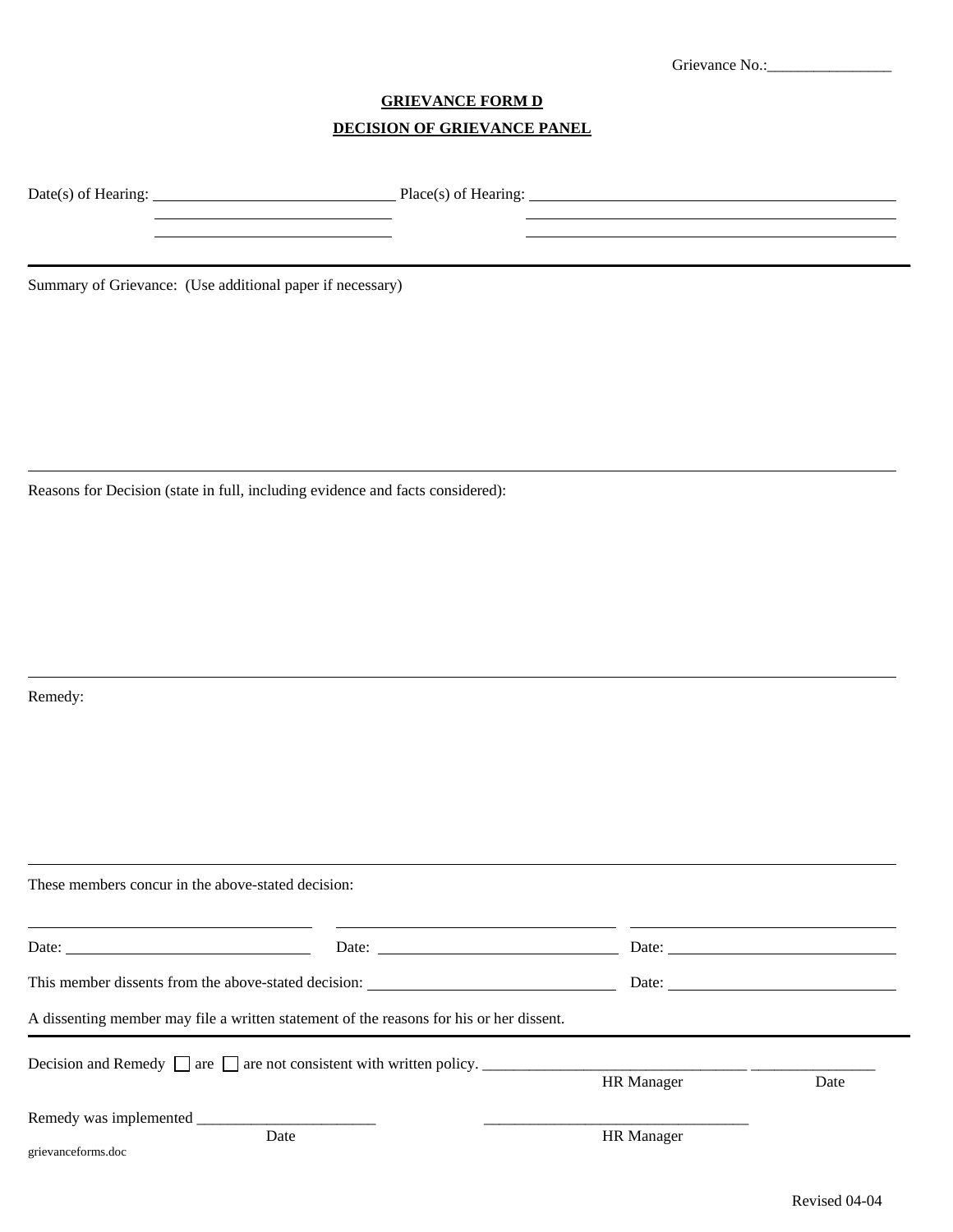#### **M E M O R A N D U M**

DATE: May 25, 2004 TO: The Board of Supervisors

FROM: Sanford B. Wanner, County Administrator

SUBJECT: Adjustments to the FY 2005 County Budget

l

The recently adopted State budget will result in some changes impacting both the Schools and the County. The purpose of this Work Session is to explore, with the Board, a process for adjusting the budget previously adopted for FY 2005 to accommodate these changes. If the increase in the budget exceeds \$500,000, a Public Hearing will be necessary before an adjustment can be made. That Public Hearing will be scheduled for one of the two June meetings. The purpose of this Work Session is to solicit guidance prior to advertising the changes.

For discussion purposes, the guidance is being sought under four components: Schools, State Sales Tax; the \$2 a night Room Tax, and Constitutional offices.

#### **Williamsburg-James City County (WJCC) Schools**

The WJCC School Board adopted a budget for FY 2005 that was not fully funded by State and local appropriations; there was a "gap" of \$1,220,857.

The State budget included \$938,220 in additional State basic aid revenue, which should be an ongoing source of revenue. It also included \$862,000 in spending reductions for a smaller teacher Virginia Retirement System (VRS) increase in FY 2005. The full increase will go into effect in FY 2006. The impact for FY 2005 is as follows:

| Original "Gap"              |     | (\$1,220,857) |                  |               |
|-----------------------------|-----|---------------|------------------|---------------|
| <b>Additional State Aid</b> |     | 938.220       |                  |               |
| VRS expenditure reductions  |     | 860,000       |                  |               |
| Net Over funding            | SS. | 579.363       | \$521,427 County | \$57,936 City |

Staff recommends that the Schools be allowed to retain the \$579,363, since it resulted from a temporary VRS expenditure reduction that won't occur next year. The Schools would be asked to agree to investing those monies in either capital projects or capital outlay items - non-recurring expenditures that would not add to the base for next year. If the Board agrees with this approach, then no adjustment is needed in the FY 2005 operating contribution to the WJCC Schools.

This would have the following effect on FY 2005 School revenues and spending:

Revenues: Funded budget \$82,061,604 plus \$938,220 in new SOQ funds = \$82,999,824

Expenditures: School Board Adopted \$83,282,461 less VRS reduction of \$862,000 = \$82,420,461

The difference is \$579,363 to the good, funded beyond what was requested by the School Board in its adopted budget (adjusted for the VRS change).

This proposal was discussed by the School Board at its meeting on May 18, 2004.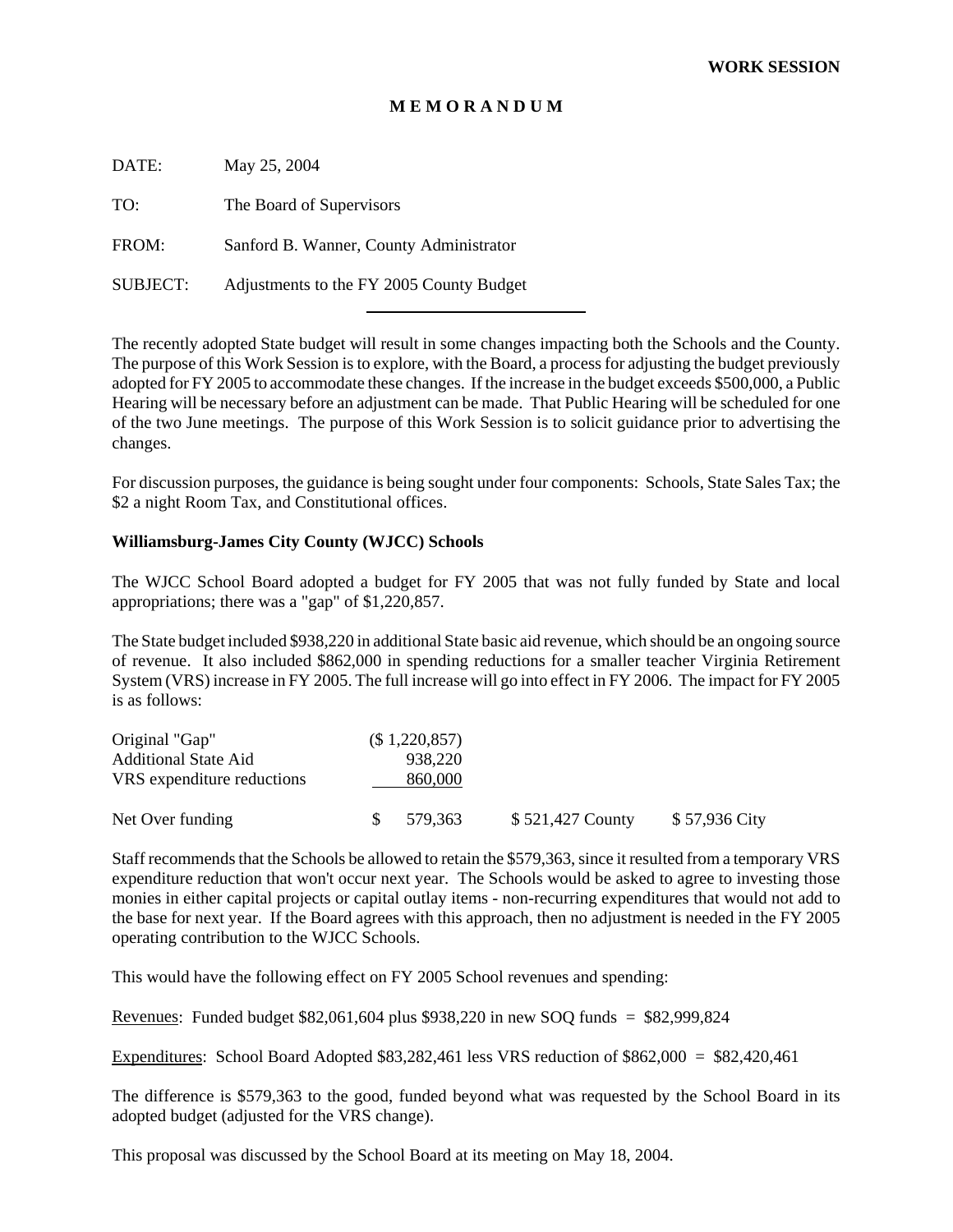Adjustments to the FY 2005 County Budget May 25, 2004 Page 2

### **State Sales Taxes**

Another component of the State budget solution relates to the increase in the sales tax and the distribution of part of that revenue as State Sales Tax for Education - directly to the localities. Both the City and County would see increases in State sales taxes, the County share for FY 2005 would be \$780,000. This is County revenue and this \$780,000 could free up previously budgeted local taxes for schools.

One other unrestricted State revenue source will increase beyond that shown in the FY 2005 Budget and that is HB599 funding. This adds an additional \$170,000 to the State sales tax revenue, for a total of \$950,000 in new, unrestricted funding in the County budget.

Staff recommends that the \$950,000 be committed as follows:

- \$250,000 in the Capital Budget to invest in an interpretive structure at Freedom Park;
- \$200,000 in the Operating Budget to add to the \$230,000 previously approved for underground utilities;
- \$200,000 in the Operating Budget as an additional contribution to the Debt Service Fund Balance anticipating additional commitments;
- \$122,000 in the Operating Budget for three Grounds Assistant positions and equipment to create a work crew that would focus on BMP and other stormwater facility maintenance needs as well as maintenance of County trails, bikeways, and sidewalks;
- \$100,000 in the Operating Budget for grants match to add to the \$205,000 previously appropriated to enhance our ability to offer local funds as matching amounts for Federal, State, and private grants for both operating and capital projects; and
- \$78,000 in the Operating Budget to provide additional funds for motor fuels in anticipation of a 30 percent increase in costs over those budgeted in FY 2005. The last 60 days have seen an increase in wholesale costs from \$1.10 to \$1.45 a gallon. The County does not pay Federal and State gasoline taxes, which keeps the costs down.

We will advertise these changes, with any amendments agreed upon in the Work Session, for the Public Hearing in June.

#### **Additional Room Tax Proceeds**

We will also be including in the appropriation resolution and budget amendment in June a resolution to appropriate the \$2 a night fee the Board recently adopted - \$850,000 in additional room tax proceeds going to the Visitor's Bureau. This is housekeeping but it is large enough that it does require Board action.

#### **Constitutional Office Salary Improvements**

The County has received detailed information from the State Compensation and State Electoral Boards that will define exactly what additional State funds will be made available to the County to implement the salary improvements adopted as part of State budget. These include 3 percent raises, effective on December 1, 2004, for elected Constitutional officers other than the Sheriff; the General Registrar and members of the Electoral Board; and appointed staff in the offices of the Clerk of the Circuit Court and Commonwealth Attorney. A pay raise of 4.82 percent will be awarded to the Sheriff and his employees.